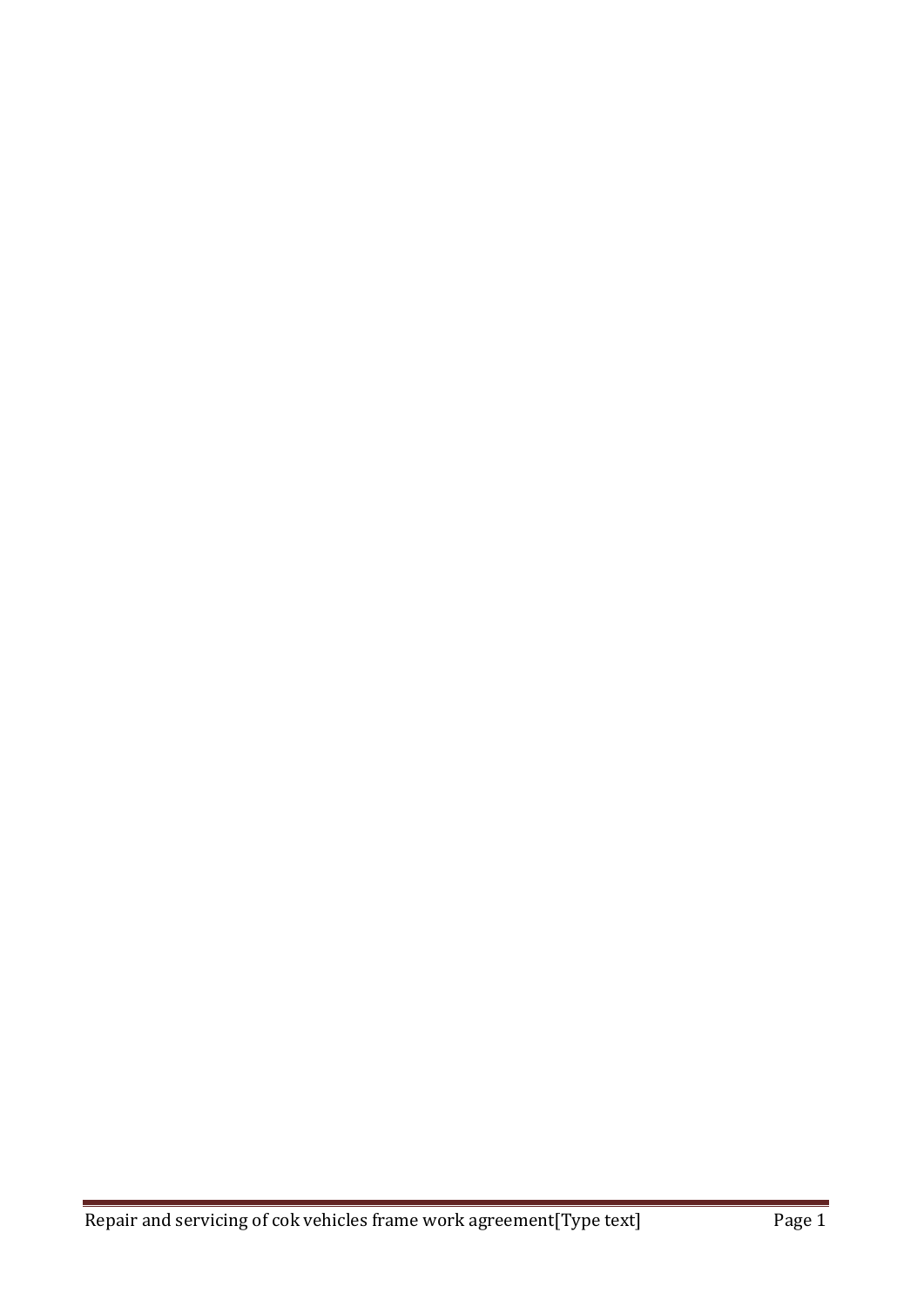

# *County Government of Kisumu City Of Kisumu*

# FRAME WORK AGREEMENT

Repair And Servicing of Motor vehicles and Plant Machines for City of Kisumu (Frame Work Agreement)

## TENDER No. CGK/COK/S/F/2020/2021

### DECEMBER 2020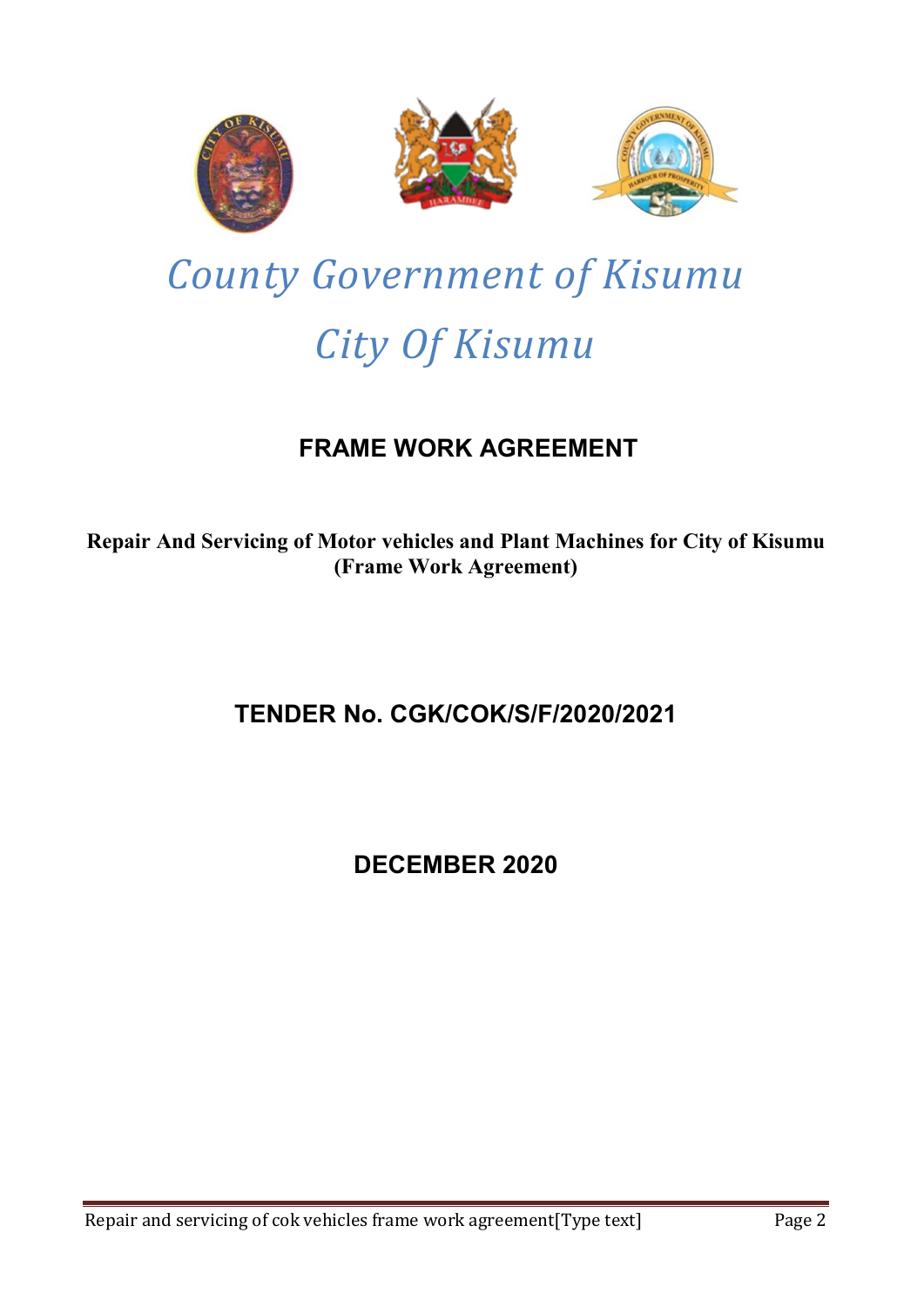### TABLE OF CONTENTS

### PAGE

| <b>SECTION I</b>   | INVITATION FOR TENDERS                                                                       | $\overline{2}$ |
|--------------------|----------------------------------------------------------------------------------------------|----------------|
| <b>SECTION II</b>  | <b>INSTRUCTIONS TO</b>                                                                       | $3 - 19$       |
| <b>SECTION III</b> | APPENDIX TO INSTRUCTIONS                                                                     | 20             |
| <b>SECTION IV</b>  | CONDITIONS OF CONTRACT, FOR<br>ELECTRICAL AND MECHANICAL<br><b>WORKS (INCLUDING ERECTION</b> |                |
| <b>SECTION V</b>   |                                                                                              |                |
|                    |                                                                                              | 31             |
|                    |                                                                                              | $32 - 36$      |
|                    |                                                                                              | $37 - 54$      |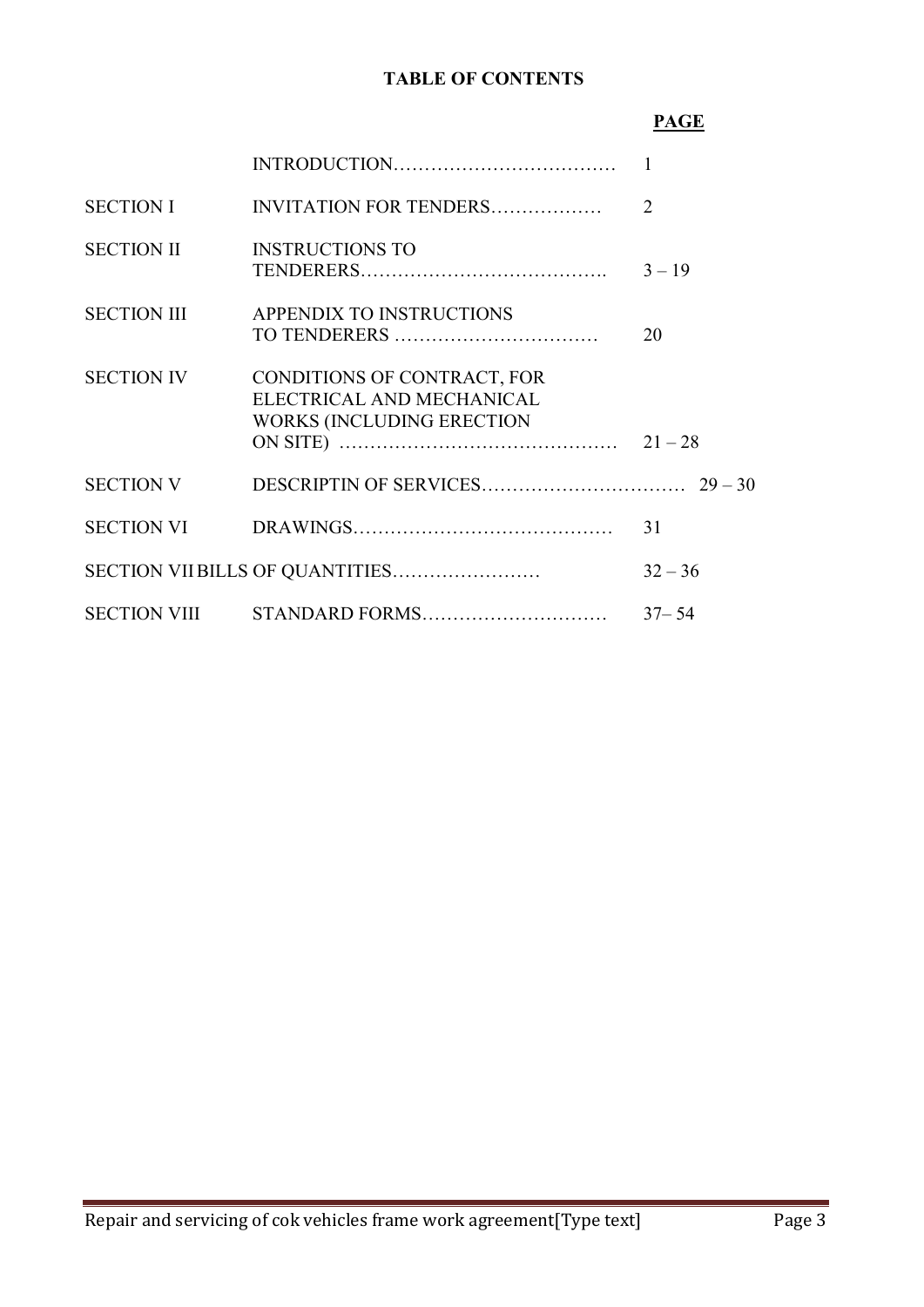### SECTION 1

### SECTION I - LETTER OF INVITATION

City of Kisumu P.O. Box 105-40100 Kisumu Court Road

Date: 5<sup>th</sup> February, 2019

### Dear sir/Madam

The City of Kisumu invites sealed tenders from eligible candidates for the Repair and servicing of city of Kisumu motor vehicles and plant machines (Frame work agreement) for a period of one year.

Interested eligible candidates may download tender document from Kisumu county web site [\(www.kisumu.go.ke](http://www.kisumu.go.ke/)) free or obtain further information and inspect the tender documents at the Procurement office, City Hall, City of Kisumu, during normal working hours, or email: townclerk\_kisumu@yahoo.com

All bidders are required to forward their particulars to the Procurement Office for recording purposes and receiving any further tender clarifications and/or addendums.

Prices quoted should be net inclusive of all taxes and delivery costs, must be expressed in Kenya shillings and shall remain valid for a period of 90 days from the closing date of the tender.

Completed tender documents are to be enclosed in plain sealed envelopes, clearly marked "Tender Repair and servicing of city of Kisumu motor vehicles and plant machines (Frame work agreement) Tender No. CGK/COK/S/F/2020/2021 for a period of one year. And be deposited in the Tender Box at ground floor City Hall, Court Road, and City of Kisumu or be addressed to:

### City Manager City of Kisumu, Court Road, P.O Box 105- 40100, Kisumu.

Tenders must be accompanied by a tender Security of KSH 1% of the bid price in form of a Bankers cheque payable to County Government of Kisumu.

Bids will be opened immediately thereafter in the presence of bidders or their representatives who choose to attend.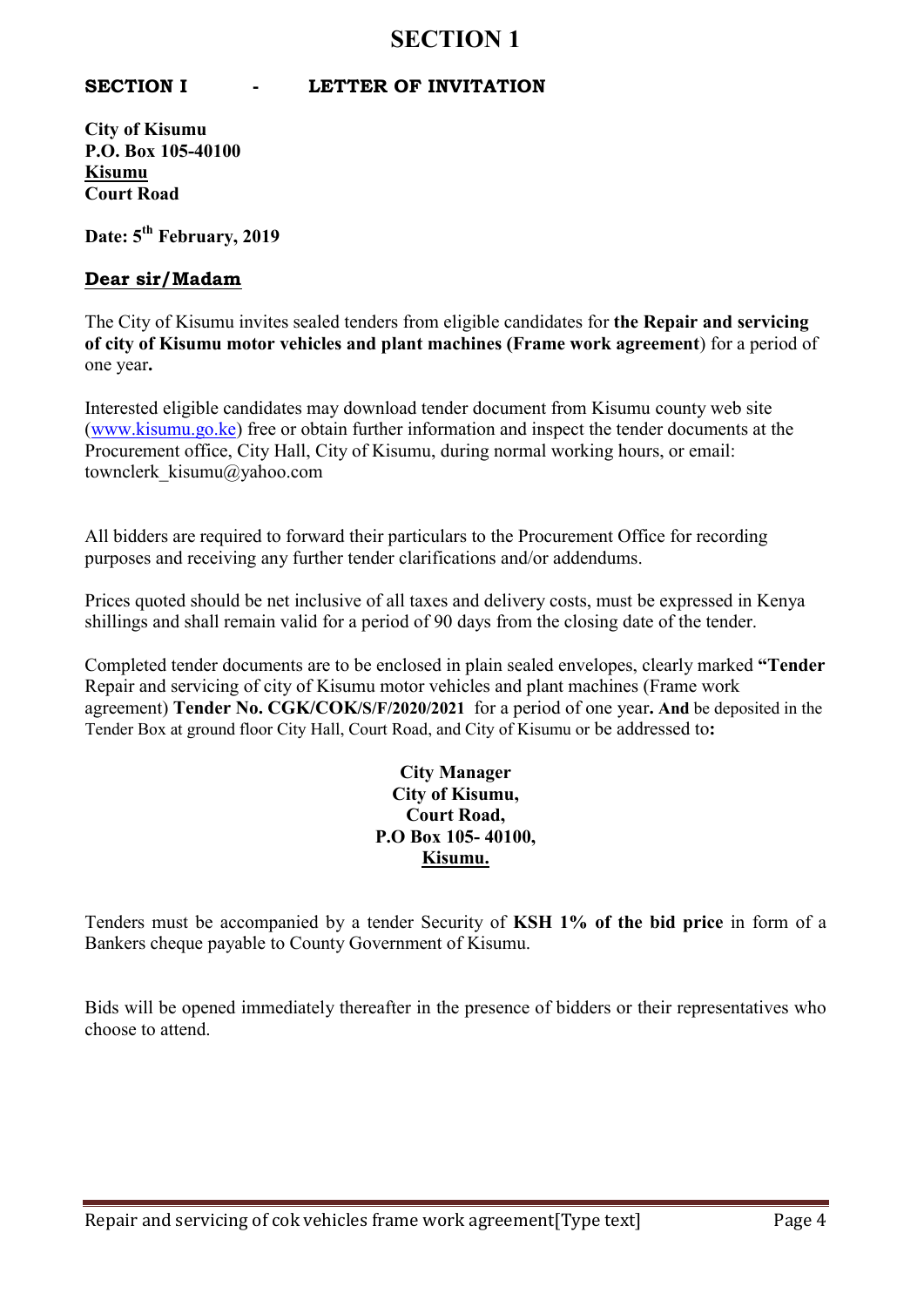### SECTION II:

### INSTRUCTIONS TO TENDERERS

### TABLE OF CLAUSES

### **CLAUSE NUMBERS PAGE**

### **DESCRIPTION**

#### **GENERAL**

|             | 2. Eligibility and Qualification Requirements | $5 - 6$ |
|-------------|-----------------------------------------------|---------|
|             |                                               |         |
| $\mathbf 4$ |                                               |         |

#### TENDER DOCUMENTS

|                                 | 7 - 8   |
|---------------------------------|---------|
|                                 |         |
| Ammendments of Tender Documents | $8 - 9$ |

### PREPARATION OF TENDER

| 8.  |           |
|-----|-----------|
| 9.  |           |
| 10. | $9 - 10$  |
| 11. | $10 - 11$ |
| 12. | 11        |
| 13. | $11 - 12$ |
| 14. | 12        |
| 15. | $12 - 13$ |
| 16. | 13        |

#### SUBMISSION OF TENDERS

| 17.             |                                        | $13 - 14$ |
|-----------------|----------------------------------------|-----------|
| 18.             | Deadline and Submission of Tenders     | 14        |
| 19 <sub>1</sub> | Modification and Withdrawal of Tenders | $14 - 15$ |

### TENDER OPENING AND EVALUATION

|  | 16. |
|--|-----|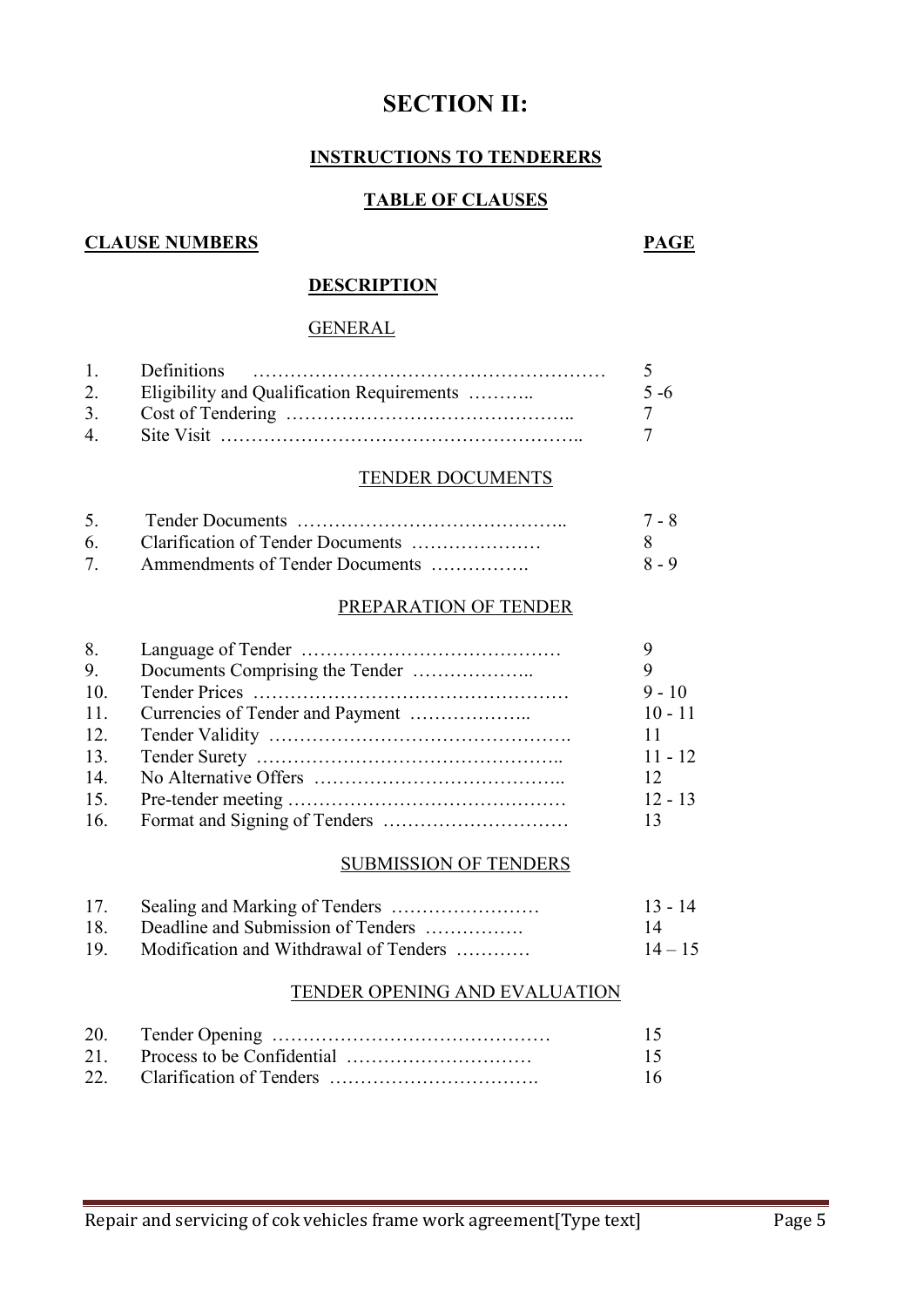### PAGE

### AWARD OF CONTRACT

|  | 20 |
|--|----|
|--|----|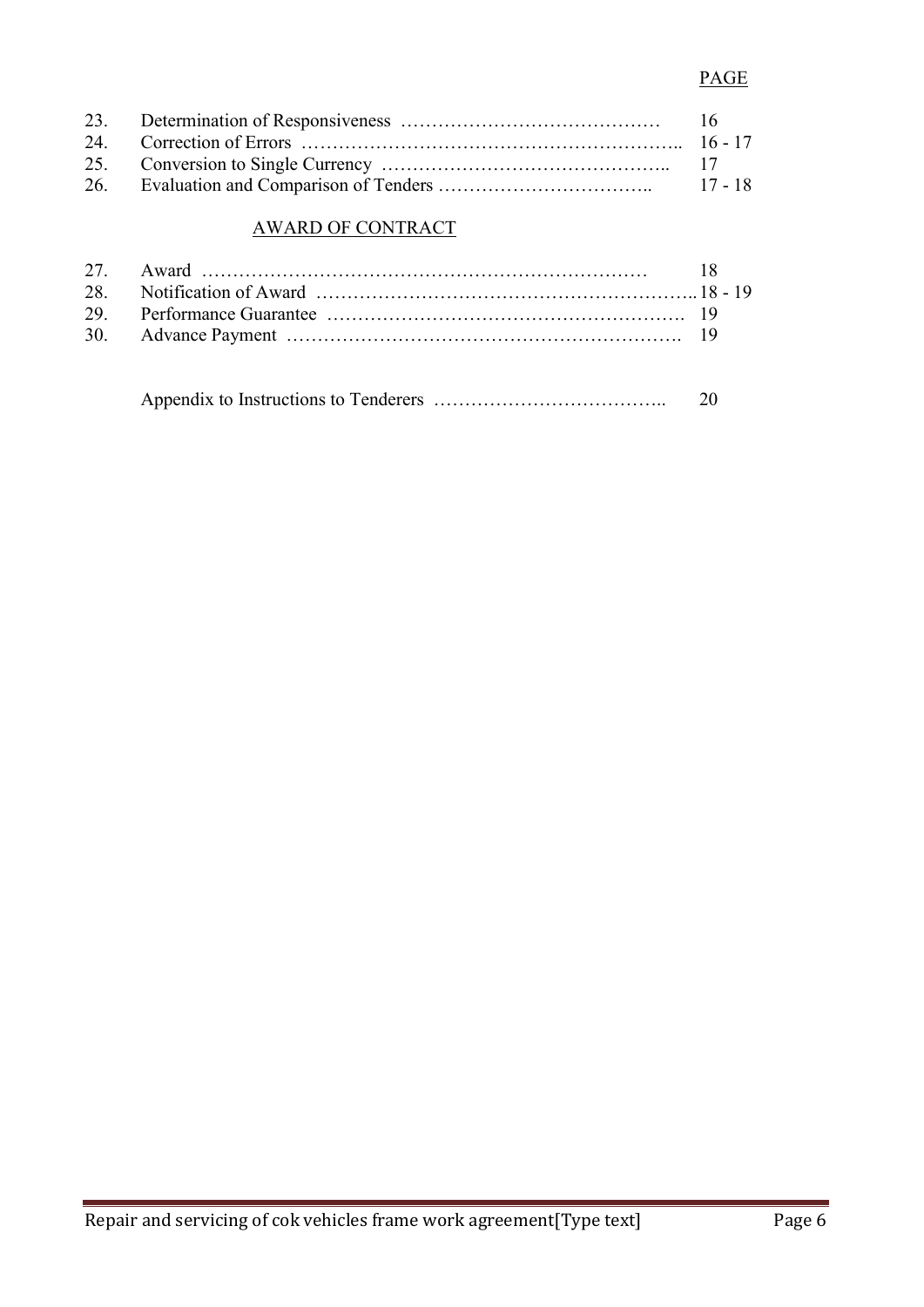### INSTRUCTION TO TENDERERS

Note: The tenderer must comply with the following conditions and instructions and failure to do so is liable to result in rejection of the tender.

### GENERAL

### 1. Definitions

- (a) "Tenderer" means any person or persons partnership firm or company submitting a sum or sums in the Bills of Quantities in accordance with the Instructions to Tenderers, Conditions of Contract Parts I and II, Specifications, Drawings and Bills of Quantities for the work contemplated, acting directly or through a legally appointed representative.
- (b) "Approved tenderer" means the tenderer who is approved by the Employer.
- (c) Any noun or adjective derived from the word "tender" shall be read and construed to mean the corresponding form of the noun or adjective "bid". Any conjugation of the verb "tender" shall be read and construed to mean the corresponding form of the verh "bid"
- (d) "Employer" means a Central Government Ministry, Local Authority, State Corporation or any other Public Institution.

### 2. Eligibility and Qualification Requirements

- 2.1 This invitation to tender is open to all tenderers who are eligible as stated in the appendix.
- 2.2 The procuring entity's employees, committee members, board members and their relative (spouse and children) are not eligible to participate in the tender.
- 2.3 To be qualified for award of Contract, the tenderer shall provide evidence satisfactory to the Employer of their eligibility under Sub clause 2.1 above and of their capability and adequacy of resources to effectively carry out the subject Contract. To this end, the tenderer shall be required to update the following information already submitted during prequalification:-
	- (a) Details of experience and past performance of the tenderer on the works of a similar nature within the past five years and details of current work on hand and other contractual commitments.
	- (b) The qualifications and experience of key personnel proposed for administration and execution of the contract, both on and off site.
	- (c) Major items of construction plant and equipment proposed for use in carrying out the Contract. Only reliable plant in good working order and suitable for the work required of it shall be shown on this schedule. The tenderer will also indicate on this schedule when each item will be available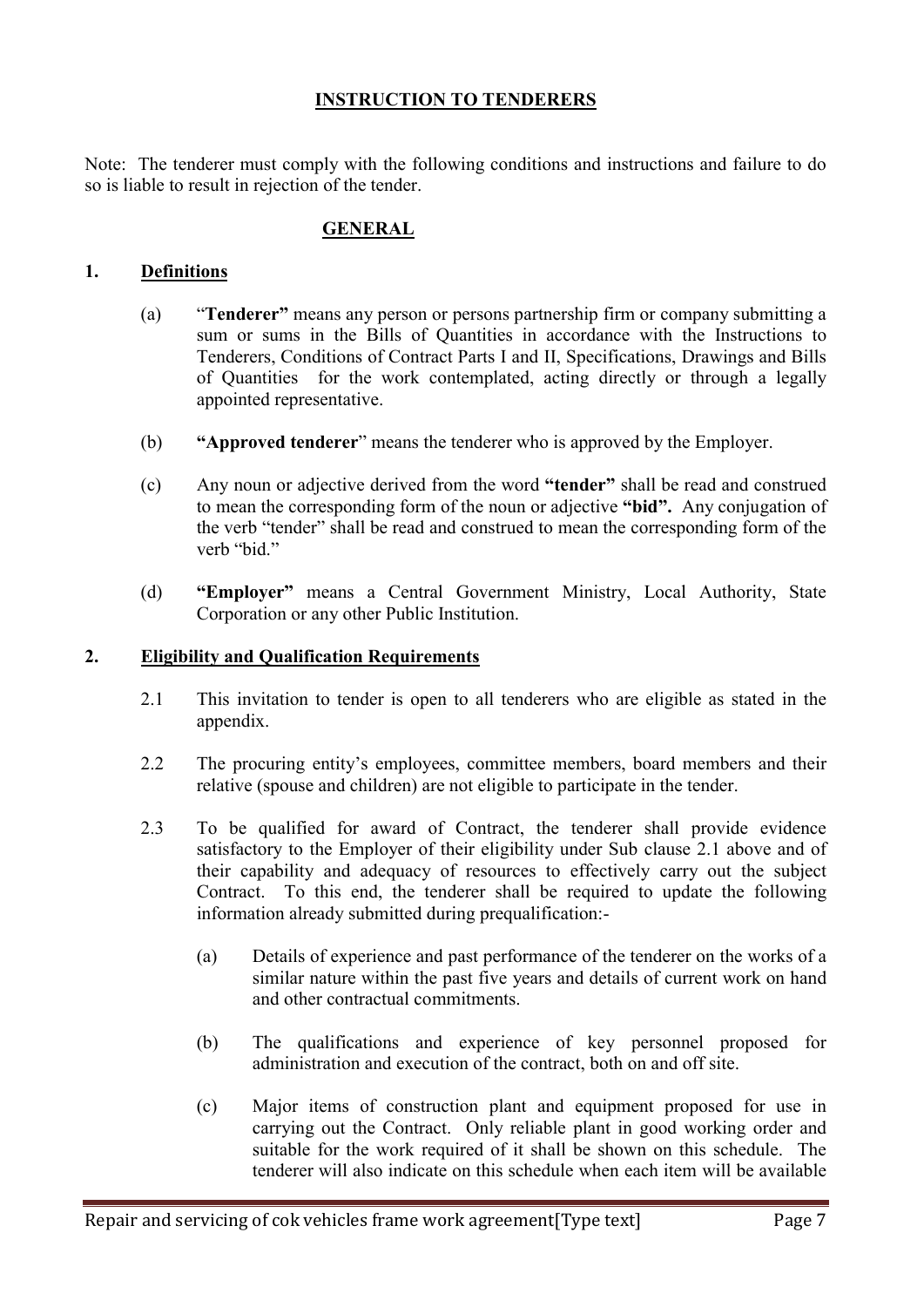on the Works. Included also should be a schedule of plant, equipment and material to be imported for the purpose of the Contract, giving details of make, type, origin and CIF value as appropriate.

- (d) Details of subcontractors to whom it is proposed to sublet any portion of the Contract and for whom authority will be requested for such subletting in accordance with clause 4 of the Conditions of Contract.
- (e) A draft Program of Works in the form of a bar chart and Schedule of Payment which shall form part of the Contract if the tender is accepted. Any change in the Program or Schedule shall be subjected to the approval of the Engineer.
- (f) Details of any current litigation or arbitration proceedings in which the Tenderer is involved as one of the parties.

### 2.4 Joint Ventures

Tenders submitted by a joint venture of two or more firms as partners shall comply with the following requirements:-

- (a) The tender, and in case of a successful tender, the Form of Agreement, shall be signed so as to be legally binding on all partners.
- (b) One of the partners shall be nominated as being in charge; and this authorization shall be evidenced by submitting a power of attorney signed by legally authorized signatories of all the partners.
- (c) The partner in charge shall be authorized to incur liabilities and receive instructions for and on behalf of any and all partners of the joint venture and the entire execution of the Contract including payment shall be done exclusively with the partner in charge.
- (d) All partners of the joint venture shall be liable jointly and severally for the execution of the Contract in accordance with the Contract terms, and a relevant statement to this effect shall be included in the authorization mentioned under (b) above as well as in the Form of Tender and the Form of Agreement (in case of a successful tender).
- (e) A copy of the agreement entered into by the joint venture partners shall be submitted with the tender.

### 2.5 To quality for contract awards, the tenderer shall have the following:

- (a) Necessary qualifications, capability experience, services, equipment and facilities to provide what is being procured.
- (b) Legal capacity to enter into a contract for procurement
- (c) Shall not be insolvent, in receivership, bankrupt or in the process of being wound up and is not the subject of legal proceedings relating o the foregoing.
- (d) Shall not be debarred from participating in public procurement.

### 3. Cost of Tendering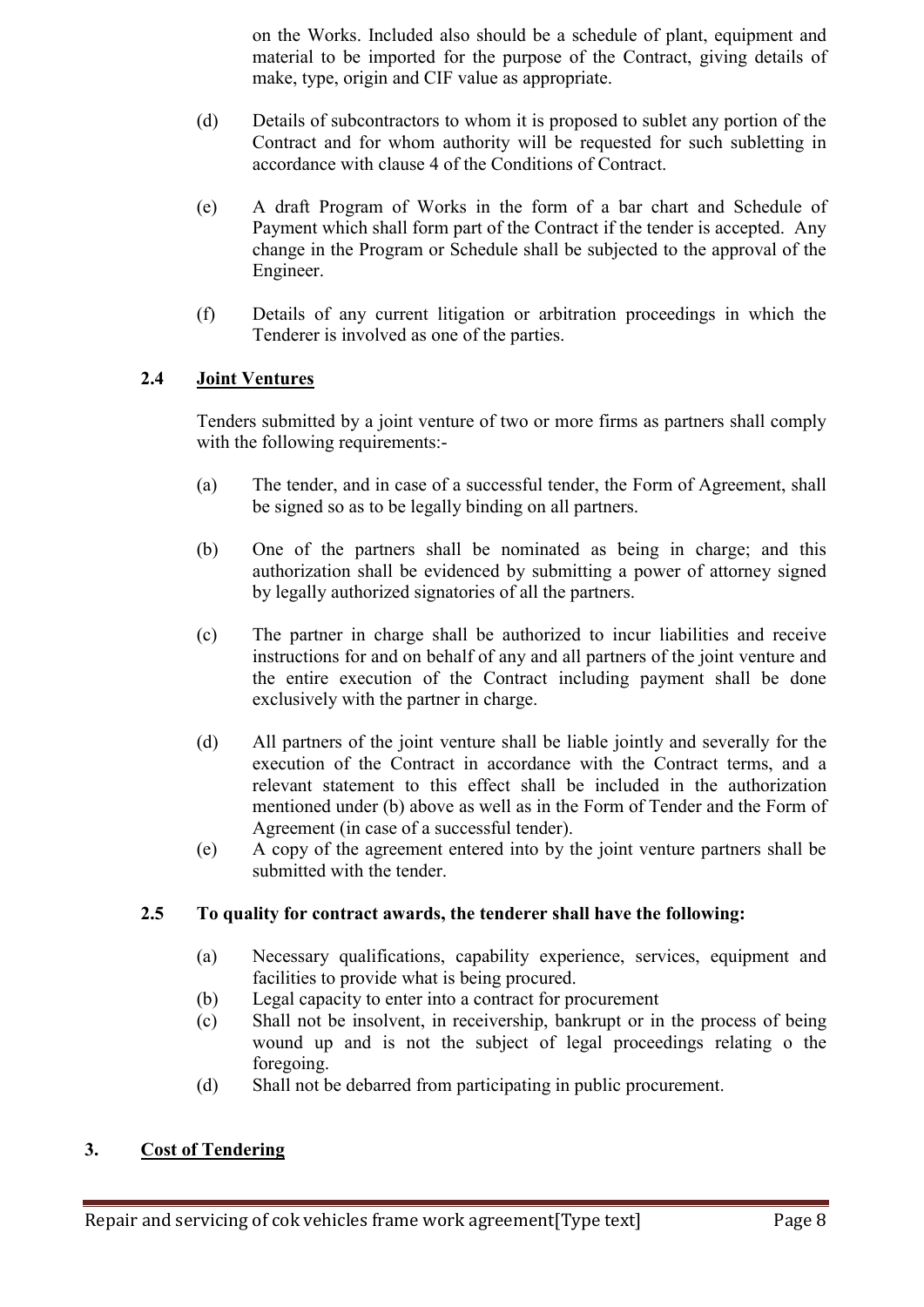- 3.1 The tenderer shall bear all costs associated with the preparation and submission of his tender and the Employer will in no case be responsible or liable for those costs, regardless of the conduct or outcome of the tendering process.
- 3.2 The price to be charged for the tender document shall not exceed Kshs.5,000/=
- 3.3 The procuring entity shall allow the tenderer to view the tender document free of charge before purchase.

### 4. Site Visit

- 4.1 The tenderer is advised to visit and examine the Site and its surroundings and obtain for himself on his own responsibility, all information that may be necessary for preparing the tender and entering into a contract. The costs of visiting the Site shall be the tenderer's own responsibility.
- 4.2 The tenderer and any of his personnel or agents will be granted permission by the Employer to enter upon premises and lands for the purpose of such inspection, but only upon the express condition that the tenderer, his personnel or agents, will release and indemnify the Employer from and against all liability in respect of, and will be responsible for personal injury (whether fatal or otherwise), loss of or damage to property and any other loss, damage, costs and expenses however caused, which but for the exercise of such permission, would not have arisen.
- 4.3 The Employer shall organize a site visit at a date to be notified. A representative of the Employer will be available to meet the intending tenderers at the Site.

Tenderers must provide their own transport. The representative will not be available at any other time for site inspection visits.

Each tenderer shall complete the Certificate of Tenderer's Visit to the Site, whether he in fact visits the Site at the time of the organized site visit or by himself at some other time.

### TENDER DOCUMENTS

### 5. Tender Documents

- 5.1 The Tender documents comprise the documents listed here below and should be read together with any Addenda issued in accordance with Clause 7 of these instructions to tenderers.
- (i) Instructions to Tenderers
- (ii) General Conditions of Contract
- (iii) Special Conditions of Contract
- (iv) Schedule of Requirements
- (v) Details of Insurance Cover
- (vi) Form of Tender
- (vii) Price Schedules
- (viii) Contract Form
- (ix) Confidential Business Questionnaire Form
- (x) Tender security Form
- (xi) Performance security Form
- (xii) Request for Review Form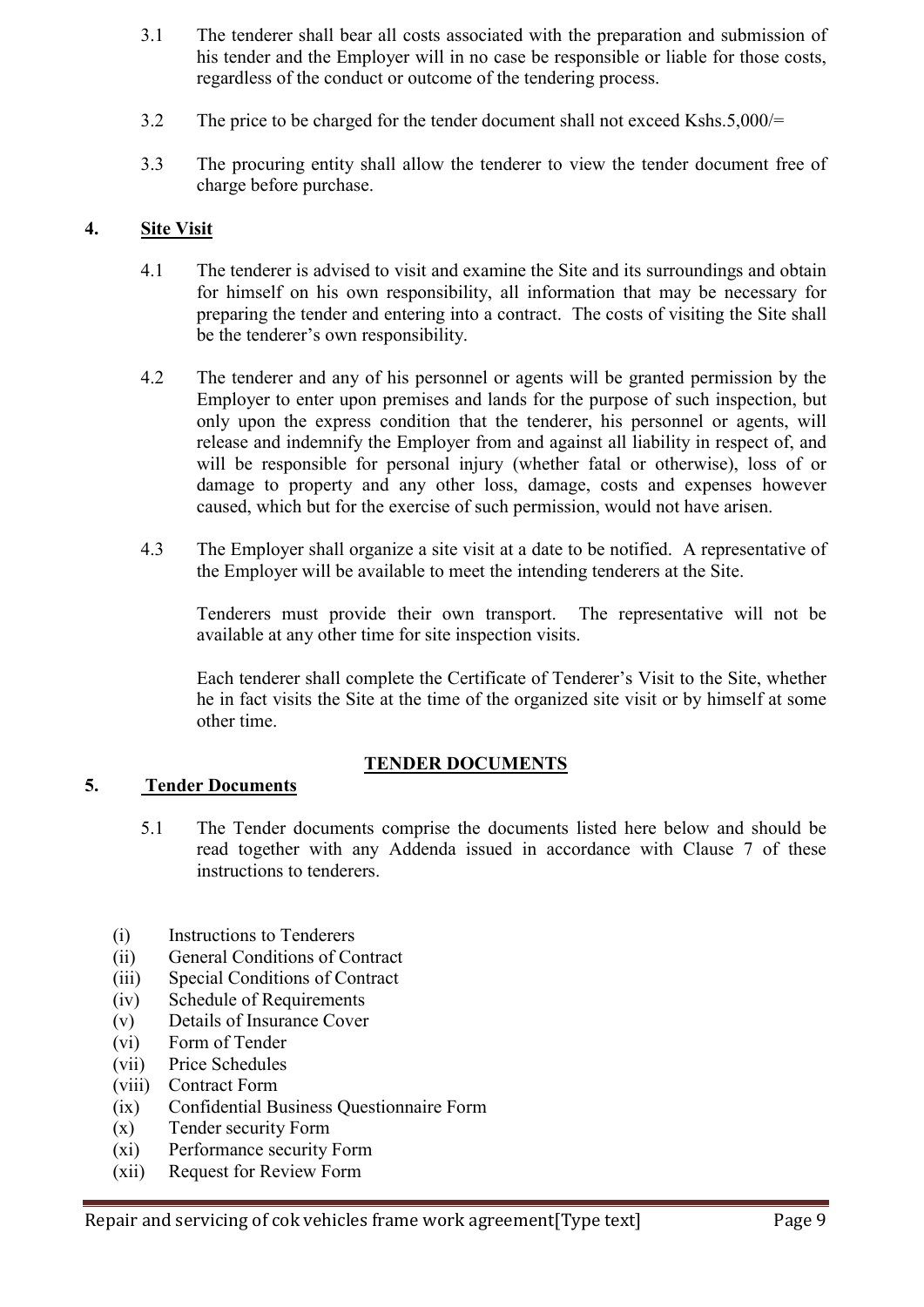- 5.2 The tenderer is expected to examine carefully all instructions, conditions, forms, terms, specifications and drawings in the tender documents. Failure to comply with the requirements for tender submission will be at the tenderer's own risk. Pursuant to clause 22 of Instructions to Tenderers, tenders which are not substantially responsive to the requirements of the tender documents will be rejected.
- 5.3 All recipients of the documents for the proposed Contract for the purpose of submitting a tender (whether they submit a tender or not) shall treat the details of the documents as "private and confidential".

### 6. Inquiries by tenderers

- 6.1 A tenderer making inquiries relating to the tender documents may notify the Employer in writing or by telex, cable or facsimile at the Employer's mailing address indicated in the Invitation to Tender. The Employer will respond in writing to any request for clarification which he receives earlier than 7 days prior to the deadline for the submission of tenders. Written copies of the Employer's response (including the query but without identifying the source of the inquiry) will be sent to all prospective tenderers who have purchased the tender documents.
- 6.2 Clarification of tenders shall be requested by the tenderer to be received by the procuring entity not later than 7 days prior to the deadline for submission of tenders.
- 6.3 The procuring entity shall reply to any clarifications sought by the tenderer within 3 days of receiving the request to enable the tenderer to make timely submission of its tender.

### 7. Amendment of Tender Documents

- 7.1 At any time prior to the deadline for submission of tenders the Employer may, for any reason, whether at his own initiative or in response to a clarification requested by a prospective tenderer, modify the tender documents by issuing Addenda.
- 7.2 Any Addendum will be notified in writing or by cable, telex or facsimile to all prospective tenderers who have purchased the tender documents and will be binding upon them.
- 7.3 In order to allow prospective tenderers reasonable time in which to take the Addendum into account in preparing their tenders, the Employer may, at his discretion, extend the deadline for the submission of tenders.

### PREPARATION OF TENDERS

### 8. Language of Tender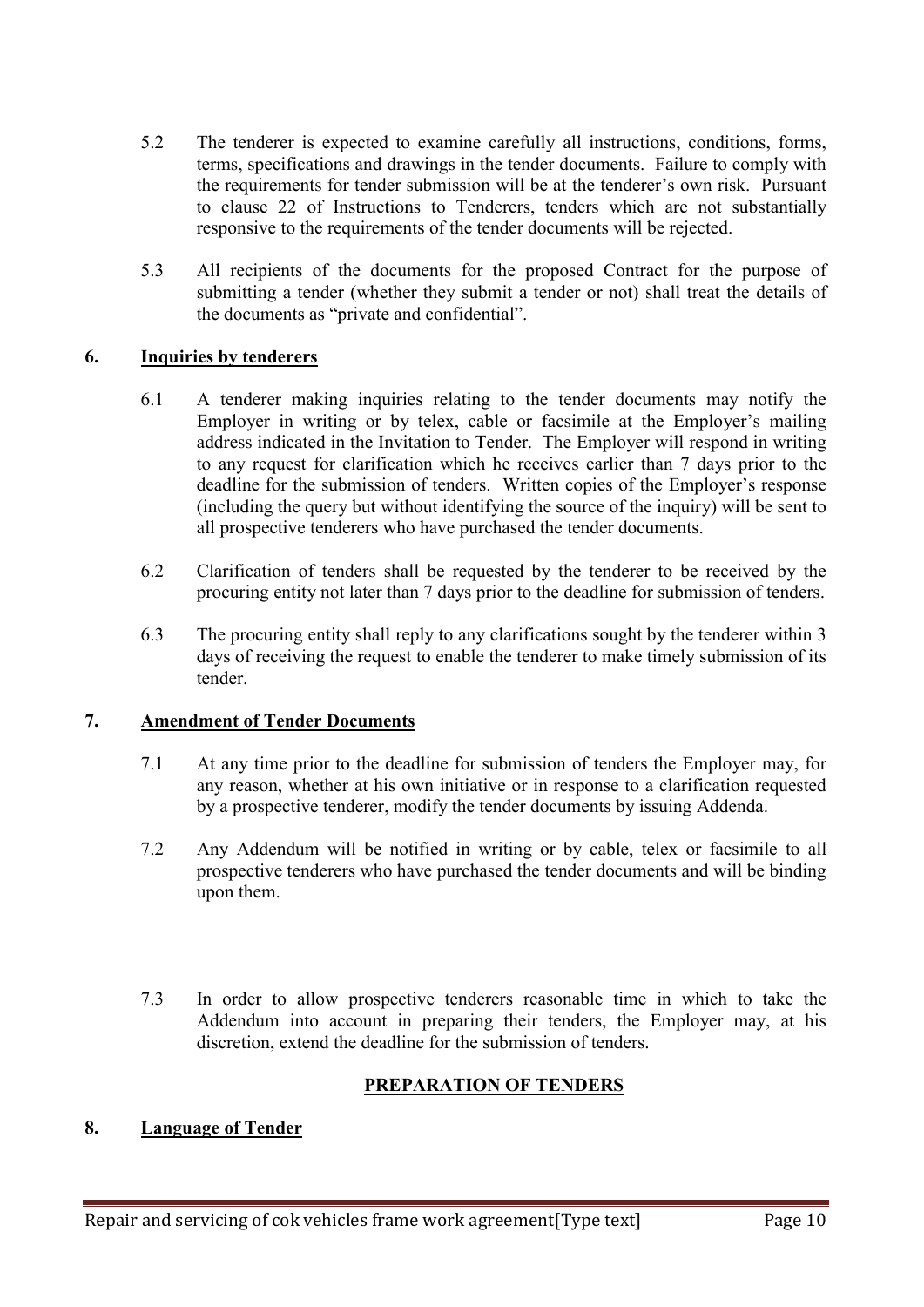8.1 The tender and all correspondence and documents relating to the tender exchanged between the tenderer and the Employer shall be written in the English language. Supporting documents and printed literature furnished by the tenderer with the tender may be in another language provided they are accompanied by an appropriate translation of pertinent passages in the above stated language. For the purpose of interpretation of the tender, the English language shall prevail.

### 9. Documents Comprising the Tender

- 9.1 The tender to be prepared by the tenderer shall comprise:
	- i. The form of tender and appendix thereto.
	- ii. A tender security.
	- iii. The priced Bill of Quantity and Schedule.
	- iv. The information on eligibility and qualification.
	- v. Any other materials required to be completed and submitted in accordance with the instructions to tenderers.

The Forms, Bills of Quantities and Shedules provided in the tender documents shall be used without exception (subject to extensions of the schedules in the same format and to the provisions of clause 13.2 regarding the alternative forms of Tnder Surety].

### 10. Tender Prices

- 10.1 All the insertions made by the tenderer shall be made in INK and the tenderer shall clearly form the figures. The relevant space in the Form of Tender and Bills of Quantities shall be completed accordingly without interlineations or erasures except those necessary to correct errors made by the tenderer in which case the erasures and interlineations shall be initialed by the person or persons signing the tender.
- 10.2 A price or rate shall be inserted by the tenderer for every item in the Bills of Quantities whether the quantities are stated or not items against which no rate or price is entered by the tenderer will not be paid for by the Employer when executed and shall be deemed covered by the rates for other items and prices in the Bills of Quantities.

The prices and unit rates in the Bills of Quantities are to be the full [all-inclusive] value of the work described under the items, including all costs and expenses which may be necessary and all general risks, liabilities and obligations set forth or implied in the documents on which the tender is based. All duties and taxes and other levies payable by the Contractor under the Contract or for any other cause prior to the deadline for the submission of tenders, shall be included in the rates and prices and the total tender prices submitted by the Tenderer.

Each price or unit rate inserted in the Bills of Quantities should be a realistic estimate for completing the activity or activities described under that particular item and the tenderer is advised against inserting a price or rate against any item contrary to this instruction.

Every rate entered in the Bills of Quantities, whether or not such rate be associated with a quantity, shall form part of the Contract. The Employer shall have the right to call for any item of work contained in the Bills of Quantities, and such items of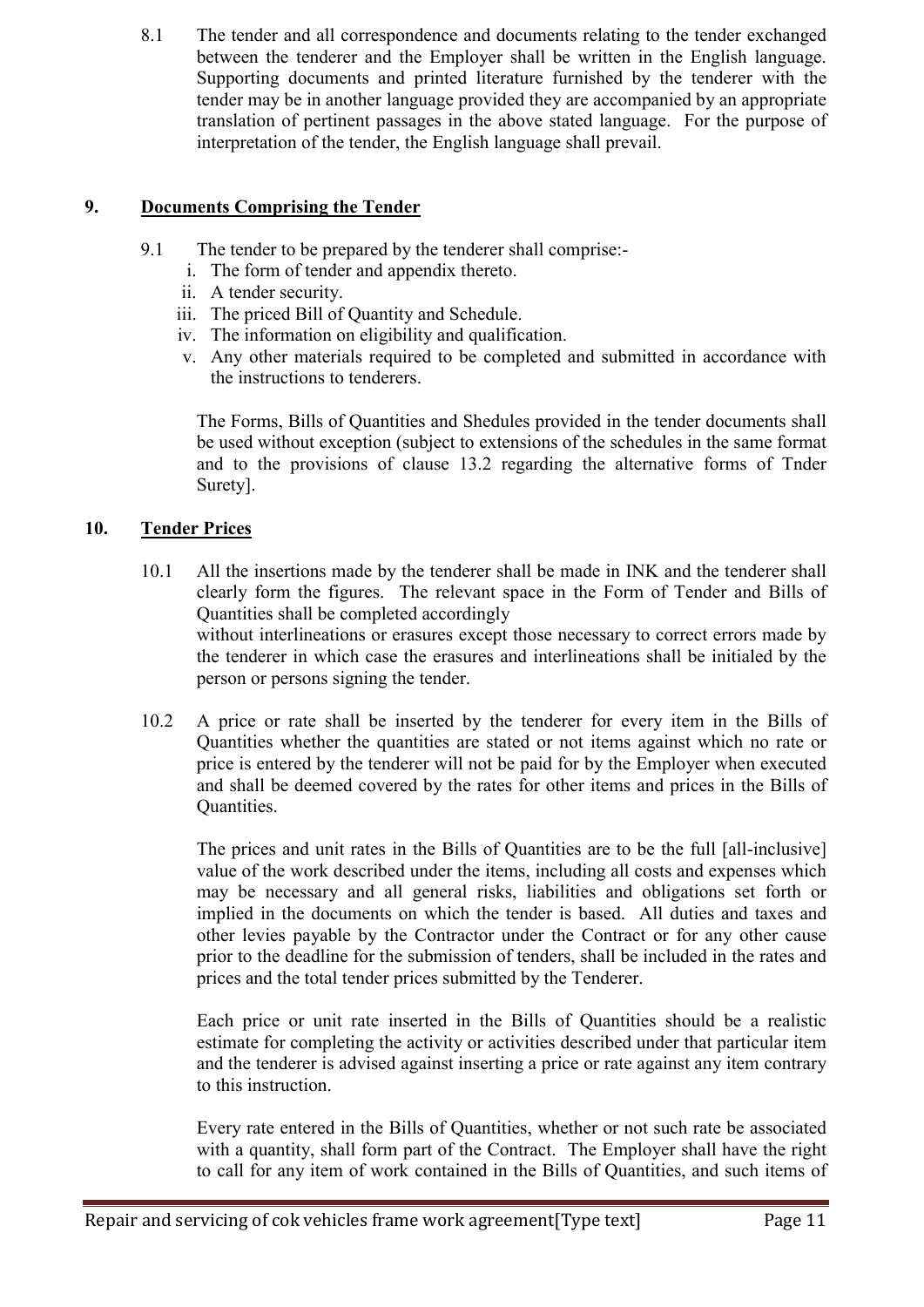work to be paid for at the rate entered by the tenderer and it is the intention of the Employer to take full advantage of unbalanced low rates.

- 10.3 Unless otherwise specified the tenderer must enter the amounts representing 10% of the sub-total of the summary of the Bills of Quantities for Contingencies and Variation of Prices[V.O.P.] payments in the summary sheet and add them to the sub-total to arrive at the tender amount.
- 10.4 The tenderer shall furnish with his tender written confirmation from his suppliers or manufacturers of unit rates for the supply of items listed in the Conditions of Contract clause 47 where appropriate.
- 10.5 The rates and prices quoted by the tenderer are subject to adjustment during the performance of the Contract only in accordance with the provisions of the Conditions of Contract. The tenderer shall complete the schedule of basic rates and shall submit with his tender such other supporting information as required under clause 47 of the Conditions of Contract Part II.

### 11. Currencies of Tender and Payment

- 11.1 Tenders shall be priced in Kenya Shillings and the tender sum shall be in Kenya Shillings.
- 11.2 Tenderers are required to indicate in the Statement of Foreign Currency Requirements, which forms part of the tender, the foreign currency required by them. Such currency should generally be the currency of the country of the tenderer's main office. However, if a substantial portion of the tenderer's expenditure under the Contract is expected to be in countries other than his country of origin, then he may state a corresponding portion of the contract price in the currency of those other countries. However, the foreign currency element is to be limited to two (2) different currencies and a maximum of 30% (thirty percent) of the Contract Price.
- 11.3 The rate or rates of exchange used for pricing the tender shall be selling rate or rates of the Central Bank ruling on the date thirty (30) days before the final date for the submission of tenders.
- 11.4 Tenderers must enclose with their tenders, a brief justification of the foreign currency requirements stated in their tenders.

### 12. Tender Validity

- 12.1 The tender shall remain valid and open for acceptance for a period of sixty (60) days from the specified date of tender opening or from the extended date of tender opening (in accordance with clause 7.4 here above) whichever is the later.
- 12.2 In exceptional circumstances prior to expiry of the original tender validity period, the Employer may request the tenderer for a specified extension of the period of validity. The request and the responses thereto shall be made in writing or by cable, telex or facsimile. A tenderer may refuse the request without forfeiting his Tender Surety. A tenderer agreeing to the request will not be required nor permitted to modify his tender, but will be required to extend the validity of his Tender Surety correspondingly.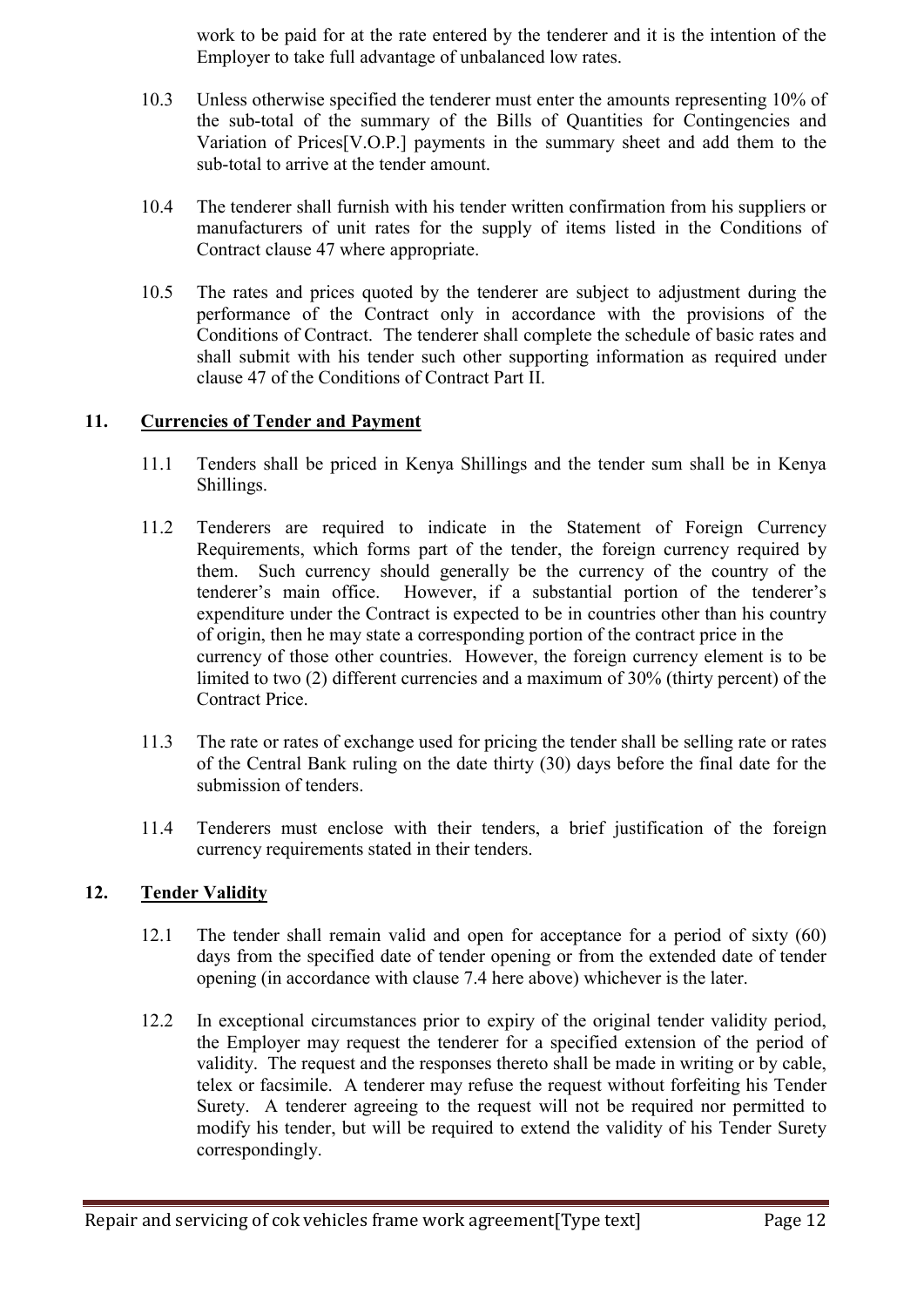### 13. Tender Security

- 13.1 The tenderer shall furnish as part of his tender, a Tender Security in the amount and form stated in the Appendix to Instructions to Tenderers.
- 13.2 The tender security shall not exceed 2 percent of the tender price.
- 13.3 The tender security shall be valid for at least thirty (30) days beyond the tender validity period.

The format of the Surety shall be in accordance with the sample form of Tender Surety included in these tender documents; other formats may be permitted subject to the prior approval of the Employer. The Tender Surety shall be valid for thirty (30) days beyond the tender validity period.

- 13.4 Any tender not accompanied by an acceptable Tender Surety will be rejected by the Employer as non-responsive.
- 13.5 The Tender Sureties of unsuccessful tenderers will be returned as promptly as possible but not later than fourteen (14) days after concluding the Contract execution and after a Performance Security has been furnished by the successful tenderer. The Tender Surety of the successful tenderer will be returned upon the tenderer executing the Contract and furnishing the required Performance Security.
- 13.6 The Tender Surety may be forfeited:
	- (a) if a tenderer withdraws his tender during the period of tender validity: or
	- (b) in the case of a successful tenderer, if he fails
		- (i) to sign the Agreement, or
		- (ii) to furnish the necessary Performance Security
	- (c) if a tenderer does not accept the correction of his tender price pursuant to clause 23.

### 14. No Alternative Offers

14.1 The tenderer shall submit an offer which complies fully with the requirements of the tender documents unless otherwise provided for in the appendix.

Only one tender may be submitted by each tenderer either by himself or as partner in a joint venture.

14.2 The tenderer shall not attach any conditions of his own to his tender. The tender price must be based on the tender documents. The tenderer is not required to present alternative construction options and he shall use without exception, the Bills of Quantities as provided, with the amendments as notified in tender notices, if any, for the calculation of his tender price.

Any tenderer who fails to comply with this clause will be disqualified.

### 15. Pre-Tender Meeting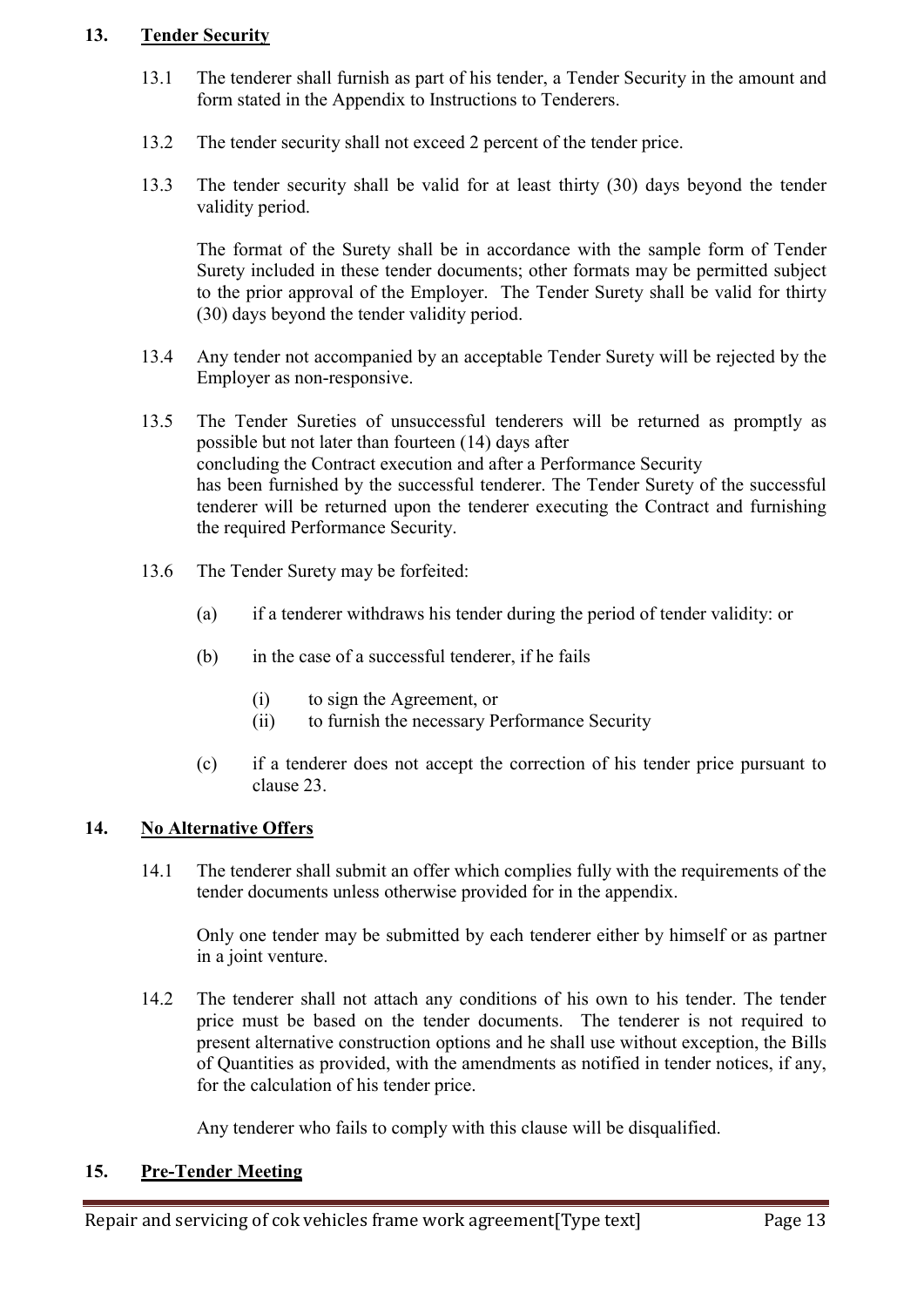- 15.1 If a pre tender meeting is convened the tenderer's designated representative is invited to attend a pretender meeting, which if convened, will take place at the venue and time stated in the Invitation to Tender. The purpose of the meeting will be to clarify issues and to answer questions on any matter that may be raised at that stage.
- 15.2 The tenderer is requested as far as possible to submit any questions in writing or by cable, to reach the Employer not later than seven days before the meeting. It may not be practicable at the meeting to answer questions received late, but questions and responses will be transmitted in accordance with the following:
	- (a) Minutes of the meeting, including the text of the questions raised and the responses given together with any responses prepared after the meeting, will be transmitted without delay to all purchasers of the tender documents. Any modification of the tender documents listed in -–Clause 9 which may become necessary as a result of the pre-tender meeting shall be made by the Employer exclusively through the issue of a tender notice pursuant to Clause 7 and not through the minutes of the pre-tender meeting.
	- (b) Non attendance at the pre-tender meeting will not be cause for disqualification of a bidder.

### 16. Format and Signing of Tenders

- 16.1 The tenderer shall prepare his tender as outlined in clause 9 above and mark appropriately one set "ORIGINAL" and the other "COPY".
- 16.2 The copy of the tender and Bills of Quantities shall be typed or written in indelible ink and shall be signed by a person or persons duly authorized to sign on behalf of the tenderer. All pages of the tender where amendments have been made shall be initialed by the person or persons signing the tender.
- 16.3 The complete tender shall be without alterations, interlineations or erasures, except as necessary to correct errors made by the tenderer, in which case such corrections shall be initialed by the person of persons signing the tender.

### SUBMISSION OF TENDERS

### 17. Sealing and Marking of Tenders

- 17.1 The tenderer shall seal the original and copy of the tender in separated envelopes, duly marking the envelopes as "ORIGINAL" and "COPY". The envelopes shall then be sealed in an outer envelope.
- 17.2 The inner and outer envelopes shall be addressed to the Employer at the address stated in the Appendix to Instructions to Tenderers and bear the name and identification of the Contract stated in the said Appendix with a warning not to open before the date and time for opening of tenders stated in the said Appendix.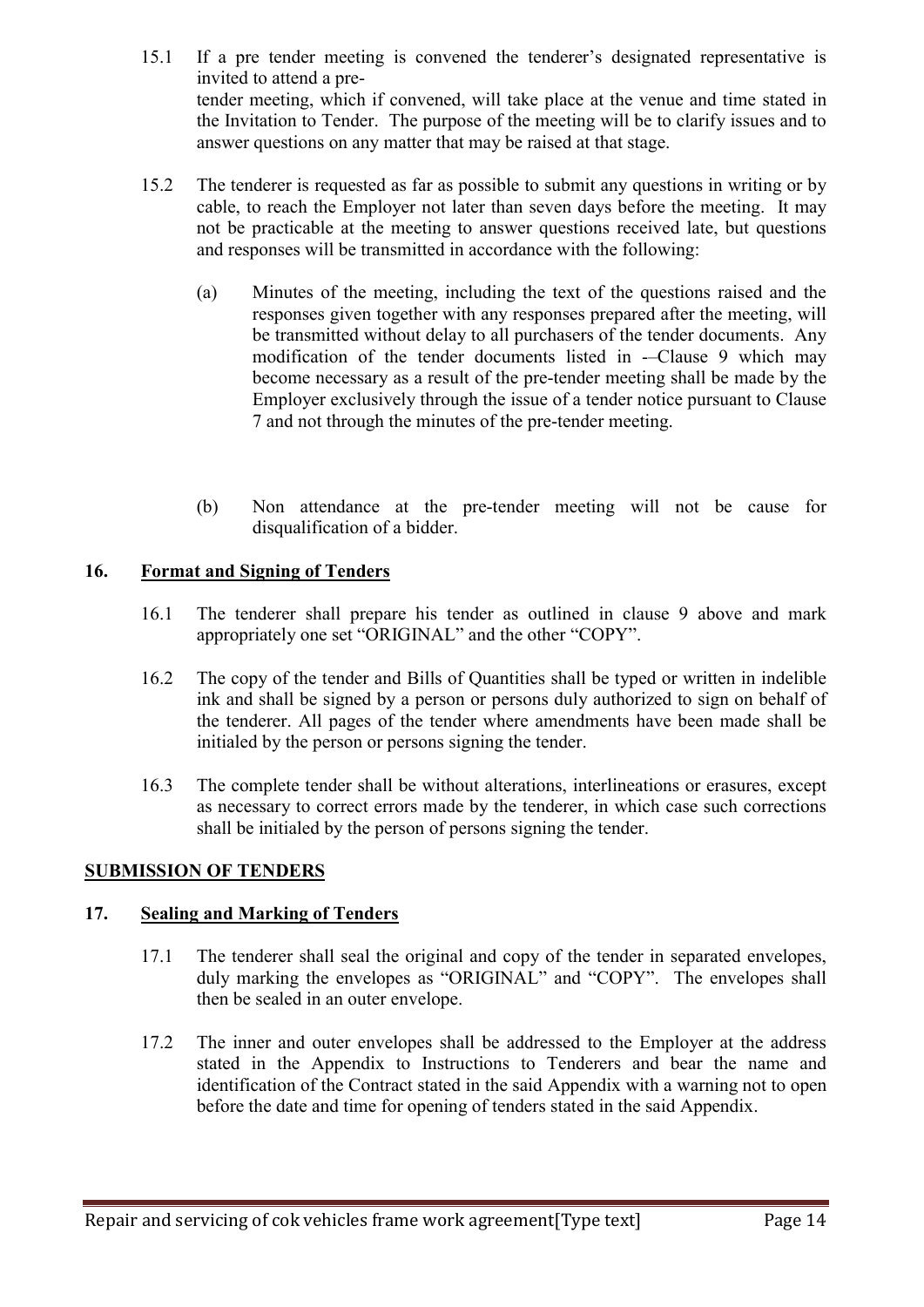- 17.3 The inner envelopes shall each indicated the name and address of the tenderer to enable the tender to be returned unopened in case it is declared "late", while the outer envelope shall bear no mark indicating the identity of the tenderer.
- 17.4 If the outer envelope is not sealed and marked as instructed above, the Employer will assume no responsibility for the misplacement or premature opening of the tender. A tender opened prematurely for this cause will be rejected by the Employer and returned to the tenderer.

### 18 Deadline for Submission of Tenders

18.1 Tenders must be received by the Employer at the address specified in clause 17.2 and on the date and time specified in the Letter of Invitation, subject to the provisions of clause 7.4, 18.2 and 18.3.

Tenders delivered by hand must be placed in the "tender box" provided in the office of the Employer.

Proof of posting will not be accepted as proof of delivery and any tender delivered after the above stipulated time, from whatever cause arising will not be considered.

- 18.2 The Employer may, at his discretion, extend the deadline for the submission of tenders through the issue of an Addendum in accordance with clause 7, in which case all rights and obligations of the Employer and the tenderers previously subject to the original deadline shall thereafter be subject to the new deadline as extended.
- 18.3 Any tender received by the Employer after the prescribed deadline for submission of tender will be returned unopened to the tenderer.

### 19 Modification and Withdrawal of Tenders

- 19.1 The tenderer may modify or withdraw his tender after tender submission, provided that written notice of the modification or withdrawal is received by the Employer prior to prescribed deadline for submission of tenders.
- 19.2 The tenderer's modification or withdrawal notice shall be prepared, sealed, marked and dispatched in accordance with the provisions for the submission of tenders, with the inner and outer envelopes additionally marked "MODIFICATION" or "WITHDRAWAL" as appropriate.
- 19.2 No tender may be modified subsequent to the deadline for submission of tenders.
- 19.3 No tender may be withdrawn in the interval between the deadline for submission of tenders and the period of tender validity specified on the tender form. Withdrawal of a tender during this interval will result in the forfeiture of the Tender Surety.
- 19.4 Subsequent to the expiration of the period of tender validity prescribed by the Employer, and the tenderer having not been notified by the Employer of the award of the Contract or the tenderer does not intend to conform with the request of the Employer to extend the prior of tender validity, the tenderer may withdraw his tender without risk of forfeiture of the Tender Surety.

### TENDER OPENING AND EVALUATION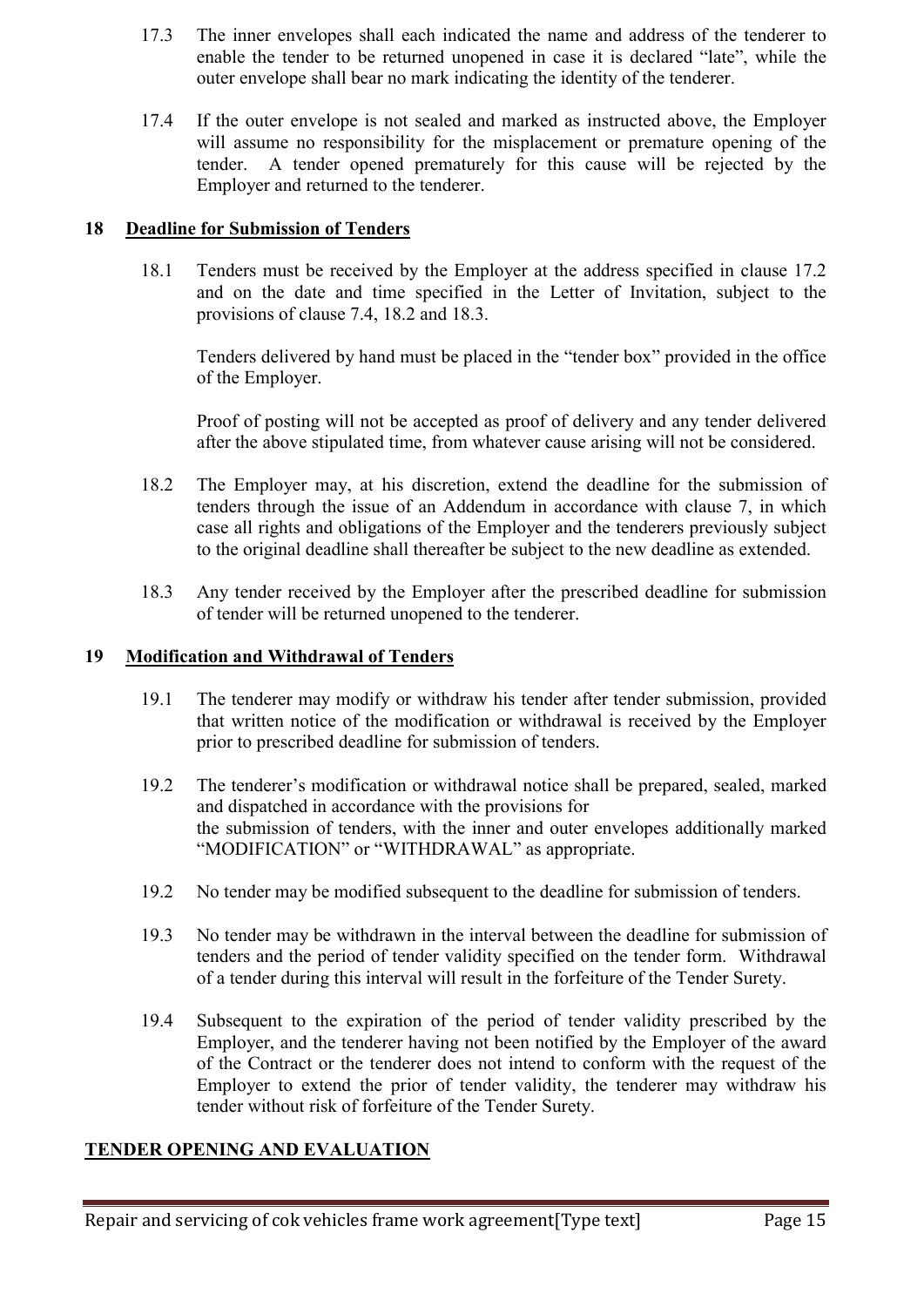### 20 Tender Opening

- 20.1 The Employer will open the tenders in the presence of the tenderers' representatives who choose to attend at the time and location indicated in the Letter of Invitation to Tender. The tenderers' representatives who are present shall sign a register evidencing their attendance.
- 20.2 Tenders for which an acceptable notice of withdrawal has been submitted, pursuant to clause 19, will not be opened. The Employer will examine the tenders to determine whether they are complete, whether the requisite Tender Sureties have been furnished, whether the documents have been properly signed and whether the tenders are generally in order.
- 20.3 At the tender opening, the Employer will announce the tenderer's names, total tender price, tender price modifications and tender withdrawals, if any, the presence of the requisite Tender Surety and such other details as the Employer, at his discretion, may consider appropriate. No tender shall be rejected at the tender opening except for late tenders.
- 20.4 The Employer shall prepare a tender opening register and minutes of the tender opening including the information disclosed to those present.
- 20.5 Tenders not opened and read out a tender opening shall not be considered further for evaluation, irrespective of the circumstances.

### 21 Process to be Confidential

- 21.1 After the public opening of tenders, information relating to the examination, clarification, evaluation and comparisons of tenders and recommendations concerning the award of Contract shall not be disclosed to tenderers or other persons not officially concerned with such process until the award of Contract is announced.
- 21.2 Any effort by a tenderer to influence the Employer in the process of examination, evaluation and comparison of tenders and decisions concerning award of Contract may result in the rejection of the tenderer's tender.

### 22 Clarification Tenders

- 22.1 To assist in the examination, evaluation and comparison of tenders, the Employer may ask tenderers individually for clarification of their tenders, including breakdown of unit prices. The request for clarification and the response shall be in writing or by cable, facsimile or telex, but no change in the price or substance of the tender shall be sought, offered or permitted except as required to confirm the correction of arithmetical errors discovered by the employer during the evaluation of the tenders in accordance with clause 24.
- 22.2 No Tenderer shall contact the Employer on any matter relating to his tender from the time of the tender opening to the time the Contract is awarded. If the tenderer wishes to bring additional information to the notice of the Employer, he shall do so in writing.

### 23 Determination of Responsiveness

23.1 Prior to the detailed evaluation of tenders, the Employer will determine whether each tender is substantially responsive to the requirements of the tender documents.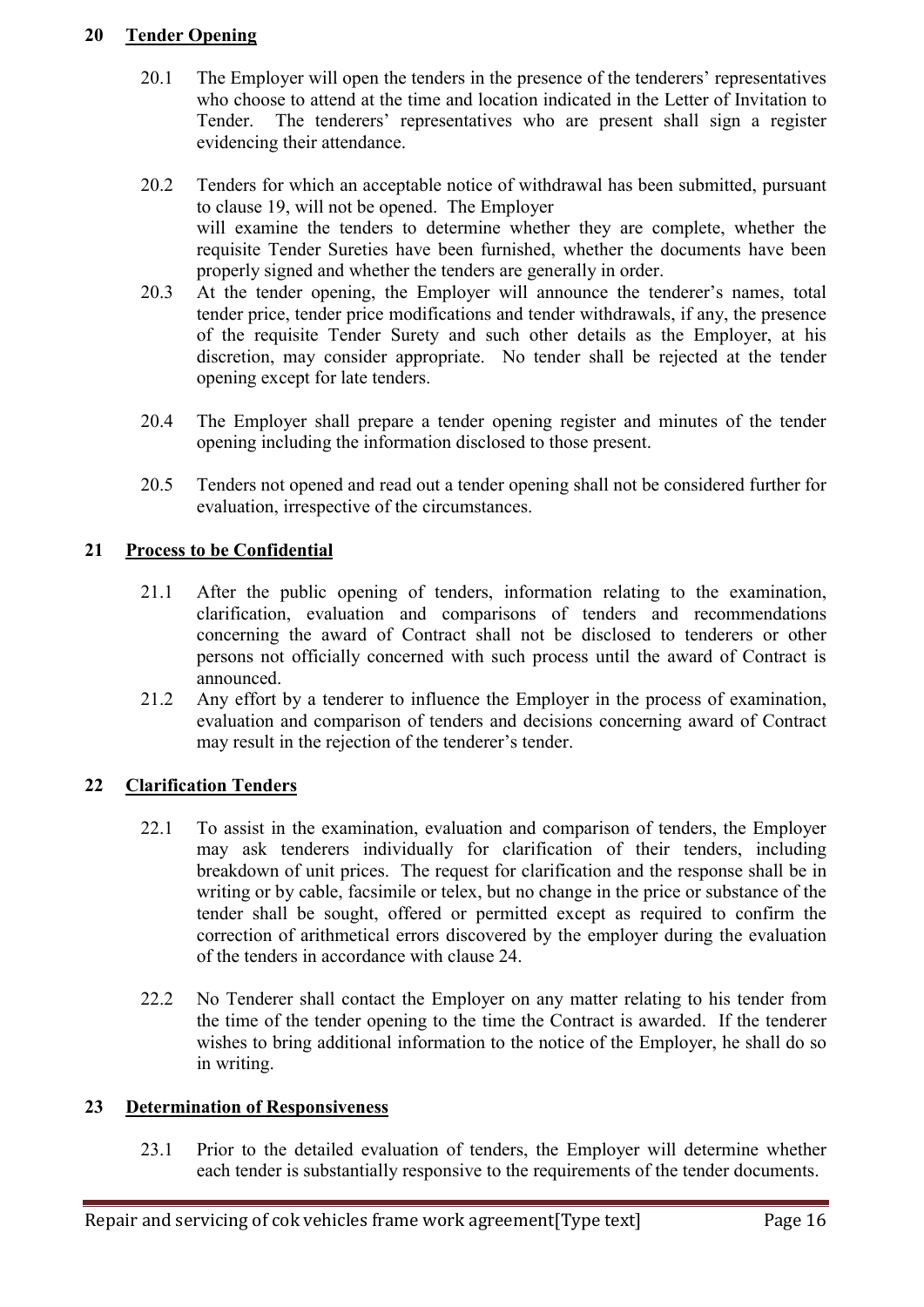- 23.2 For the purpose of this clause, a substantially responsive tender is one which conforms to all the terms, conditions and specifications of the tender documents without material deviation or reservation. A material deviation or reservation is one which affects in any substantial way the scope, quality, completion timing or administration of the Works to be undertaken by the tenderer under the Contract, or which limits in any substantial way, inconsistent with the tender documents, the Employer's rights or the tenderers obligations under the Contract and the rectification of which would affect unfairly the competitive position of other tenderers who have presented substantially responsive tenders.
- 23.3 Each price or unit rate inserted in the Bills of Quantities shall be a realistic estimate of the cost of completing the works described under the particular item including allowance for overheads, profits and the like. Should a tender be seriously unbalanced in relation to the Employer's estimate of the works to be performed under any item or groups of items, the tender shall be deemed not responsive.
- 23.4 A tender determined to be not substantially responsive will be rejected by the Employer and may not subsequently be made responsive by the tenderer by correction of the non-conforming deviation or reservation.

### 24 Correction of Errors

Tenders determined to be substantially responsive shall be checked by the Employer for any arithmetic errors in the computations and summations. Errors will be corrected by the Employer as follows:

- (a) Where there is a discrepancy between the amount in figures and the amount in words, the amount in words will govern.
- (b) Where there is a discrepancy between the unit rate and the line item total resulting from multiplying the unit rate by the quantity, the unit rate as quoted will prevail, unless in the opinion of the Employer, there is an obvious typographical error, in which case adjustment will be made to the entry containing that error.
- (c) The amount stated in the tender will be adjusted in accordance with the above procedure for the correction of errors and, with concurrence of the tenderer, shall be considered as binding upon the tenderer. If the tenderer does not accept the corrected amount, the tender may be rejected and the Tender Security may be forfeited in accordance with clause 13.

### 25 Conversion to Single Currency

- 25.1 For compensation of tenders, the tender price shall first be broken down into the respective amounts payable in various currencies by using the selling rate or rates of the Central Bank of Kenya ruling on the date twenty one (21) days before the final date for the submission of tenders.
- 25.2 The Employer will convert the amounts in various currencies in which the tender is payable (excluding provisional sums but including Dayworks where priced competitively) to Kenya Shillings at the selling rates stated in clause 25.1.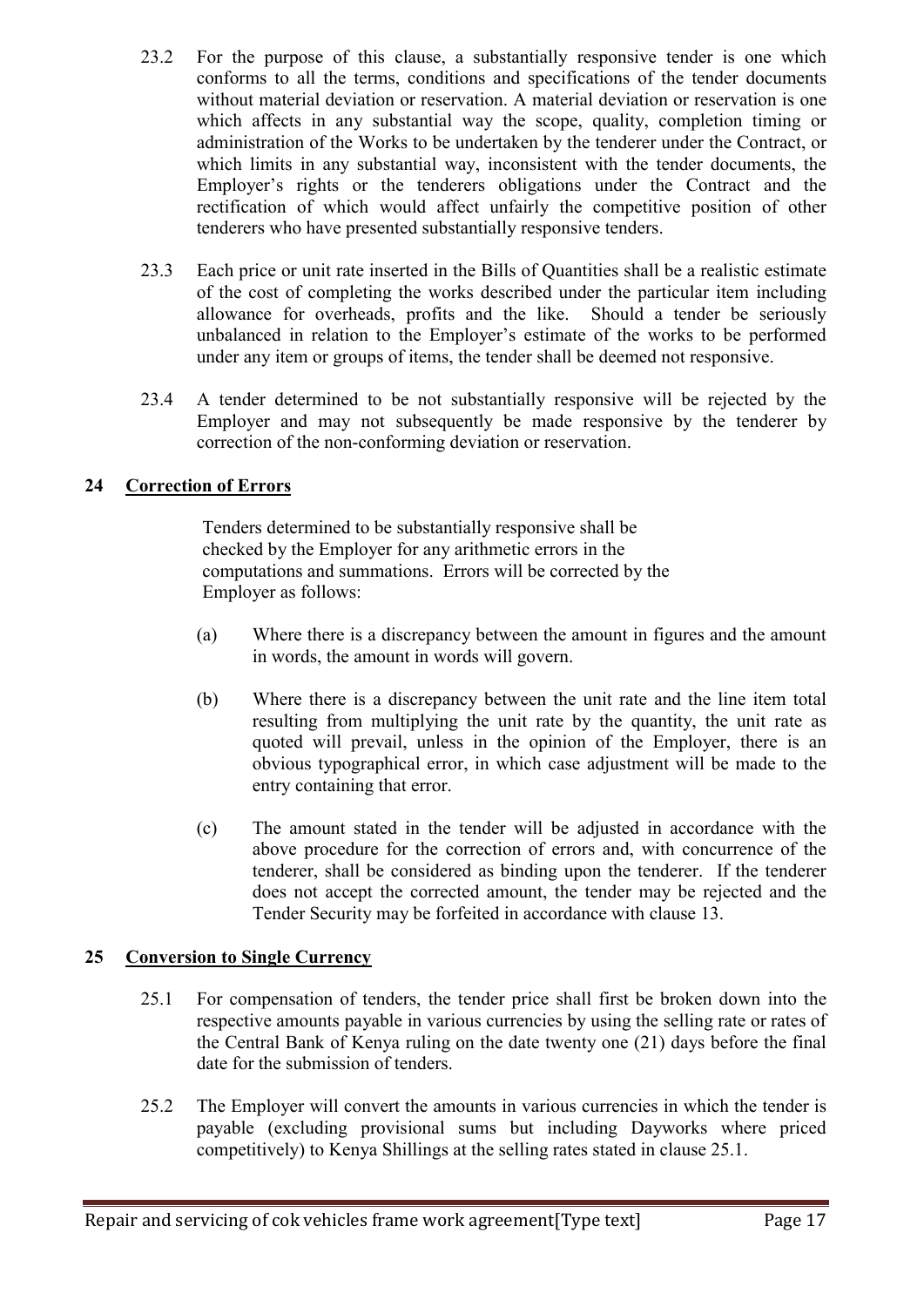### 26 Evaluation and Comparison of Tenders

- 26.1 The Employer will evaluate only tenders determined to be substantially responsive to the requirements of the tender documents in accordance with clause 23.
- 26.2 In evaluating tenders, the Employer will determine for each tender the evaluated tender price by adjusting the tender price as follows:
	- (a) Making any correction for errors pursuant to clause 24.
	- (b) Excluding Provisional Sums and provision, if any, for Contingencies in the Bills of Quantities, but including Day works where priced competitively.
- 26.3 The Employer reserves the right to accept any variation, deviation or alternative offer. Variations, deviations, alternative offers and other factors which are in excess of the requirements of the tender documents or otherwise result in the accrual of unsolicited benefits to the Employer, shall not be taken into account in tender evaluation.
- 26.4 Price adjustment provisions in the Conditions of Contract applied over the period of execution of the Contract shall not be taken into account in tender evaluation.
- 26.5 If the lowest evaluated tender is seriously unbalanced or front loaded in relation to the Employer's estimate of the items of work to be performed under the Contract, the Employer may require the tenderer to produce detailed price analyses for any or all items of the Bills of Quantities, to demonstrate the relationship between those prices, proposed construction methods and schedules. After evaluation of the price analyses, the Employer may require that the amount of the Performance Security set forth in clause 29 be increased at the expense of the successful tenderer to a level sufficient to protect the Employer against financial loss in the event of subsequent default of the successful tenderer under the Contract.
- 26.6 Firms incorporated in Kenya where indigenous Kenyans own 51% or more of the share capital shall be allowed a 10% preferential bias provided that they do not subcontract work valued at more than 50% of the Contract Price excluding Provisional Sums to a non-indigenous sub-contractor.
- 26.7 The tender evaluation committee shall evaluate the tender within 30 days of the validity period from the date of opening the tender.
- 26.8 Persons not officially involved in the evaluation of tender shall not attempt in any way to influence the evaluation.
- 27. Preference where allowed in the evaluation of tenders shall not exceed 15%

### AWARD OF CONTRACT

### 28 Award criteria

28.1 Subject to clause 27.2, the Employer will award the Contract to the tenderer whose tender is determined to be substantially responsive to the tender documents and who has offered the lowest evaluated tender price subject to possessing the capability and resources to effectively carry out the Contract Works.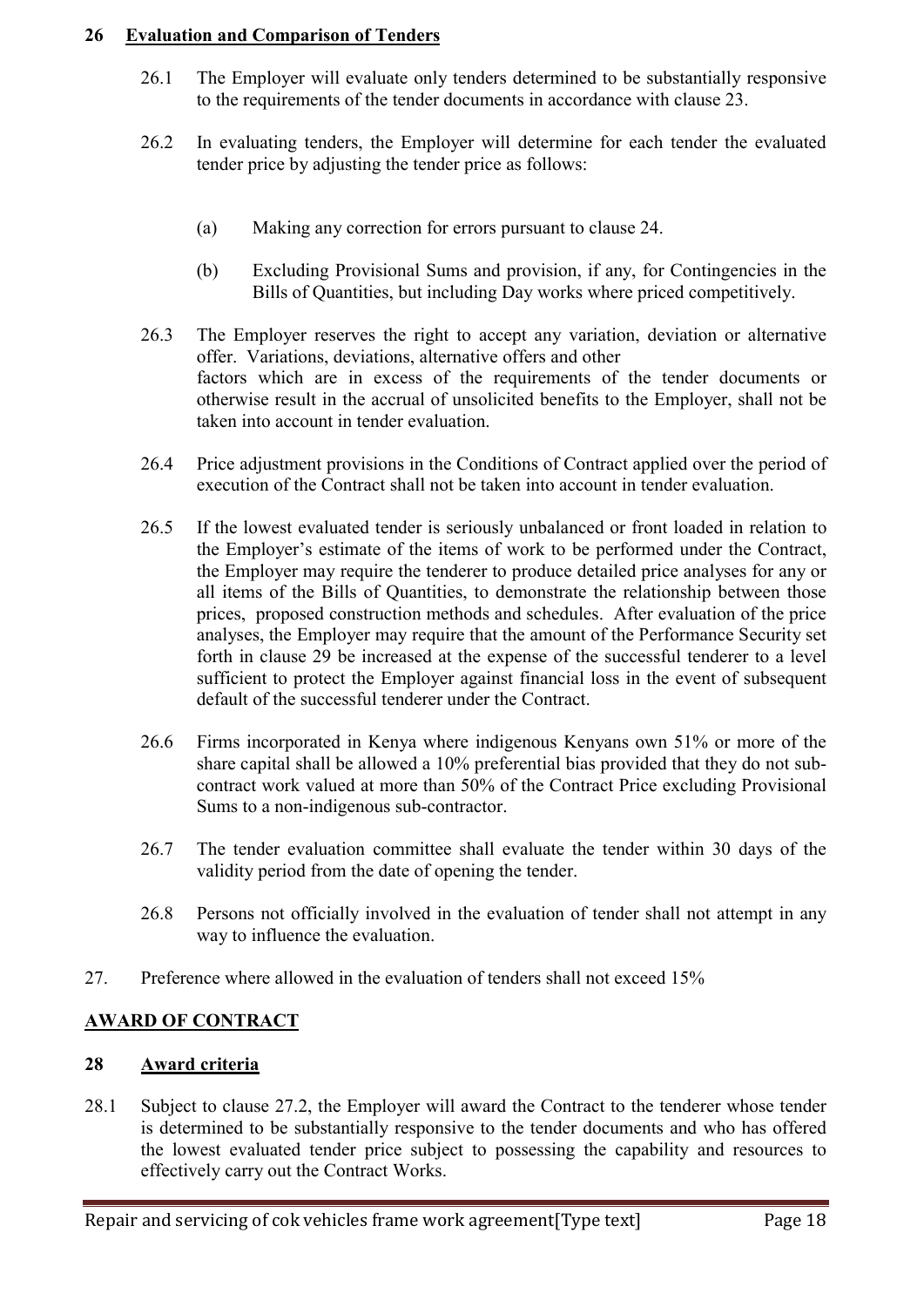28.2 The Employer reserves the right to accept or reject any tender, and to annual the tendering process and reject all tenders, at any time prior to award of Contract, without thereby incurring any liability to the affected tenderers or any obligation to inform the affected tenderers of the grounds for the Employer's action.

### 29. Notification of Award and signing of contract

- 29.1 Prior to the expiration of the period of tender validity prescribed by the Employer, the Employer will notify the successful tenderer by cable, telefax or telex and confirmed in writing by registered letter that his tender has been accepted. This letter (hereinafter and in all Contract documents called "Letter of Acceptance") shall name the sum(hereinafter and in all Contract documents called "the Contract Price") which the Employer will pay to the Contractor in consideration of the execution and completion of the Works as prescribed by the Contract.
- 29.2 Upon the furnishing of a Performance Security by the successful tenderer, the unsuccessful tenderers will promptly be notified that their tenders have been unsuccessful.
- 29.3 At the same time the employer notifies the successful tenderer that his tender has been accepted, the employer shall notify the other tenderers that their tender s have been unsuccessful.
- 29.4 Within fourteen [14] days of receipt of the form of Contract Agreement from the Employer, the successful tenderer shall sign the form and return it to the Employer together with the required Performance Security.
- 29.5 The parties to the contract shall have it signed within 30 days from the date of notification of contract award unless there is an administrative review request.
- 29.6 A tenderer who gives false information in the tender document about is qualification or who refuses to enter into a contract after notification of contract award shall be considered for debarment from participating in future public procurement.

### 30. Performance Guarantee

- 30.1 Within twenty eight [28] days of receipt of the notification of award from the Employer, the successful tenderer shall furnish the Employer with a Performance Security in an amount stated in the Appendix to Instructions to Tenderers.
- 30.2 The Performance Security to be provided by the successful tenderer shall be an unconditional Bank Guarantee issued at the tenderer's option by an established and a reputable Bank approved by the Employer and located in the Republic of Kenya and shall be divided into two elements namely, a performance security payable in foreign currencies (based upon the exchange rates determined in accordance with clause 35.4 of the Conditions of Contract) and a performance security payable in Kenya Shillings. The value of the two securities shall be in the same proportions of foreign and local currencies as requested in the form of foreign currency requirements.
- 30.3 Failure of the successful tenderer to lodge the required Performance Security shall constitute a breach of Contract and sufficient grounds for the annulment of the award and forfeiture of the Tender Security and any other remedy under the Contract the Employer may award the Contract to the next ranked tenderer.

### 31. Advance Payment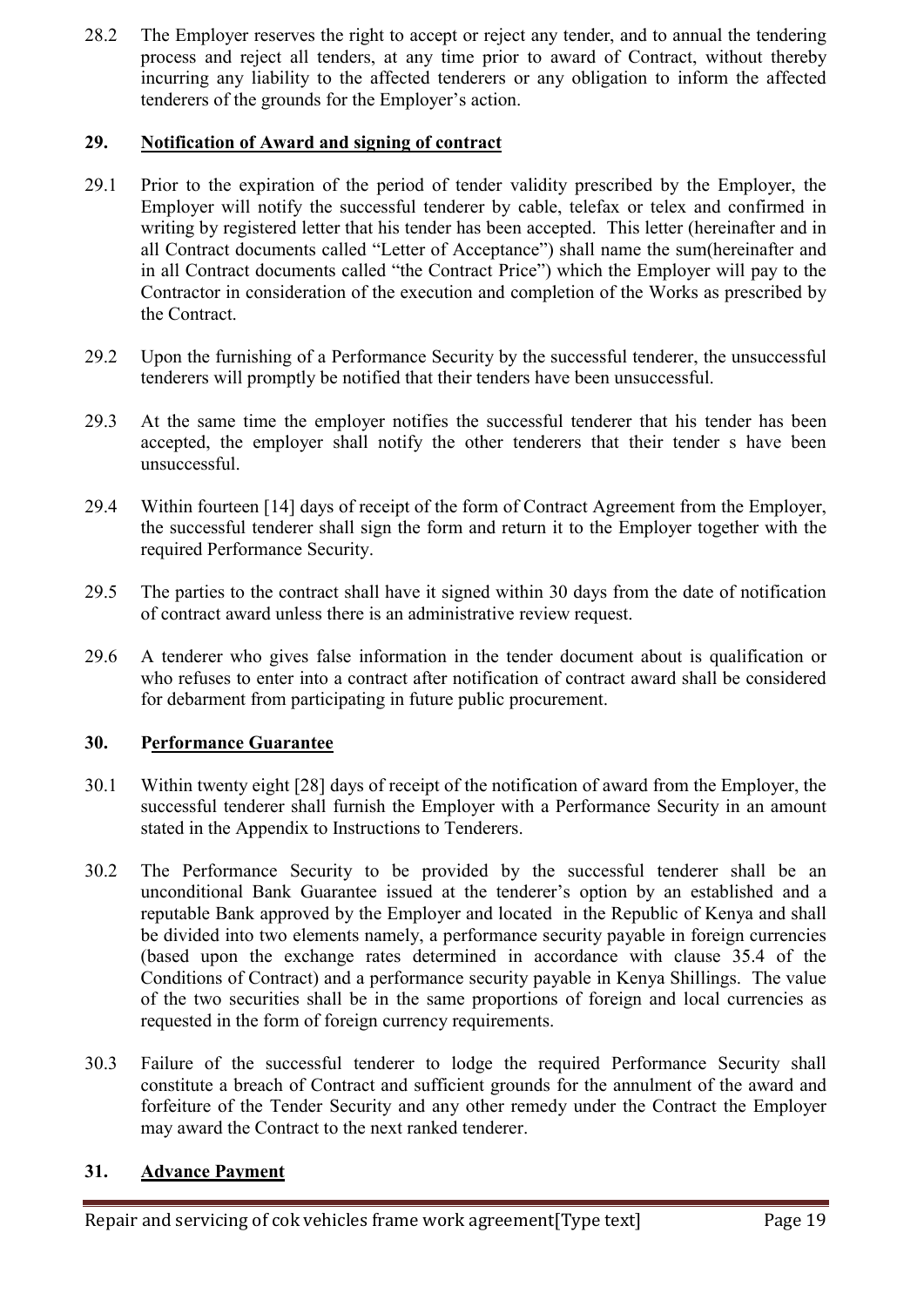An advance payment, if approved by the Employer, shall be made under the Contract, if requested by the Contractor, in accordance with clause 33.1 of the Conditions of Contract. The Advance Payment Guarantee shall be denominated in the proportion and currencies named in the form of foreign currency requirements. For each currency, a separate guarantee shall be issued. The guarantee shall be issued by a bank located in the Republic of Kenya, or a foreign bank through a correspondent bank located in the Republic of Kenya, in either case subject to the approval of the Employer.

### 31. Corrupt and fraudulent practices.

The procuring entity requires that tenderers observe the highest standard of ethics during the procurement process and execution of contract. A tenderer shall sign a declaration that he has not and will not be involved in corrupt or fraudulent practices.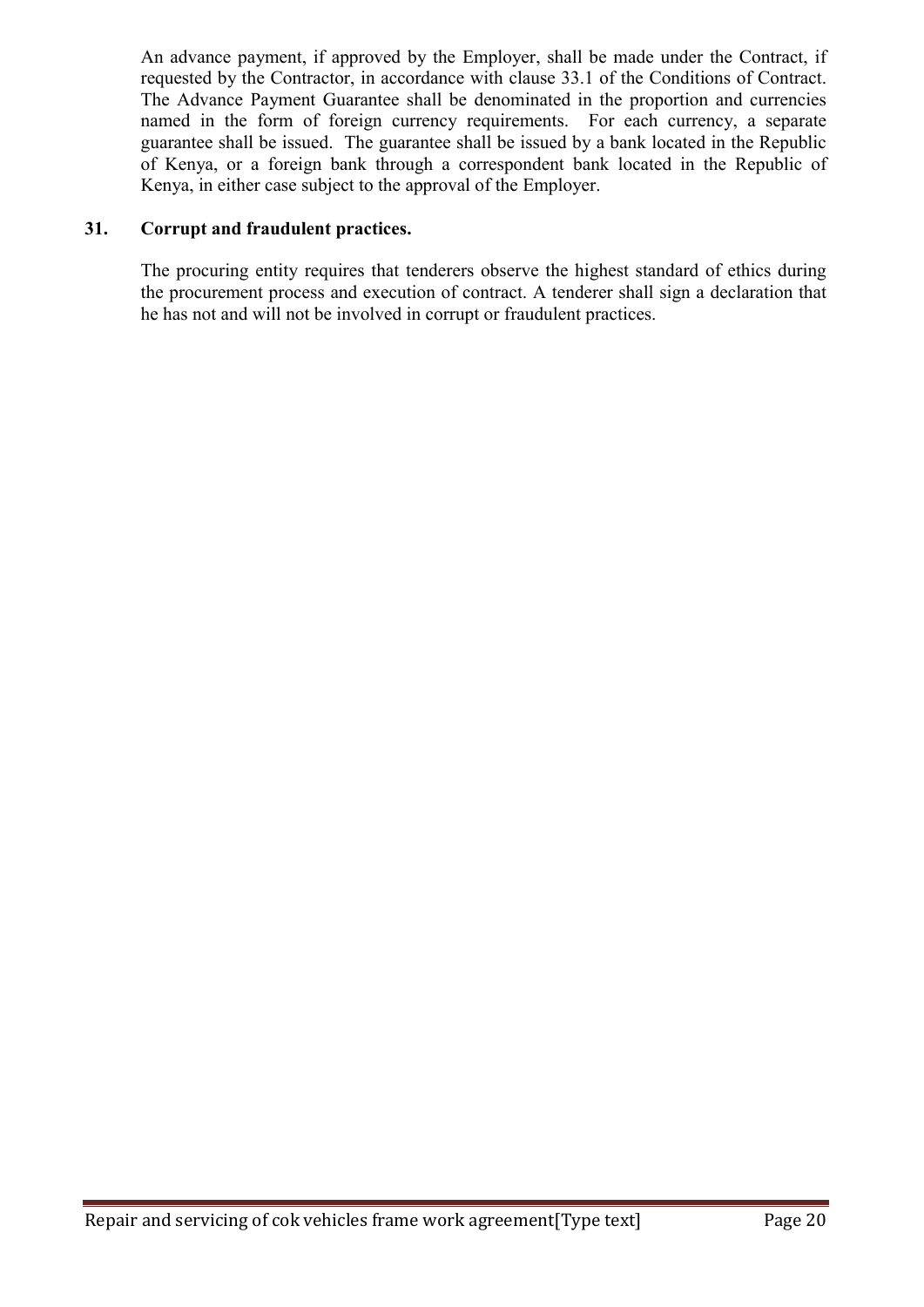### **SECTION III**

### APPENDIX TO INSTRUCTIONS TO TENDERERS

| A. General                    |                                                                                                                                                                                                                                                                                                                                                                                                     |  |
|-------------------------------|-----------------------------------------------------------------------------------------------------------------------------------------------------------------------------------------------------------------------------------------------------------------------------------------------------------------------------------------------------------------------------------------------------|--|
| <b>ITB 1.1</b>                | The Tender number is: CGK/COK/S/F//2020/2021                                                                                                                                                                                                                                                                                                                                                        |  |
| <b>ITB 1.1</b>                | Tender description: Repair And Servicing of Motor vehicles and<br>Plant Machines for City of Kisumu (Frame Work Agreement)                                                                                                                                                                                                                                                                          |  |
| ITB <sub>2</sub>              | Eligibility: The Bidder MUST submit with its bid and ALL the<br>additional documents as indicated: fill eligibility form                                                                                                                                                                                                                                                                            |  |
| <b>ITB 1.d</b>                | The Employer is: <i>City of Kisumu</i><br><b>Employer Representative; cok fleet manager (daily supervision)</b>                                                                                                                                                                                                                                                                                     |  |
| ITB 4.1(a)                    | Joint venture not allowed                                                                                                                                                                                                                                                                                                                                                                           |  |
| ITB <sub>4</sub>              | Site visit: bidders are advised to visit Kisumu city works yard to see the type and make<br>of vehicles before they bid                                                                                                                                                                                                                                                                             |  |
|                               | <b>B. Bidding Documents</b>                                                                                                                                                                                                                                                                                                                                                                         |  |
| ITB <sub>6</sub>              | For <b>clarification purposes</b> only, the Employer's address is:<br>Attention: The City Manager, City of Kisumu<br>Postal Address: P.O. Box 105-40100, Kisumu<br>Street Address: Court Road, Kisumu<br>Floor/Room number: Town Hall<br>City: <b>KISUMU</b><br>ZIP Code:<br>Country: <b>KENYA</b><br>Telephone: _____<br>Facsimile number:<br>Electronic mail address: townclerk kisumu@yahoo.com, |  |
| ITB <sub>8</sub>              | Language : English language.                                                                                                                                                                                                                                                                                                                                                                        |  |
| ITB <sub>9</sub>              | Tender document; the TOR shall form part of this tender bidders are advised to<br>read and understand the TOR before they bid                                                                                                                                                                                                                                                                       |  |
| <b>C. Preparation of Bids</b> |                                                                                                                                                                                                                                                                                                                                                                                                     |  |
| <b>ITB 10</b>                 | Tender price: unit price to include all taxes and profit                                                                                                                                                                                                                                                                                                                                            |  |
| <b>ITB 11</b>                 | Currency; bidding shall be done in Kenya shillings The currency(ies) of the<br>bid and the payment currency(ies) shall be in <b>Kenya Shillings only</b>                                                                                                                                                                                                                                            |  |
| <b>ITB 12</b>                 | <b>Validity period: 90days</b>                                                                                                                                                                                                                                                                                                                                                                      |  |
| <b>ITB 13</b>                 | <b>Tender security:</b> A bid security from a reputable <b>bank</b> only in prescribed form<br>shall be required, the amount and currency of the bid security shall be 1% of the<br>bid price and in Kenya Shillings                                                                                                                                                                                |  |
| <b>ITB 13.1</b>               | Alternative bids are not permitted.                                                                                                                                                                                                                                                                                                                                                                 |  |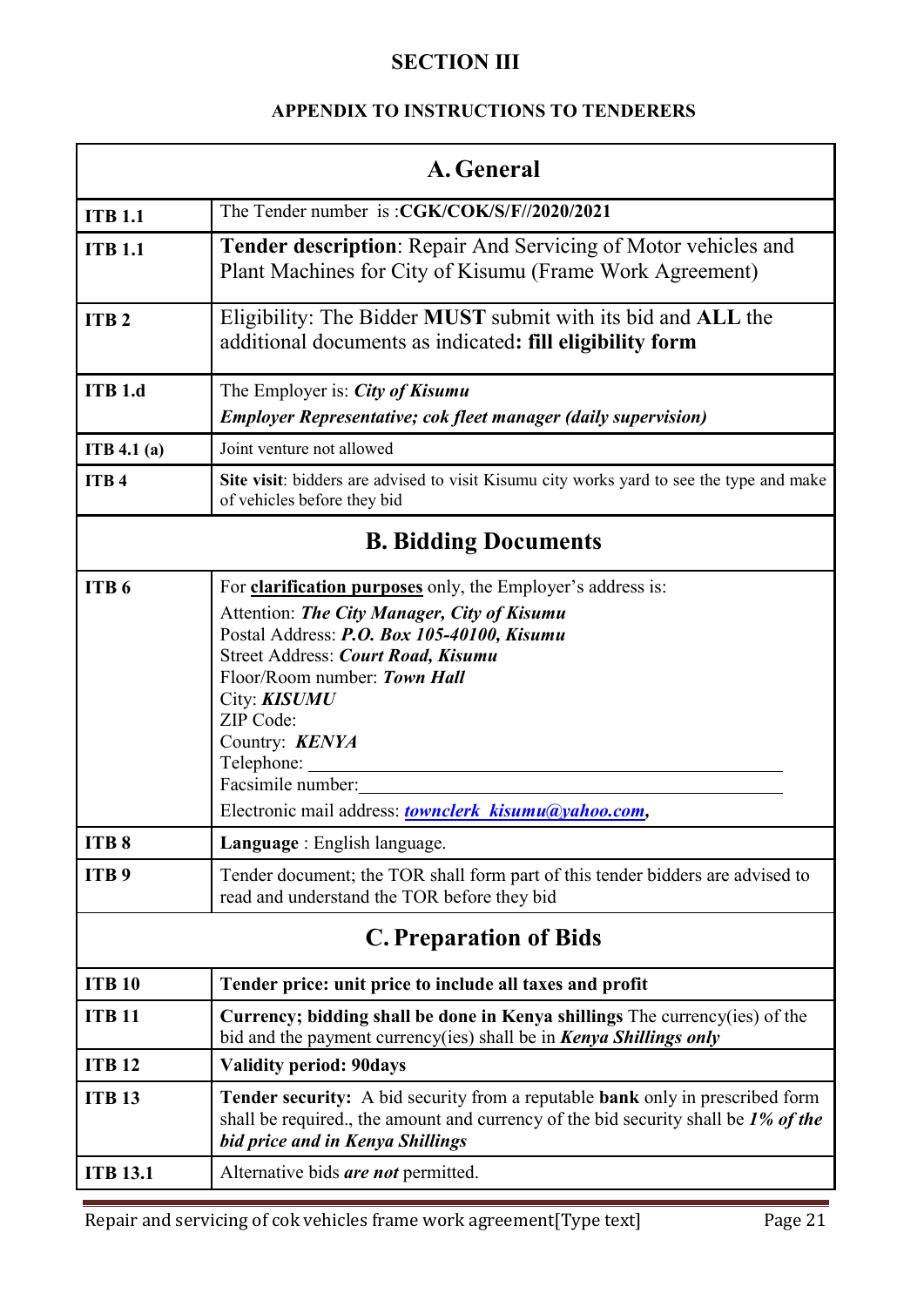| <b>ITB 13.2</b> | Alternative times for completion are not permitted.                                                                                                                                                                                                                                                                                                             |  |
|-----------------|-----------------------------------------------------------------------------------------------------------------------------------------------------------------------------------------------------------------------------------------------------------------------------------------------------------------------------------------------------------------|--|
|                 |                                                                                                                                                                                                                                                                                                                                                                 |  |
| <b>ITB 16.</b>  | The written confirmation of authorization to sign on behalf of the Bidder shall<br>consist of: power of attorney from bidder, original identification documents                                                                                                                                                                                                 |  |
| <b>ITB 17</b>   | In addition to the original of the bid, the number of copies is: $3$                                                                                                                                                                                                                                                                                            |  |
| <b>ITB 19</b>   | Modification: n/a                                                                                                                                                                                                                                                                                                                                               |  |
| <b>ITB 20</b>   | <b>Opening date</b> ; to be as indicated in the advert date                                                                                                                                                                                                                                                                                                     |  |
| <b>ITB 22</b>   | Clarification: the bidder may be asked to clarify on an item without changing the<br>price quoted during evaluatin                                                                                                                                                                                                                                              |  |
| <b>ITB 24</b>   | Correction of errors: No correction of errors                                                                                                                                                                                                                                                                                                                   |  |
|                 | <b>D. Submission and Opening of Bids</b>                                                                                                                                                                                                                                                                                                                        |  |
| <b>ITB 18</b>   | For <b>bid submission purposes</b> only, the Employer's address is :<br>Attention: The City Manager, City of Kisumu<br>Postal address: P.O. Box 105-40100, Kisumu<br>Street Address: Court Road, Kisumu<br>Floor/Room number: <b>TOWN HALL</b><br>City: <b>KISUMU</b><br>Country: <b>KENYA</b><br>The deadline for bid submission is:<br>Date:<br>Time: 12:00PM |  |
| <b>ITB 25.1</b> | The bid opening shall take place at: <b>The City Hall Chambers</b><br><b>Street Address: Court Road</b><br>Floor/Room number: Town Hall<br>City : <b>KISUMU</b><br>Country: <b>KENYA</b><br>Date:<br>Time: 12:00PM<br>Bidders to submit their bids both manually and electronically                                                                             |  |
|                 | <b>E. Evaluation, and Comparison of Bids</b>                                                                                                                                                                                                                                                                                                                    |  |
| <b>ITB 33.1</b> | A margin of preference <i>shall not</i> apply.                                                                                                                                                                                                                                                                                                                  |  |
| <b>ITB.34.4</b> |                                                                                                                                                                                                                                                                                                                                                                 |  |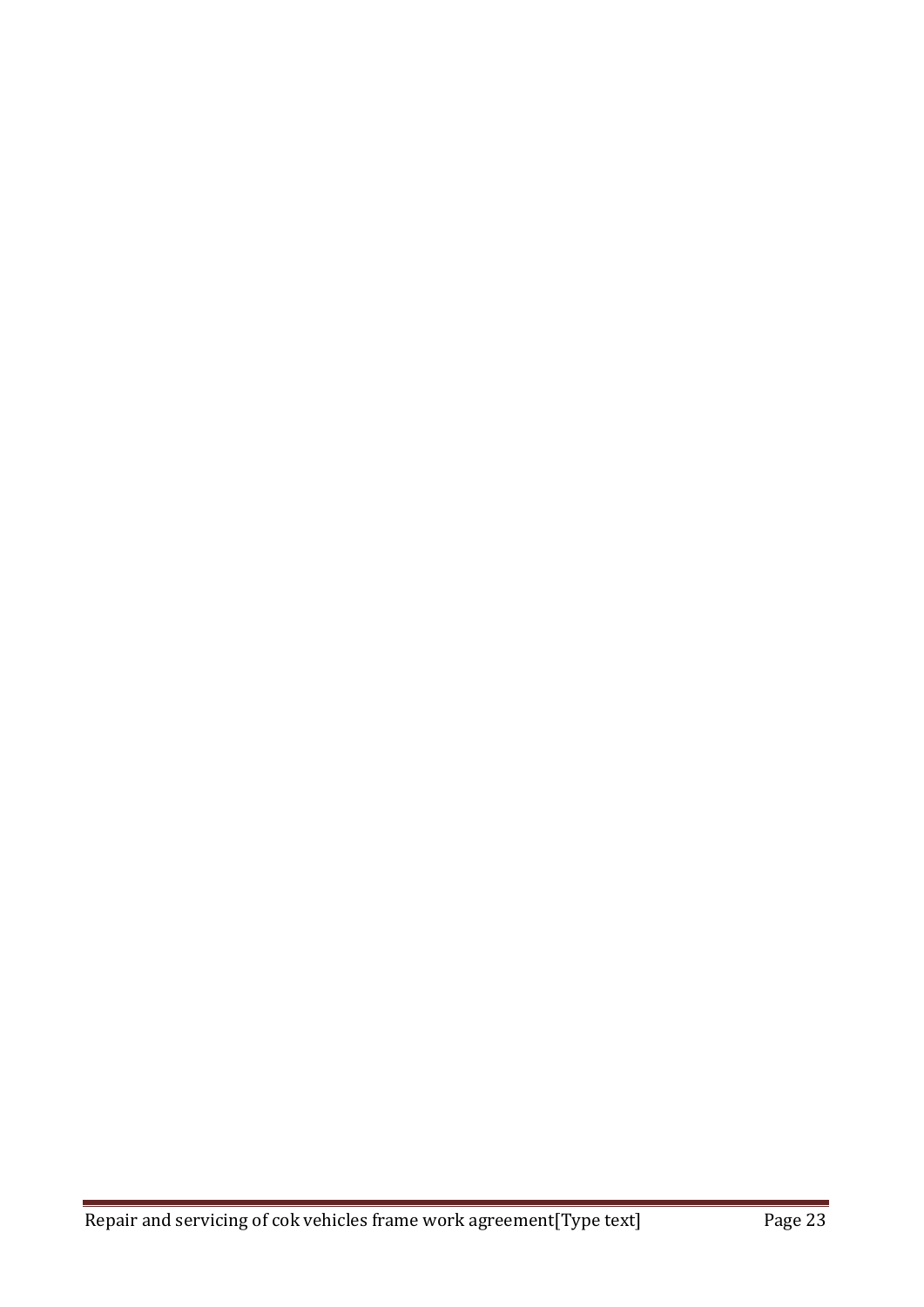### **SECTION III**

### PART I – SPECIAL CONDITIONS

| Commencement Date 1.1.1.(I)            | Seven days after contract signing                                      |
|----------------------------------------|------------------------------------------------------------------------|
|                                        |                                                                        |
| The Employer 1.1.12                    | City of Kisumu                                                         |
| Time for Completion 1.1.35.            | Contract period is one year                                            |
| <b>Contractor's Profit 1.6.</b>        | Include in the service or spare part quote                             |
| Language 5.1.                          | English                                                                |
| Work Programme<br>be<br>t <sub>0</sub> | Provide procedure of how you receive and release vehicles              |
| furnished                              | after service                                                          |
| Electricity, Water, Gas and            | What other services do you offer not for pay                           |
| <b>Other Services 14.3</b>             |                                                                        |
| <b>Employer's Equipment 14.4.</b>      |                                                                        |
| Working Hours 18.3.                    | From 7:00am to 5pm                                                     |
| Delay in Completion 27.1.              | Not allowed                                                            |
| Prolonged delay 27.2.                  | Not allowed                                                            |
| Terms of Payment 33.1.                 | The service provider to present one invoice for quarterly              |
|                                        | payment the invoice shall be accompanied by letter of                  |
|                                        | authority for the service and inspection certificate                   |
| Payment against Provisional            | No provisional sum                                                     |
| Sums 36.4. (b)                         |                                                                        |
| <b>Maximum Liability 42.2.</b>         | The service provider is liable for loss or damage while the            |
|                                        | vehicle/plant machine/motorcycle is at his/her premise OR              |
|                                        | under his care.                                                        |
| Payment on Termination for             | Certified work already done by the contractor to be paid by the        |
| <b>Employer's Default 46.3</b>         | client                                                                 |
|                                        |                                                                        |
| Labour,<br><b>Materials</b><br>and     | Materials or spare parts to be used must be of latest technology       |
| <b>Transport 47.1.</b>                 | Or equivalent                                                          |
|                                        |                                                                        |
| (Sub-clause<br>Applicable Law          | Kenyan laws and regulations related to standard repair and             |
| 51.1.)                                 | service of vehicles                                                    |
| Procedural<br>Law                      | <b>for</b> Arbitration shall be allowed where both parties can't agree |
| <b>Arbitration (Sub-clause 51.2</b>    |                                                                        |
| 7.0<br><b>Performance Security</b>     |                                                                        |
| Deliverables by the client             | As indicated in the TOR                                                |
| Deliverables by the contractor         | As indicated in the TOR                                                |
| 6.0<br><b>General Obligations</b>      | As indicated in the TOR                                                |
| <b>Price Variation</b><br>9.0          | No price variation                                                     |
|                                        |                                                                        |
| communication                          | All communication<br>for this tender to be directed to city            |
|                                        | manager                                                                |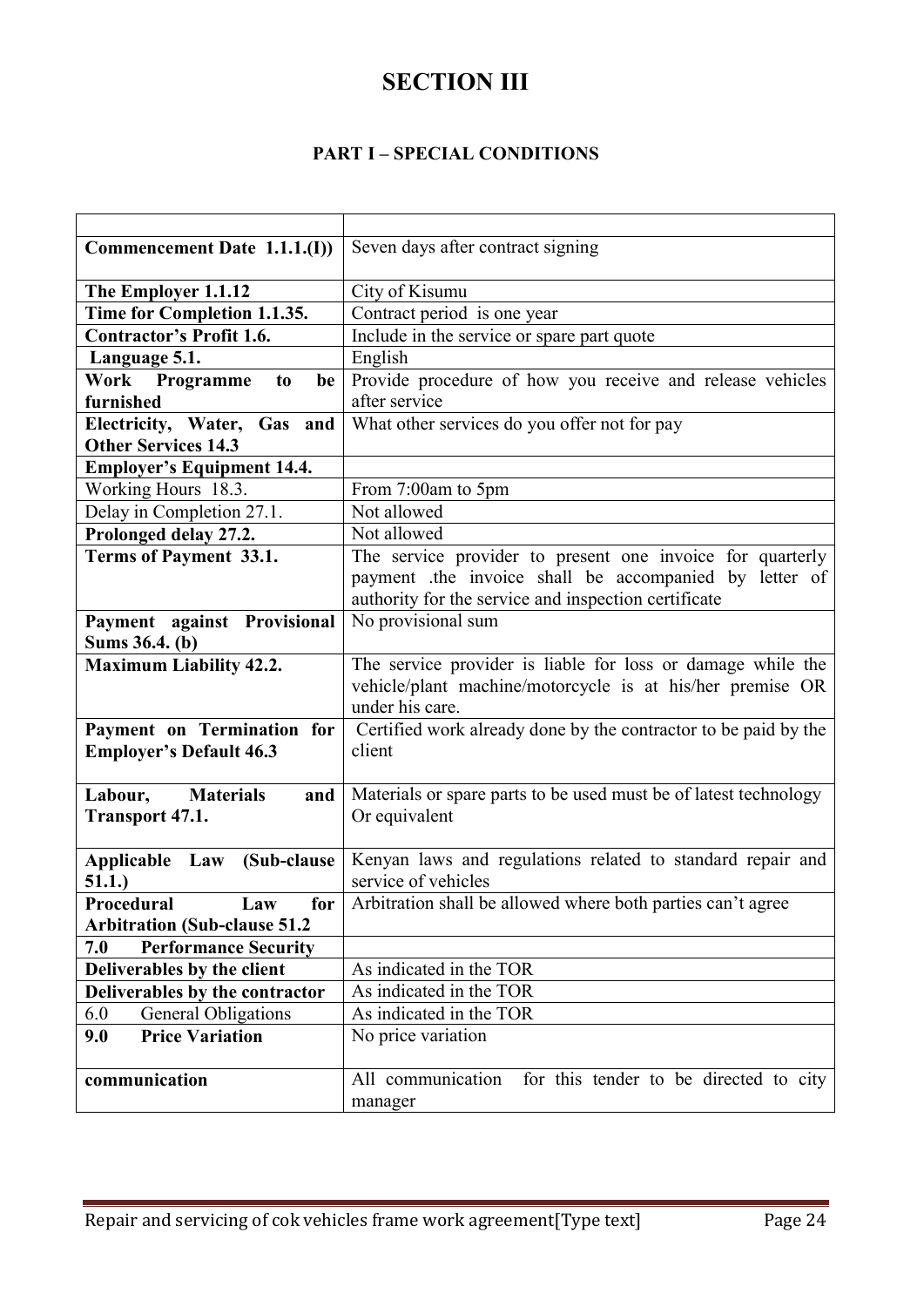### PART II – GENERALCONDITIONS

### 1.0 Conditions Precedent to Commencement (Sub-clause 1.1.1.)

The following financial and administrative requirements are conditions precedent to commencement.

\_\_\_\_\_\_\_\_\_\_\_\_\_\_\_\_\_\_\_\_\_\_\_\_\_\_\_\_\_\_\_\_\_\_\_\_\_\_\_\_\_\_\_\_\_\_\_\_\_\_\_\_\_\_\_\_\_\_\_\_\_\_\_\_\_\_\_\_\_\_\_\_\_ \_\_\_\_\_\_\_\_\_\_\_\_\_\_\_\_\_\_\_\_\_\_\_\_\_\_\_\_\_\_\_\_\_\_\_\_\_\_\_\_\_\_\_\_\_\_\_\_\_\_\_\_\_\_\_\_\_\_\_\_\_\_\_\_\_\_\_\_\_\_\_\_\_

\_

 $\overline{\phantom{a}}$ 

 $\overline{\phantom{a}}$ 

### 2.0 Defects Liability Period (Sub-clause 1.1.11.)

The Defects Liability Period is \_\_\_\_\_\_\_\_\_\_\_\_\_\_\_\_\_\_\_\_\_\_\_\_\_\_ days.

### 3.0 Engineer's Duties (Sub-clause 2.1.)

The Engineer requires the consent of the Employer before exercising the following duties: \_\_\_\_\_\_\_\_\_\_\_\_\_\_\_\_\_\_\_\_\_\_\_\_\_\_\_\_\_\_\_\_\_\_\_\_\_\_\_\_\_\_\_\_\_\_\_\_\_\_\_\_\_\_\_\_\_\_\_\_\_\_\_\_\_\_\_\_\_\_\_\_\_

\_\_\_\_\_\_\_\_\_\_\_\_\_\_\_\_\_\_\_\_\_\_\_\_\_\_\_\_\_\_\_\_\_\_\_\_\_\_\_\_\_\_\_\_\_\_\_\_\_\_\_\_\_\_\_\_\_\_\_\_\_\_\_\_\_\_\_\_\_\_\_\_\_

### 4.0 Operation and Maintenance Manuals (Sub-clause 6.6.)

Operation and Maintenance Manuals shall be in English language.

### 5.0 Manufacturing Drawings (Sub-clause 6.9.)

The Contractor is required to disclose to the Engineer or the Employer confidential information as follows:

 $\_$  , and the set of the set of the set of the set of the set of the set of the set of the set of the set of the set of the set of the set of the set of the set of the set of the set of the set of the set of the set of th  $\_$  , and the set of the set of the set of the set of the set of the set of the set of the set of the set of the set of the set of the set of the set of the set of the set of the set of the set of the set of the set of th

 $\_$  , and the set of the set of the set of the set of the set of the set of the set of the set of the set of the set of the set of the set of the set of the set of the set of the set of the set of the set of the set of th  $\_$  , and the set of the set of the set of the set of the set of the set of the set of the set of the set of the set of the set of the set of the set of the set of the set of the set of the set of the set of the set of th

 $\_$  , and the set of the set of the set of the set of the set of the set of the set of the set of the set of the set of the set of the set of the set of the set of the set of the set of the set of the set of the set of th  $\_$  , and the set of the set of the set of the set of the set of the set of the set of the set of the set of the set of the set of the set of the set of the set of the set of the set of the set of the set of the set of th

- 6.0 General Obligations (Sub-clause 8.1.)
	- 6.1 The following facilities will be provided by the Employer:
	- $\overline{\phantom{a}}$ 6.2 The facilities will be provided at the following rates:

### 7.0 Performance Security (Sub-clause 10.1)

 $\overline{\phantom{a}}$ 

The Contractor shall obtain a Performance Security of an amount Kshs.

### 8.0 Contractor Equipment (Sub-clause 14.1)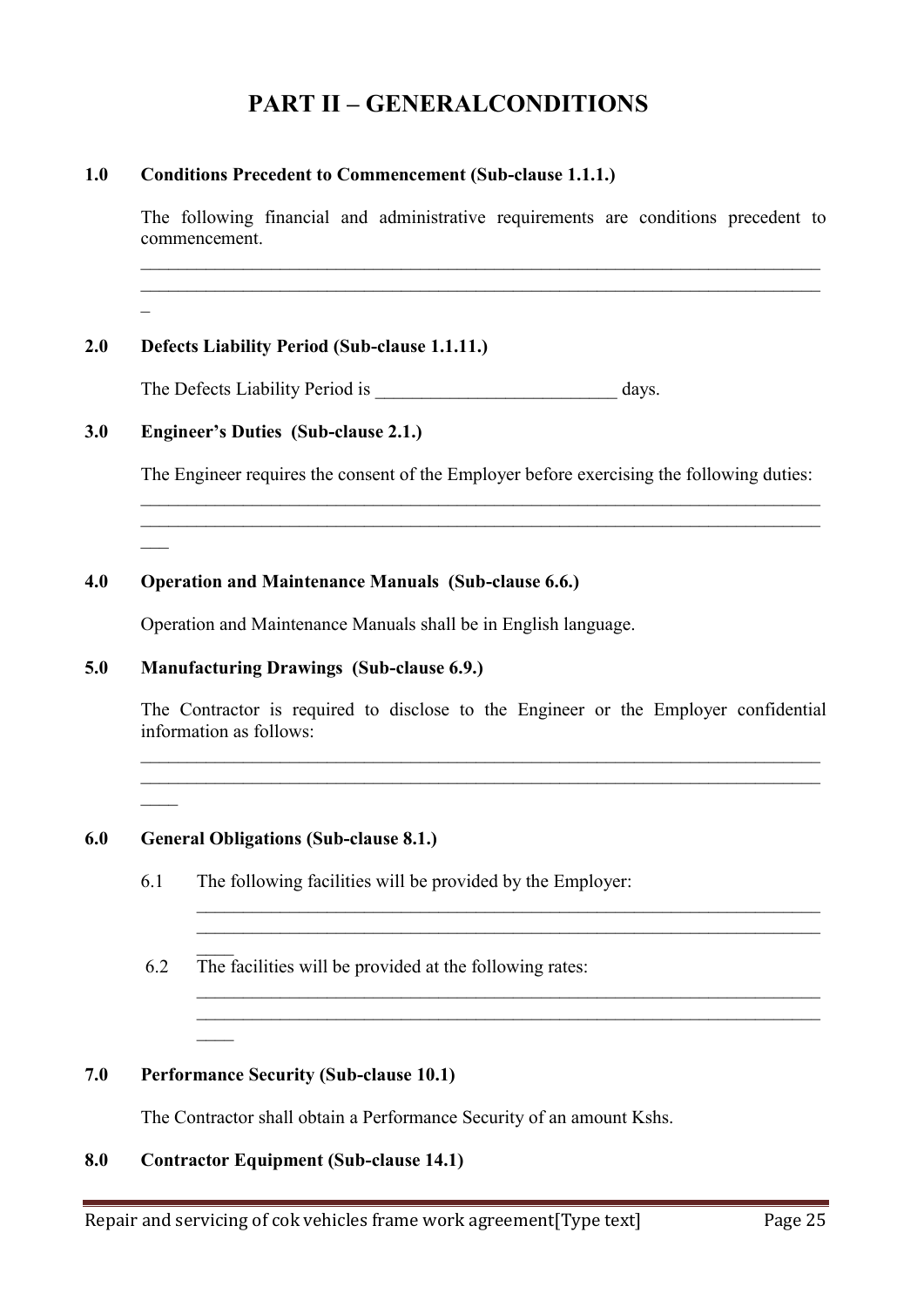The following items of Contractor's Equipment will be provided free of charge by the Employer for the Contractor's use:

 $\_$  , and the set of the set of the set of the set of the set of the set of the set of the set of the set of the set of the set of the set of the set of the set of the set of the set of the set of the set of the set of th  $\_$  , and the set of the set of the set of the set of the set of the set of the set of the set of the set of the set of the set of the set of the set of the set of the set of the set of the set of the set of the set of th

### 9.0 Price Variation

 $\overline{\phantom{a}}$ 

- 9.1 Contract price variations shall not be allowed for contracts not exceeding one year (12 months)
- 9.2 Where contract price variation is allowed, the variation shall not exceed 15% of the original contract price.
- 9.3 Price variation requests shall be processed by the procuring entity within 30 days of receiving the request.

### 10.0 Extension of Defects Liability Period (Sub-clause 30.4)

In the event of suspension the Defects Liability Period shall not last more than days after the date the Plant would have been delivered but for the suspension.

 $\_$  , and the set of the set of the set of the set of the set of the set of the set of the set of the set of the set of the set of the set of the set of the set of the set of the set of the set of the set of the set of th  $\_$  , and the set of the set of the set of the set of the set of the set of the set of the set of the set of the set of the set of the set of the set of the set of the set of the set of the set of the set of the set of th

 $\_$  , and the set of the set of the set of the set of the set of the set of the set of the set of the set of the set of the set of the set of the set of the set of the set of the set of the set of the set of the set of th

 $\_$  , and the set of the set of the set of the set of the set of the set of the set of the set of the set of the set of the set of the set of the set of the set of the set of the set of the set of the set of the set of th

### 11.0 Method of Application (Sub-clause 33.2)

Application for payment shall be made as follows:

### 12.0 Payment (Sub-clause 33.5.)

- 11.1 The period for payment shall be:
- 11.2 The place for payment shall be:
- $\overline{a}$

 $\overline{\phantom{a}}$ 

 $\overline{a}$ 

 $\overline{\phantom{a}}$ 

### 13.0 Delayed Payment (Sub-clause 33.6.)

The interest rate for delayed payment is simple interest at a rate three percentage points above the Central Bank of Kenya's average rate for base lending prevailing as of the first day the payment becomes overdue.

 $\_$  , and the set of the set of the set of the set of the set of the set of the set of the set of the set of the set of the set of the set of the set of the set of the set of the set of the set of the set of the set of th  $\_$  , and the set of the set of the set of the set of the set of the set of the set of the set of the set of the set of the set of the set of the set of the set of the set of the set of the set of the set of the set of th

#### 14.0 Payment by measurement (Sub-clause 33.8)

The provisions for measurement are:

### 15.0 Customs and Import Duties (Sub-clause 48.1.)

The Contractor shall pay and be reimbursed by the Employer for the following customs, import duties and taxes in consequence of the importation of the Plant: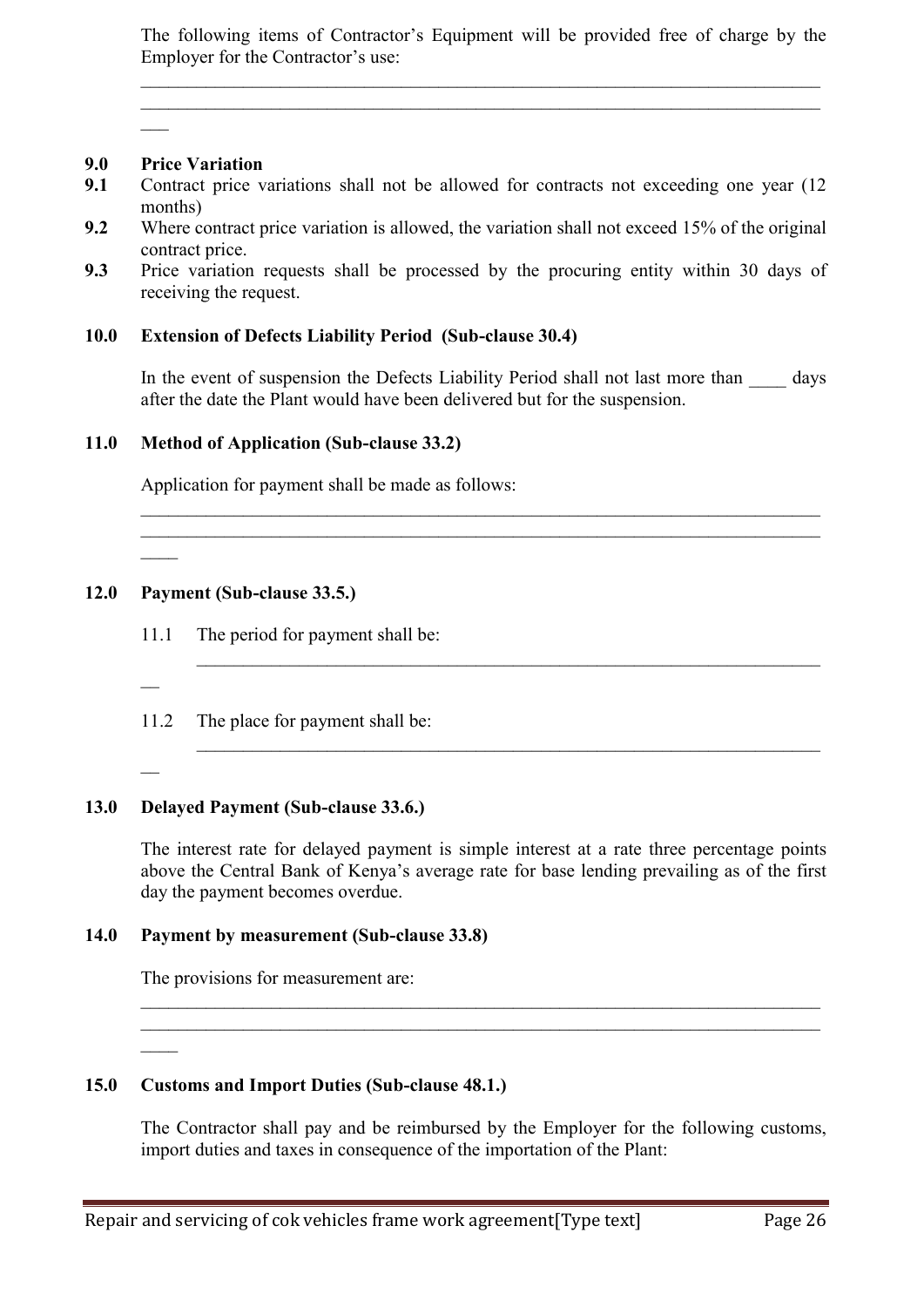### 16.0 Arbitration (Sub-clause 50.2)

 $\overline{\phantom{a}}$ 

The rules of arbitration shall be those contained in the Arbitration Act of the Laws of Kenya.

### EVALUATION CRITERIA

 $\_$  , and the set of the set of the set of the set of the set of the set of the set of the set of the set of the set of the set of the set of the set of the set of the set of the set of the set of the set of the set of th  $\_$  , and the set of the set of the set of the set of the set of the set of the set of the set of the set of the set of the set of the set of the set of the set of the set of the set of the set of the set of the set of th

The evaluation shall be done in three stages as follows

- i. Mandatory requirements
	- Those who meet mandatory requirements proceed to technical stage
- ii. Technical evaluation

|                         | $\mathbf{B}$ $\rightarrow$<br>$\begin{array}{c} 2 \\ 1 \end{array}$ |                 |  |
|-------------------------|---------------------------------------------------------------------|-----------------|--|
| Factor /                |                                                                     |                 |  |
| <b>Sub-Factor</b>       | <b>Requirement</b>                                                  |                 |  |
|                         | <b>1. MANDATORY REQUIREMENTS</b>                                    | <b>DOCUMENT</b> |  |
|                         |                                                                     | <b>REQUIRED</b> |  |
| 1.1. Registration       | Legally constituted firm according to laws                          | Certificate of  |  |
| as Company              | of Kenya                                                            | incorporation   |  |
| $1.2.$ Tax              | <b>Tax Compliant</b>                                                | <b>KRA</b> tax  |  |
| Compliance              |                                                                     | compliance      |  |
|                         |                                                                     | certificate     |  |
| 1.3. Physical           | Must have physical office                                           | Trading         |  |
| address                 |                                                                     | license         |  |
| 1.4. Bid Security       | Bid security of 1% of bid sum from a                                | <b>Bid bond</b> |  |
|                         | reputable commercial bank                                           |                 |  |
| 1.5. Sanctity of        | Having document intact, legible and well                            | Properly        |  |
| bid document            | bound and signed by authorized person, as                           | bound bid       |  |
|                         |                                                                     | document        |  |
|                         | <b>Bidding Forms and Other Requirements</b>                         |                 |  |
| $.1.6$ Bid              | <b>Bid Submission Sheet</b>                                         | Tender form     |  |
| <b>Submission Sheet</b> |                                                                     |                 |  |
| $1.7.$ Power of         | Written confirmation authorizing signatory                          | Power of        |  |
| Attorney                | of Bid to commit Bidder,                                            | attorney        |  |
|                         |                                                                     | document        |  |
| 1.8 Environmental       | Written commitment of Bidder, in                                    | Eligibility     |  |
| and Social              | accordance with ITB 11.1(h) in conformity                           | form            |  |
| Commitment              | with form ESC in Section IV (Bidding                                |                 |  |
|                         | Forms)                                                              |                 |  |
| 1.9 Statement of        | Statement of work methods in sufficient                             | Requirements    |  |
| Work Methods            | detail to demonstrate adequacy of Bidders'                          | at receipt and  |  |
|                         | proposal to meet work required                                      | release of      |  |
|                         |                                                                     | vehicles        |  |
| $1,10.$ Bidder          | All details in format as specified in tender                        | Tender form     |  |
| Information             | submission form                                                     |                 |  |
| $1.11$ types of         | A list of the vehicles, plant machine, and                          | Document list   |  |
| vehicles                | motorcles you can repair and maintain                               |                 |  |
| Eligibility             |                                                                     |                 |  |
| 1.12 Conflict of        | No conflicts of interests as described in                           |                 |  |
| Interest                | ITB 4.3.                                                            |                 |  |
| 1.13 Ineligibility      | Not having been declared ineligible.                                | <b>FILL</b>     |  |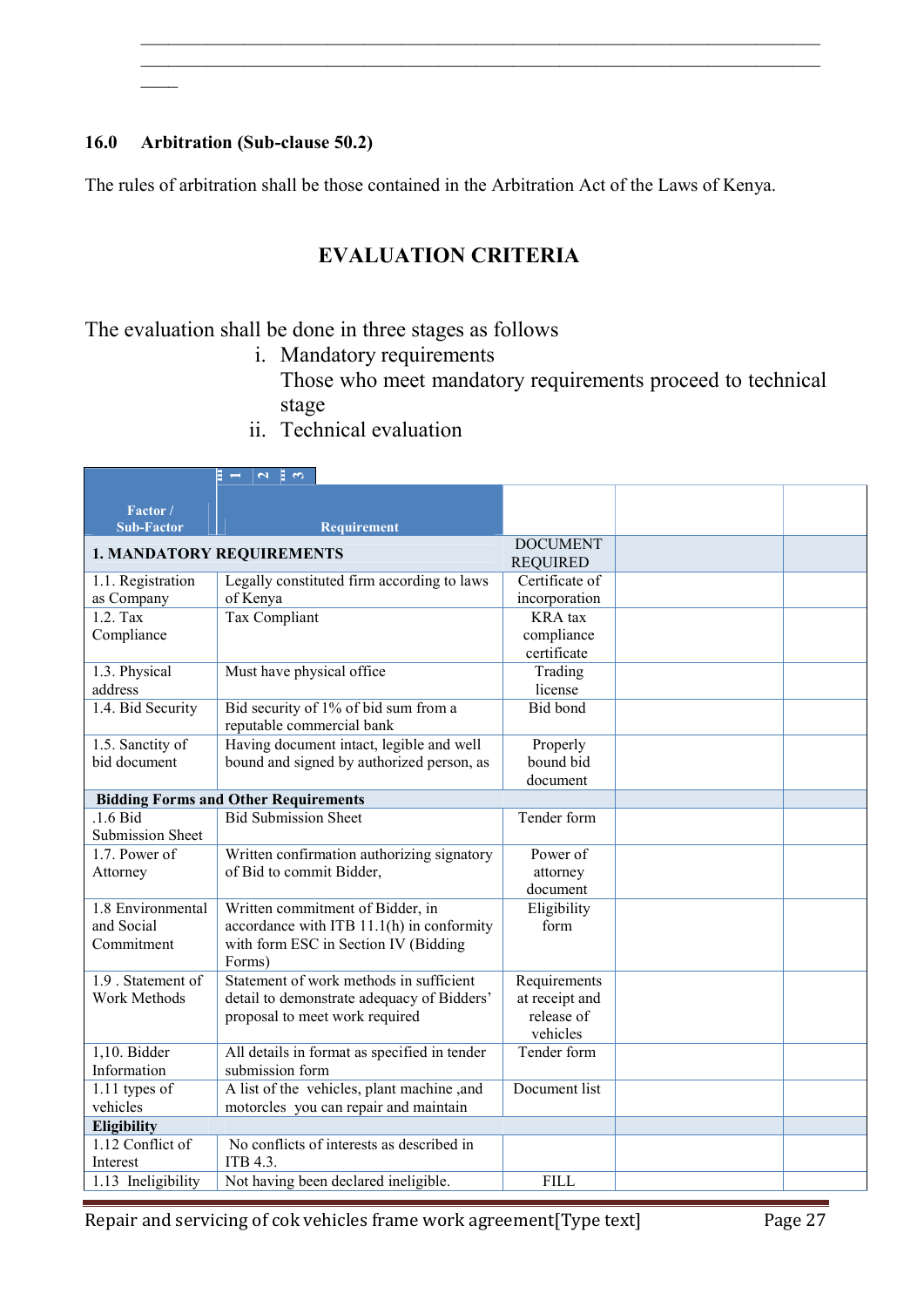|                            | E<br>$\alpha \parallel \alpha$<br>$\overline{\phantom{0}}$                        |                                  |  |
|----------------------------|-----------------------------------------------------------------------------------|----------------------------------|--|
| Factor /                   |                                                                                   |                                  |  |
| <b>Sub-Factor</b>          | <b>Requirement</b>                                                                |                                  |  |
|                            |                                                                                   | <b>ELIGIBILTY</b><br><b>FORM</b> |  |
| Proceed to technical       |                                                                                   |                                  |  |
|                            |                                                                                   |                                  |  |
| 2. Technical evaluation    |                                                                                   | 100 points                       |  |
| <b>Financial Situation</b> |                                                                                   | 20                               |  |
| 2.1. Historical            | Submission of 3 successful work                                                   | 10                               |  |
| Financial                  | completed each not less than 20,000                                               |                                  |  |
| Performance                | More than 8 projects max points more<br>than $3(6)$ points, 3 projects 3 points   |                                  |  |
| 2.2 Average work           | Minimum average annual work of                                                    | 6                                |  |
| done in a year in          | ksh.30,000 more than 30,000 max                                                   |                                  |  |
| Kenya shillings            | points, 30,000 3points                                                            |                                  |  |
| 2.3Financial               | Demonstrate access to, or availability of,                                        | $\overline{2}$                   |  |
| Resources                  | financial resources such as liquid assets,                                        |                                  |  |
|                            | unencumbered real assets, lines of credit,                                        |                                  |  |
|                            | and other financial means, other than any<br>contractual advance payments to meet |                                  |  |
|                            | following cash-flow requirement:                                                  |                                  |  |
|                            | a. KES Six Million (KES 40,000) per                                               |                                  |  |
|                            | month more than two max points, one                                               |                                  |  |
|                            | (one point)                                                                       |                                  |  |
| 2.4 Bidder's               | Information on bidder's Bankers including                                         | $\overline{2}$                   |  |
| Banker(s)                  | authority to contact banks. Provide                                               |                                  |  |
|                            | certified letter from bank with Name,<br>Postal Address, Telephone of Banks if    |                                  |  |
|                            | given max points not given nil points                                             |                                  |  |
|                            |                                                                                   |                                  |  |
| <b>Experience</b>          |                                                                                   | 25                               |  |
| 2.5 General                | Experience company registered at least                                            | 10                               |  |
| Experience                 | Three $(3)$ years prior to applications                                           |                                  |  |
|                            | submission deadline more than 3yrs max                                            |                                  |  |
| 2.6 Specific               | points, three years 5points<br>List types and make of vehicles ,plant             | $\overline{15}$                  |  |
| Experience                 | machines and equipment motorcycles you                                            |                                  |  |
|                            | have serviced/repair more than 3 make                                             |                                  |  |
|                            | similar to this assignment max points, less                                       |                                  |  |
|                            | than $3$ (8 points)                                                               |                                  |  |
| <b>Key Personnel</b>       |                                                                                   | 45                               |  |
| 2.7 Project                | 1. At least diploma in plant                                                      | 30                               |  |
| Manager/owner              | mechanics/automotive engineering.                                                 |                                  |  |
|                            | Diploma and above with5yrs                                                        |                                  |  |
|                            | experience in similar req service                                                 |                                  |  |
|                            | and repair max points , diploma                                                   |                                  |  |
|                            | with 3yrs experience in similar                                                   |                                  |  |
|                            | assignment 15 points                                                              |                                  |  |
|                            | 2. Has no diploma but has worked                                                  |                                  |  |
|                            | as mechanic in a busy firm for at                                                 |                                  |  |
|                            | least 10yrs dealing in similar                                                    |                                  |  |
|                            | assignment max points, six yrs and                                                |                                  |  |
|                            | above dealing in similar assignment                                               |                                  |  |
|                            | 15 points                                                                         |                                  |  |
|                            |                                                                                   |                                  |  |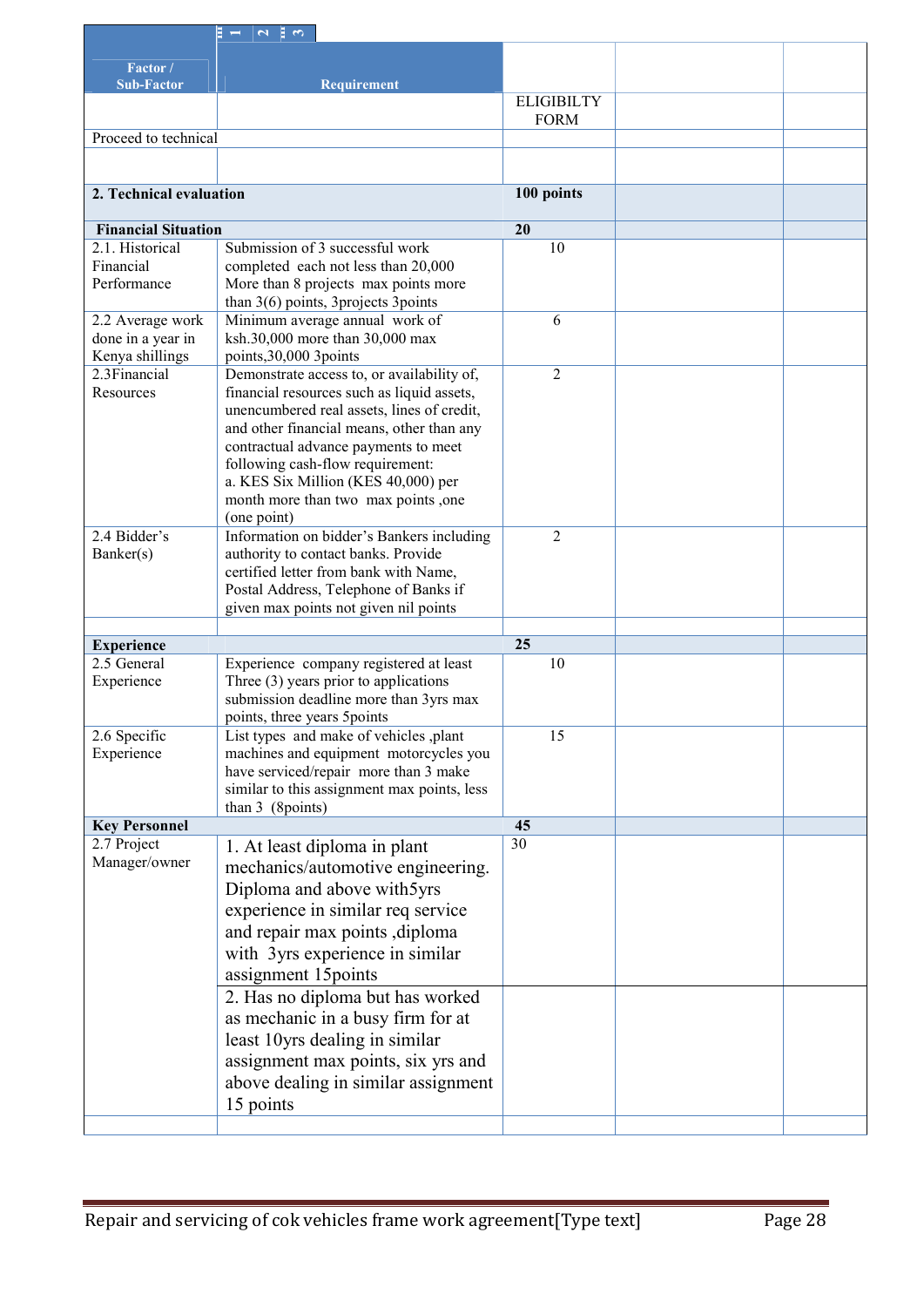|                               | $ a $ $\approx$<br>E.<br>$\overline{\phantom{0}}$                                                                                                                                               |    |  |
|-------------------------------|-------------------------------------------------------------------------------------------------------------------------------------------------------------------------------------------------|----|--|
|                               |                                                                                                                                                                                                 |    |  |
| Factor /<br><b>Sub-Factor</b> | Requirement                                                                                                                                                                                     |    |  |
| 2.8. Site Foreman             | 1. At least certificate in mechanics doing<br>service /repair to the same or similar<br>vehicles ,plant machines and equipment<br>motorcycles for the last 7years max points<br>4-5 yrs 7points | 15 |  |
|                               | 2. No certificate but has been doing service<br>/repair to the same or similar vehicles<br>,plant machines and equipment<br>motorcycles for the last 7years max points<br>4-5yrs 7points        |    |  |
| <b>Key Equipment</b>          |                                                                                                                                                                                                 | 10 |  |
| 2.9Tools                      | The service provider should provide a list                                                                                                                                                      |    |  |
| &equipment                    | of important tools available in the<br>workshop for repair/service of                                                                                                                           |    |  |
|                               | Plant machines and equipment                                                                                                                                                                    |    |  |
|                               | Motor vehicle<br>$\mathfrak{D}$                                                                                                                                                                 |    |  |
|                               | 3 <sub>1</sub><br>Motorcycle                                                                                                                                                                    |    |  |
|                               | If given as listed above max points                                                                                                                                                             |    |  |
|                               | Given but not as listed above 4points                                                                                                                                                           |    |  |
| Total points                  |                                                                                                                                                                                                 |    |  |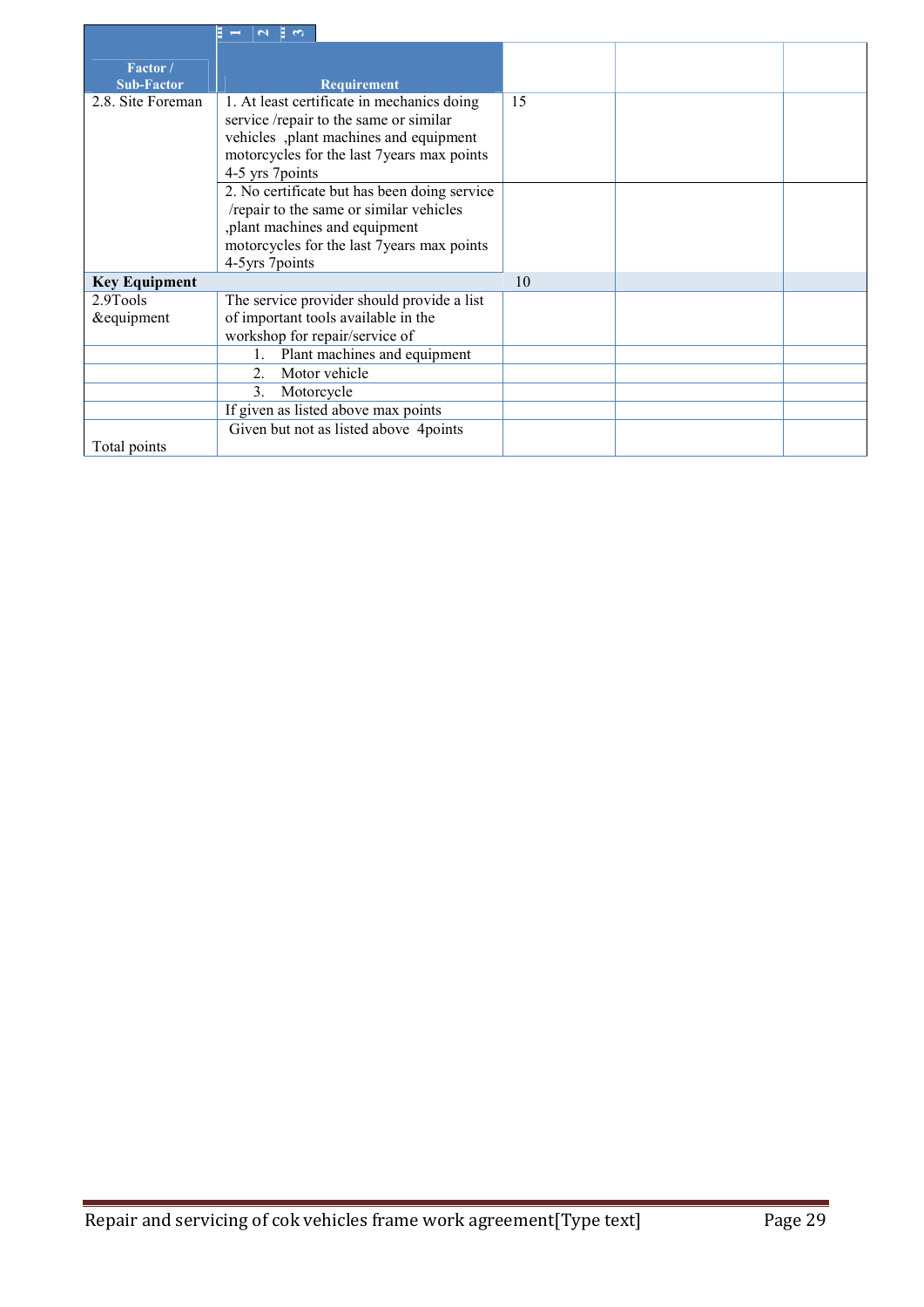### SECTION V:

### DESCRIPTION OF SERVICES

### TERMS OF REFRENCE

The City of Kisumu through its' budget allocation is seeking to procure the services of a competent reliable service provider, to repair and service Kisumu city vehicles, plant machines and equipment. The proper operation of these machines and vehicles is necessary for making the city neat and environmentally conducive for living.

### OBJECTIVE OF THE ASSIGNMENT

The general objective of the assignment is to maintain, repair and service Kisumu city vehicles, plant machines and equipment's so that they are always in the best working condition.

### SPECIFIC OBJECTIVES

- 1. To repair service and maintain the vehicles, motorcycles, plant machines and equipment's of city of Kisumu.
- 2. The repair or service to be done within the shortest time possible, within three days if possible
- 3. To repair, service and maintain Kisumu city vehicles, plant machines and equipment's with the latest best quality spares or equivalents.
- 4. To engage qualified, experienced mechanics to do the repair or service required all the time.
- 5. To avoid stealing, or taking of spare parts of the vehicles, motorcycles, plant machines and equipment's of city of Kisumu during repair or service or any other time thereof
- 6. To write a report of all the repair and service done within four months indicating the no plate of the vehicle/plant machine or equipment and the amount in each case
- 7. To pay the service provider for work done. The service provider is not entitled to the total contract sum, but to be paid for work done only.

### DELIVERABLES BY THE EMPLOYER

- 1. To present vehicle, plant machine &equipment, or motorcycle for purposes of service or repair.
- 2. To give the service provider document indicating areas for service or repair
- 3. To pay for service or repair done quarterly upon receipt of invoice and inspection report in support of the said invoice

### DELIVERABLES BY THE SERVICE PROVIDER

- 1. To repair or service the vehicle, plant machine, or motorcycle presented to him/her for such services
- 2. The repair or service should be done in good faith using latest or equivalent technology spares/skills. The service to be done within three days upon receipt of the vehicle plant machine, or motorcycle presented to him/her for such services.
- 3. Causes of delay to be discussed by the fleet manager to give way forward
- 4. Write a progress report quarterly detailing what has been done
- 5. To present quarterly invoice together with any other document required for payment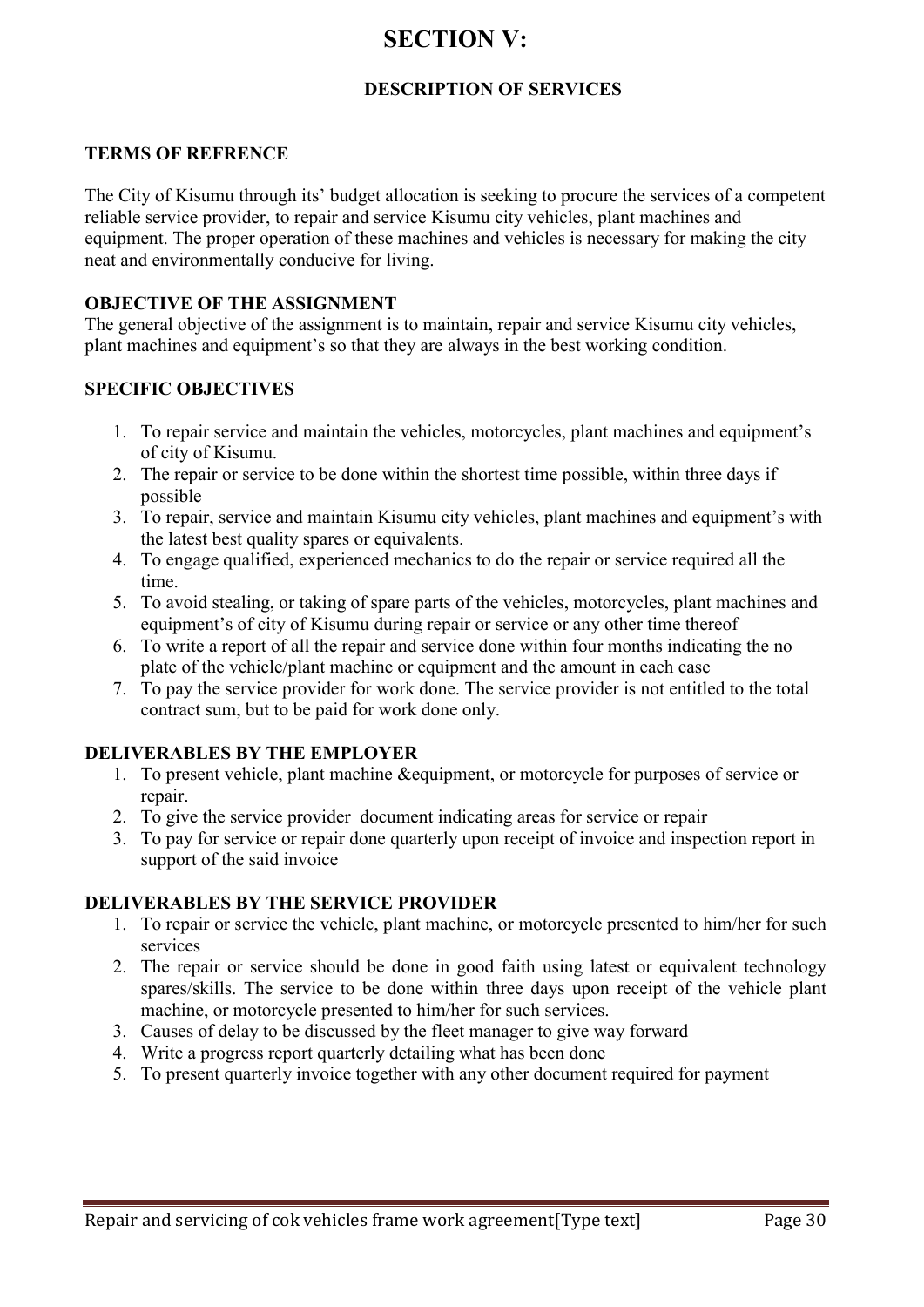### SECTION VII:

### SCHEDULE OF REQUIREMENTS

#### PRICING SCHEDULE FOR DIFFERENT MODELS OF VEHICLES AND PLANTS

#### ROUTINE SERVICE AND REHABILITATION OF EXCAVATOR AND COMPACTORS

| <b>ITEM</b>     | <b>ITEM DESCRIPTION</b>    | <b>NYATI</b>     | <b>UNIT RATE</b> | <b>TANA COMPACTOR</b> | <b>UNIT RATE</b> | <b>BOMAG</b>     | <b>UNIT</b> |
|-----------------|----------------------------|------------------|------------------|-----------------------|------------------|------------------|-------------|
| NO.             |                            | <b>EXCAVATOR</b> |                  |                       |                  | <b>COMPACTOR</b> | <b>RATE</b> |
|                 | Engine Oil                 |                  |                  |                       |                  |                  |             |
| $\overline{2}$  | Oil Filter                 |                  |                  |                       |                  |                  |             |
| $\mathfrak{Z}$  | Fuel Filter                |                  |                  |                       |                  |                  |             |
| $\overline{4}$  | Hydraulic oil in 20 liters |                  |                  |                       |                  |                  |             |
| 5               | Air Cleaner                |                  |                  |                       |                  |                  |             |
| 6               | Transmission filter        |                  |                  |                       |                  |                  |             |
| $\overline{7}$  | Water Separator            |                  |                  |                       |                  |                  |             |
| 8               | Hydraulic Pipe Replacement |                  |                  |                       |                  |                  |             |
| 9               | Headlamps                  |                  |                  |                       |                  |                  |             |
| 10              | Sprocket segments/bolts    |                  |                  |                       |                  |                  |             |
| 11              | Blade/end bits and bolts   |                  |                  |                       |                  |                  |             |
| 12              | Carrier Rollers            |                  |                  |                       |                  |                  |             |
| 13              | <b>Truck Rollers</b>       |                  |                  |                       |                  |                  |             |
| 14              | Lifting Cylinder boom seal |                  |                  |                       |                  |                  |             |
| 15              | Wear strips                |                  |                  |                       |                  |                  |             |
| 16              | Alternator                 |                  |                  |                       |                  |                  |             |
| $\overline{17}$ | Stator motor               |                  |                  |                       |                  |                  |             |
| 18              | Fan                        |                  |                  |                       |                  |                  |             |
| 19              | Fan belt                   |                  |                  |                       |                  |                  |             |
| 20              | Side mirrors               |                  |                  |                       |                  |                  |             |
| 21              | Wiper blades               |                  |                  |                       |                  |                  |             |
| 22              | Tensioner seal             |                  |                  |                       |                  |                  |             |

Repair and servicing of cok vehicles frame work agreement[Type text] example 20 and the state of the Page 31 and Servicing of cok vehicles frame work agreement[Type text]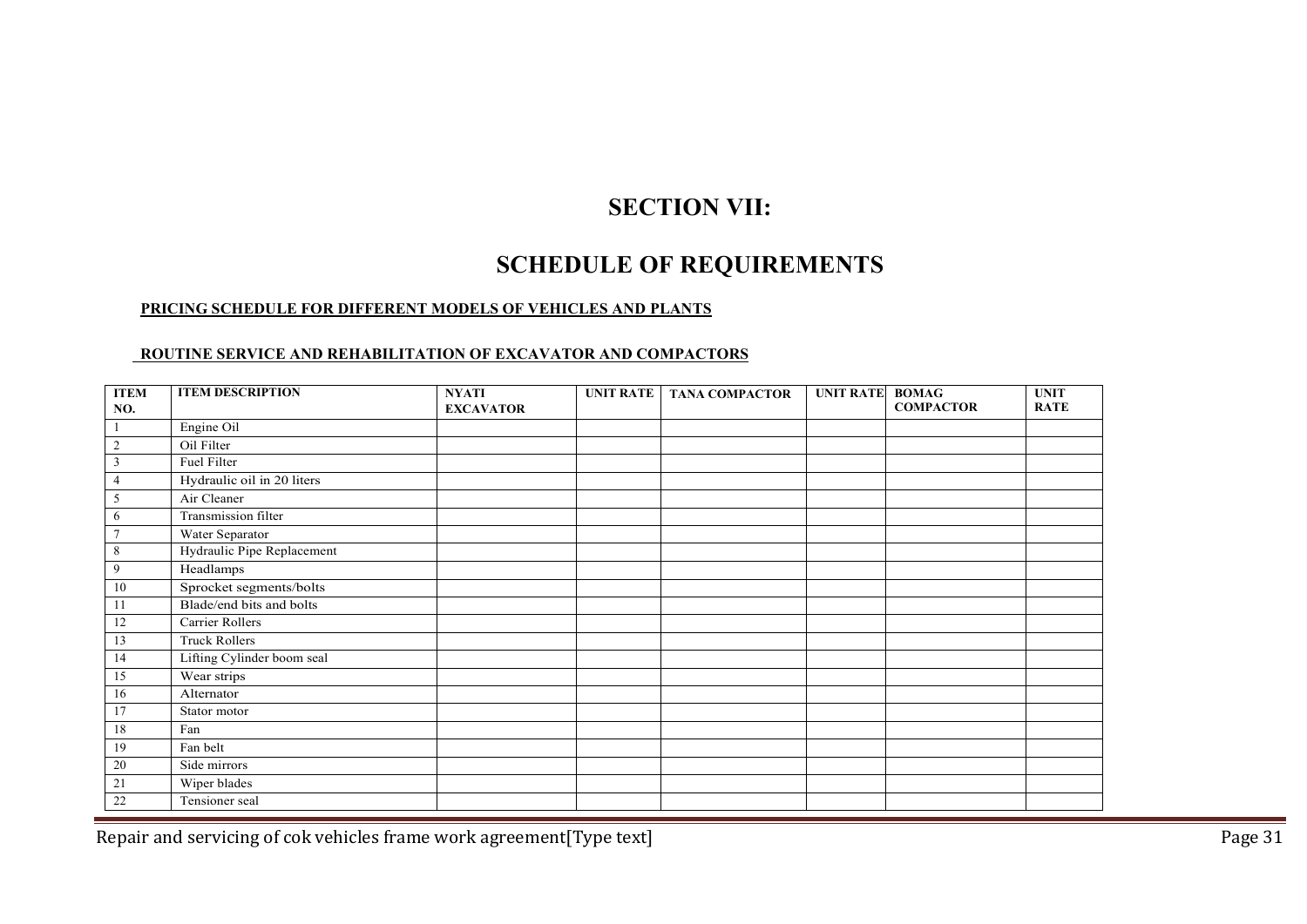| 23 | Windscreen              |  |  |  |
|----|-------------------------|--|--|--|
| 24 | Door locks              |  |  |  |
| 25 | Bucket tips/adapters    |  |  |  |
| 26 | Oil strainer            |  |  |  |
| 27 | Interior cluster wiring |  |  |  |
| 28 | Body cut off switch     |  |  |  |
| 29 | Injector pump service   |  |  |  |
| 30 | Fuel sensor             |  |  |  |
| 31 | Liner kit               |  |  |  |
| 32 | Compressor unit         |  |  |  |
| 33 | Injector nozzles        |  |  |  |
| 34 | Multi-disc clutch plate |  |  |  |
| 35 | Transmission pump       |  |  |  |
| 36 | Transmission coolers    |  |  |  |
| 37 | Hydraulic oil filters   |  |  |  |

#### ROUTINE SERVICE AND REHABILITATION OF BACKHOE LOADERS AND SHOVEL

| <b>ITEM NO</b>  | <b>ITEM DESCRIPTION</b>        | <b>BULL BACKHOE</b> | <b>UNIT RATE</b> | <b>NEW HOLLAND</b> | <b>UNIT RATE</b> | <b>XCMG SHOVEL UNIT RATE</b> |  |
|-----------------|--------------------------------|---------------------|------------------|--------------------|------------------|------------------------------|--|
|                 |                                |                     |                  | <b>BACKHOE</b>     |                  |                              |  |
|                 | Engine Oil                     |                     |                  |                    |                  |                              |  |
| $\sqrt{2}$      | Oil Filter                     |                     |                  |                    |                  |                              |  |
| $\mathfrak z$   | Fuel Filter                    |                     |                  |                    |                  |                              |  |
| $\overline{4}$  | Hydraulic oil in 20 liters Can |                     |                  |                    |                  |                              |  |
| $\sqrt{5}$      | Air Cleaner                    |                     |                  |                    |                  |                              |  |
| 6               | Transmission filter            |                     |                  |                    |                  |                              |  |
| $\overline{7}$  | Water Separator                |                     |                  |                    |                  |                              |  |
| $\,$ 8 $\,$     | Hydraulic Pipes Replacement    |                     |                  |                    |                  |                              |  |
| 9               | Headlamps                      |                     |                  |                    |                  |                              |  |
| $10\,$          | Control valves                 |                     |                  |                    |                  |                              |  |
| 11              | Kingpin bushes                 |                     |                  |                    |                  |                              |  |
| 12              | Lifting/Ripper cylinder seal   |                     |                  |                    |                  |                              |  |
| 13              | Tiling cylinder seal           |                     |                  |                    |                  |                              |  |
| 14              | Alternator                     |                     |                  |                    |                  |                              |  |
| $\overline{15}$ | Stator motor                   |                     |                  |                    |                  |                              |  |
| 16              | Fan                            |                     |                  |                    |                  |                              |  |
| 17              | Fan belt                       |                     |                  |                    |                  |                              |  |
| $18\,$          | Side mirrors                   |                     |                  |                    |                  |                              |  |
| 19              | Wide blades                    |                     |                  |                    |                  |                              |  |
| 20              | Scrapers                       |                     |                  |                    |                  |                              |  |

Repair and servicing of cok vehicles frame work agreement[Type text] Page 32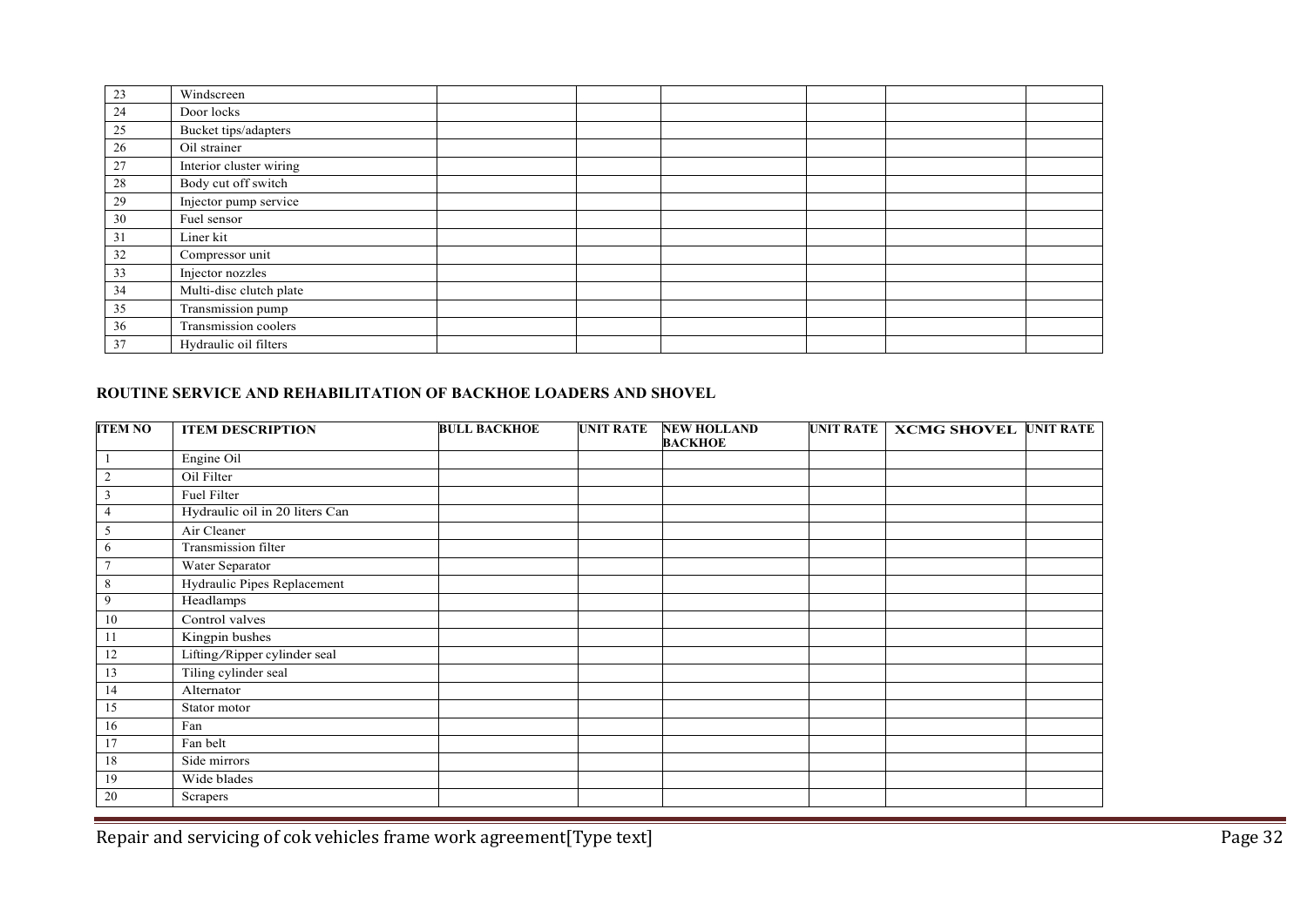| $\bigcap$ 1   | Bucket tips             |  |  |  |
|---------------|-------------------------|--|--|--|
| $\mathcal{D}$ | Oil strainer            |  |  |  |
| 23            | Interior cluster wiring |  |  |  |
| 24            | Body $cut - off$ switch |  |  |  |
| 25            | Windscreen              |  |  |  |
| 26            | Cylinder head gasket    |  |  |  |
| $\gamma$      | Radiator service        |  |  |  |
| 28            | Hydraulic pump service  |  |  |  |
| 29            | Injector pump           |  |  |  |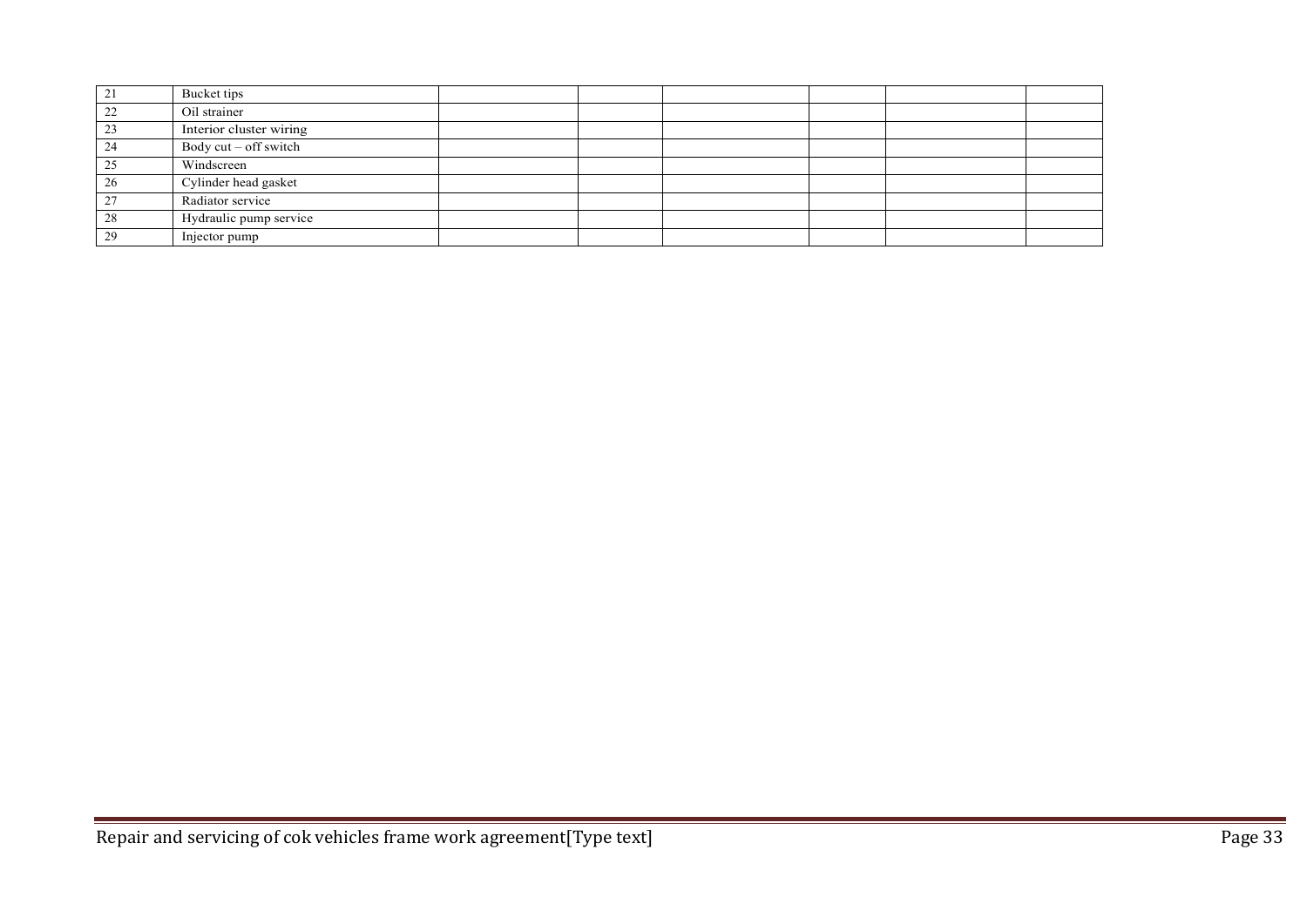### ROUTINE SERVICE AND REHABILITATION OF TIPPER TRUCKS AND FIRE ENGINES

| <b>ITEM</b>       | <b>ROUTINE SERVICE</b>            | <b>EICHER TERRA</b> | <b>UNIT RATE</b> | <b>FAW 380HP,</b>      | <b>UNIT RATE</b> | <b>FIRE ENGINES</b>  | <b>UNIT RATE</b> |
|-------------------|-----------------------------------|---------------------|------------------|------------------------|------------------|----------------------|------------------|
| NO.               | <b>REHABILITATION OF</b>          |                     |                  | <b>ISUZU, NISSAN</b>   |                  | (SINO TRUCK,         |                  |
|                   | <b>COUNTY TRUCKS AS PER</b>       |                     |                  |                        |                  | <b>MERC. ACTROS,</b> |                  |
|                   | <b>SPECIFICATION</b>              |                     |                  |                        |                  | VOLVO,               |                  |
|                   |                                   |                     |                  |                        |                  | <b>LANDROVER)</b>    |                  |
| 1.                | Engine oil                        |                     |                  |                        |                  |                      |                  |
| 2.                | Oil Filter                        |                     |                  |                        |                  |                      |                  |
| 3.                | Fuel Filter                       |                     |                  |                        |                  |                      |                  |
| 4.                | Hydraulic oil in 20 liters tin    |                     |                  |                        |                  |                      |                  |
| 5.                | Air cleaner                       |                     |                  |                        |                  |                      |                  |
| 6.                | <b>Brake Boost Replacement</b>    |                     |                  |                        |                  |                      |                  |
| 7.                | Water Separate                    |                     |                  |                        |                  |                      |                  |
| 8.                | Pneumatic Pipes Replacement       |                     |                  |                        |                  |                      |                  |
| 9.                | Headlamps                         |                     |                  |                        |                  |                      |                  |
| 10.               | Chevrons/Reflectors               |                     |                  |                        |                  |                      |                  |
| 11.               | Side indicators lamps             |                     |                  |                        |                  |                      |                  |
| 12.               | Steering Arm                      |                     |                  |                        |                  |                      |                  |
| $\overline{13}$ . | Propeller shaft cross joint       |                     |                  |                        |                  |                      |                  |
| 14.               | <b>Brake Linings</b>              |                     |                  |                        |                  |                      |                  |
| 15.               | Drums                             |                     |                  |                        |                  |                      |                  |
| 16.               | Alternator                        |                     |                  |                        |                  |                      |                  |
| 17.               | Stator motor                      |                     |                  |                        |                  |                      |                  |
| 18.               | Fan                               |                     |                  |                        |                  |                      |                  |
| 19.               | Fan belt                          |                     |                  |                        |                  |                      |                  |
| 20.               | Rims                              |                     |                  |                        |                  |                      |                  |
|                   |                                   |                     |                  |                        |                  |                      |                  |
| 21.               | Wiper blades                      |                     |                  |                        |                  |                      |                  |
| 22.               |                                   |                     |                  | <b>SUSPENSION UNIT</b> |                  |                      |                  |
| 23.               | Leaf Springs                      |                     |                  |                        |                  |                      |                  |
| 24.               | Hangers                           |                     |                  |                        |                  |                      |                  |
| 25.               | Steering Control bar unit         |                     |                  |                        |                  |                      |                  |
| 26.               | Shock absorbers                   |                     |                  |                        |                  |                      |                  |
| 27.               | Hanger/control arm<br>bushes/Pins |                     |                  |                        |                  |                      |                  |
| 28.               | Center bolts                      |                     |                  |                        |                  |                      |                  |
| 29.               | $U - bolt$                        |                     |                  |                        |                  |                      |                  |
| 30.               | Greasing and car wash             |                     |                  |                        |                  |                      |                  |

Repair and servicing of cok vehicles frame work agreement[Type text] Page 34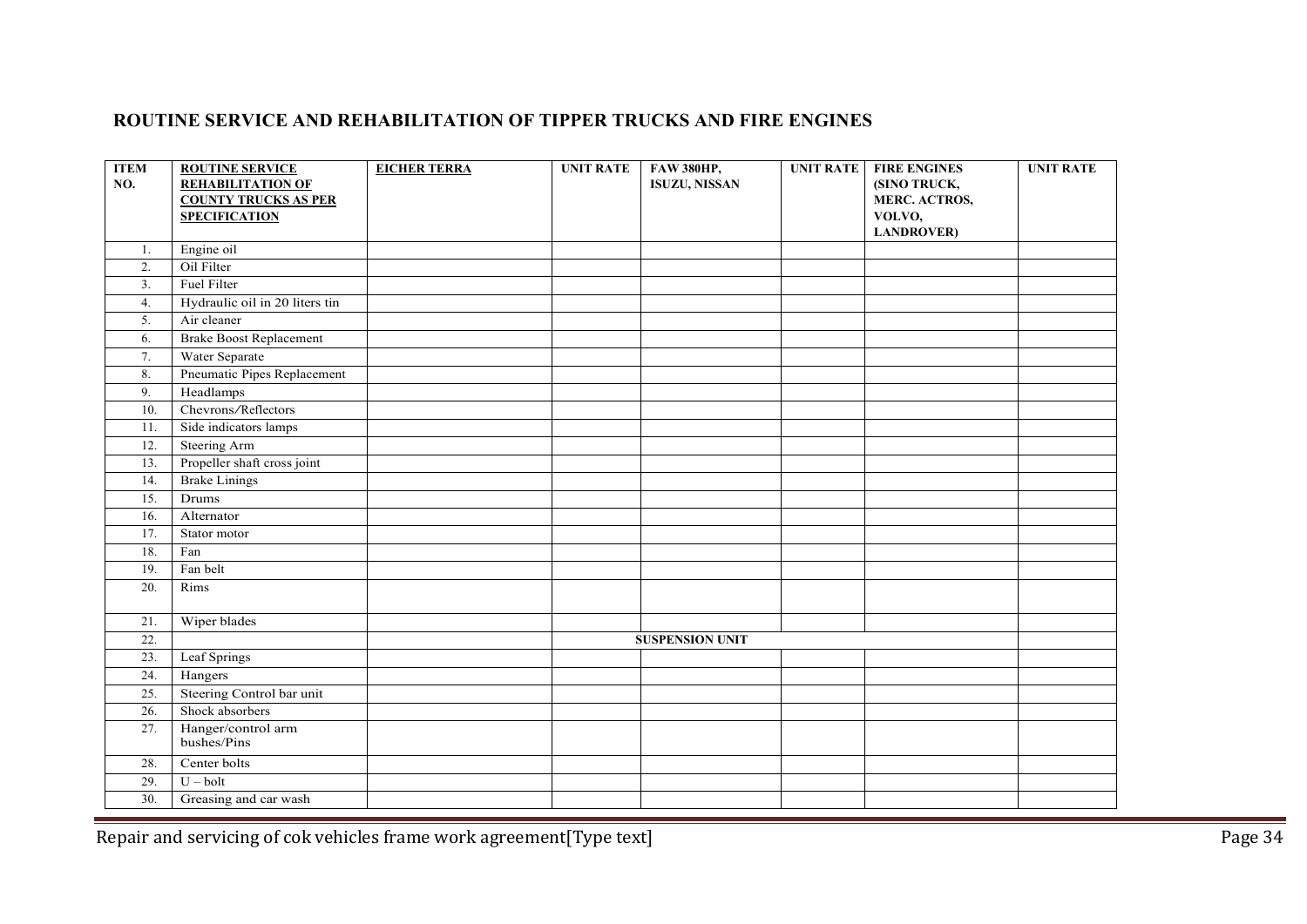| 31              | Injector pump           |  |  |  |
|-----------------|-------------------------|--|--|--|
| 32              | Compressor unit         |  |  |  |
| $\overline{33}$ | Injector nozzles        |  |  |  |
| 34              | Body paneling and spray |  |  |  |
| 35              | Tipping jack            |  |  |  |
| 36              | Clutch plate            |  |  |  |
| 37              | Pressure plate          |  |  |  |
| 38              | Release bearing         |  |  |  |
| 39              | Wheel studs             |  |  |  |
| 40              | Wiring                  |  |  |  |
| 41              | Liner kit               |  |  |  |
| 42              | Gearbox                 |  |  |  |
| 43              |                         |  |  |  |
|                 |                         |  |  |  |
|                 |                         |  |  |  |
|                 |                         |  |  |  |
|                 |                         |  |  |  |
|                 |                         |  |  |  |
|                 |                         |  |  |  |
|                 |                         |  |  |  |
|                 |                         |  |  |  |
|                 |                         |  |  |  |
|                 |                         |  |  |  |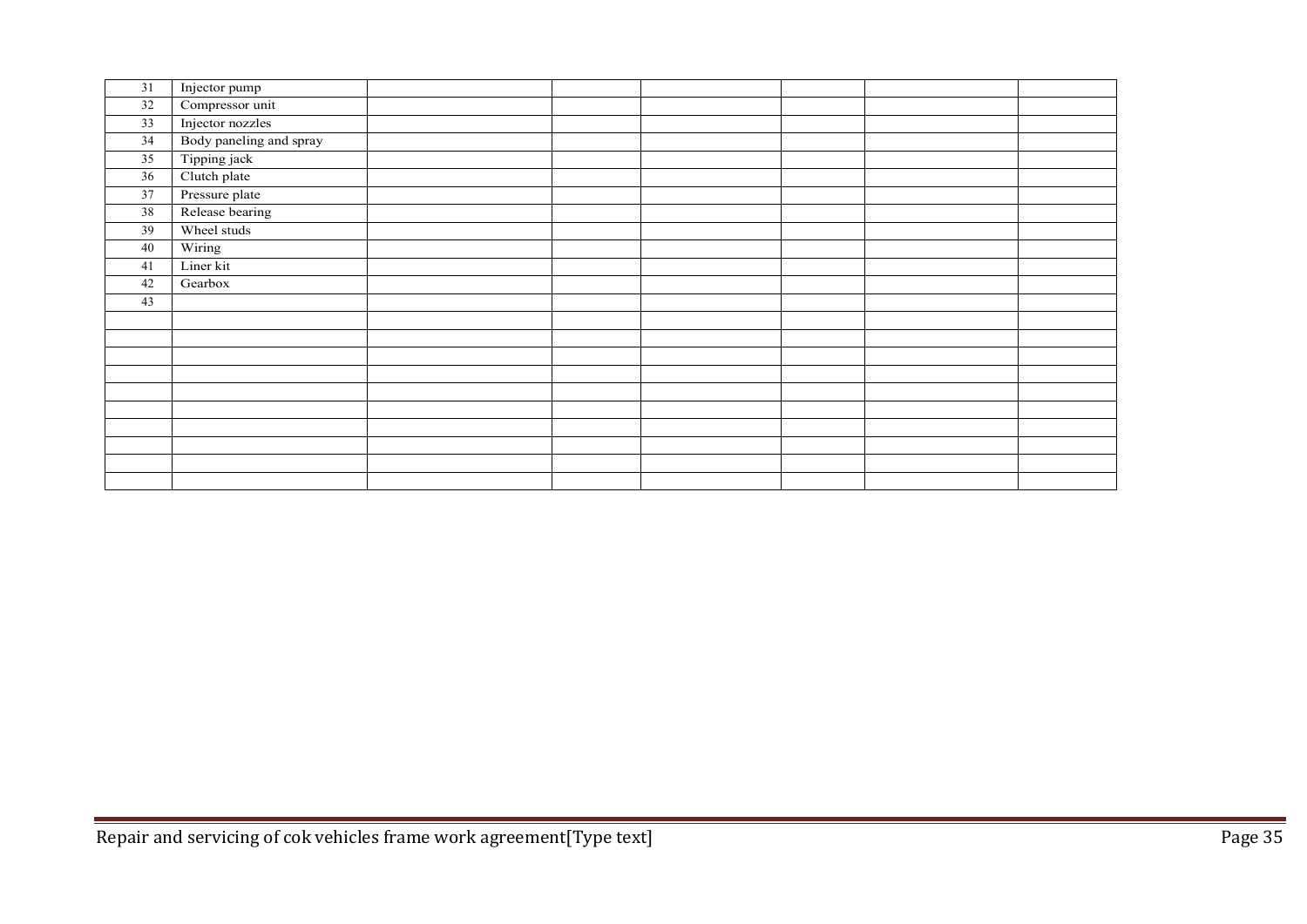| NO               | <b>REQUIRED</b>                | QTY                  | <b>LAND</b>     | <b>TOYOTA</b>  | <b>MITSUBISHI</b> | YAMAHA | <b>MITSUBISHI</b> | PEUGERT | <b>NISSAN</b> | <b>SUZUKI</b> | <b>TOYOTA</b> |
|------------------|--------------------------------|----------------------|-----------------|----------------|-------------------|--------|-------------------|---------|---------------|---------------|---------------|
|                  | PARTS/REPAIR                   |                      | <b>ROVER</b>    | <b>LAND</b>    | $L.20.0$          | DT175  | <b>PAJERO</b>     | 504     | <b>DOUBLE</b> | <b>VITARA</b> | <b>HILUX</b>  |
|                  |                                |                      | <b>DEFENDER</b> | <b>CRUZER</b>  | PETRAL            | PETROL |                   |         | CAP           | $2.0\,$       | 2.5TD         |
|                  |                                |                      | 110             | ${\rm DIESEL}$ |                   |        |                   |         |               | <b>GRAND</b>  | $PICK - UP$   |
|                  |                                |                      | <b>DIESEL</b>   | <b>ENGINE</b>  |                   |        |                   |         |               | <b>PETROL</b> | <b>DIESEL</b> |
|                  |                                |                      | <b>ENGINE</b>   |                |                   |        |                   |         |               | <b>ENGINE</b> | <b>ENGINE</b> |
|                  |                                |                      |                 |                |                   |        |                   |         |               |               |               |
|                  |                                |                      |                 |                |                   |        |                   |         |               |               |               |
| 1.               | Engine service                 | ${\rm LS}$           |                 |                |                   |        |                   |         |               |               |               |
| 2.               | Engine Overhaul                | LS                   |                 |                |                   |        |                   |         |               |               |               |
| 3.               | Engine mounting                | set                  |                 |                |                   |        |                   |         |               |               |               |
| $\overline{4}$ . | Radiator                       | $\mathbf{1}$         |                 |                |                   |        |                   |         |               |               |               |
| 5.               | Coolant                        | $\mathbf{1}$         |                 |                |                   |        |                   |         |               |               |               |
|                  |                                | <b>LTR</b>           |                 |                |                   |        |                   |         |               |               |               |
| 6.               | <b>THERMOSTAT</b>              | 1                    |                 |                |                   |        |                   |         |               |               |               |
| 7.               | <b>WATER PUMP</b>              | 1                    |                 |                |                   |        |                   |         |               |               |               |
| 8.               | <b>FAN BELTS</b>               | <b>SET</b>           |                 |                |                   |        |                   |         |               |               |               |
| 9.               | <b>DRIVE SHAFT BOOT</b>        | <b>SET</b>           |                 |                |                   |        |                   |         |               |               |               |
| 10.              | <b>SREERING SHAFT</b>          | <b>SET</b>           |                 |                |                   |        |                   |         |               |               |               |
| 11.              | <b>HUB SERVICE</b>             | LS                   |                 |                |                   |        |                   |         |               |               |               |
| 12.              | <b>FRONT ARM</b>               | <b>SET</b>           |                 |                |                   |        |                   |         |               |               |               |
| 13.              | FRONT ARM BUSHES               | <b>SET</b>           |                 |                |                   |        |                   |         |               |               |               |
| 14.              | <b>FRONT SHOCK</b>             | <b>SET</b>           |                 |                |                   |        |                   |         |               |               |               |
|                  | <b>ABSOBERS</b>                |                      |                 |                |                   |        |                   |         |               |               |               |
| 15.              | <b>REAR ARM BUSHES</b>         | <b>SET</b>           |                 |                |                   |        |                   |         |               |               |               |
| 16.              | <b>GREASING</b>                | LS                   |                 |                |                   |        |                   |         |               |               |               |
| 17.              | <b>TAIL LAMPS</b>              | <b>SET</b>           |                 |                |                   |        |                   |         |               |               |               |
| 18.              | <b>HEAD LAMPS</b>              | <b>SET</b>           |                 |                |                   |        |                   |         |               |               |               |
| 19.              | <b>FRONT BRAKE PADS</b>        | $\operatorname{SET}$ |                 |                |                   |        |                   |         |               |               |               |
| 20.              | <b>BRAKE DISK</b>              | <b>SET</b>           |                 |                |                   |        |                   |         |               |               |               |
| 21.              | <b>BRAKE LINING</b>            | $\operatorname{SET}$ |                 |                |                   |        |                   |         |               |               |               |
|                  | <b>ASSEMBLY</b>                |                      |                 |                |                   |        |                   |         |               |               |               |
| 22.              | VET GRIL WITH                  | <b>SET</b>           |                 |                |                   |        |                   |         |               |               |               |
|                  | <b>EMBLEM</b><br><b>BUMPER</b> |                      |                 |                |                   |        |                   |         |               |               |               |
| 23.              | <b>LEAF SPRING BUSHES</b>      | LS.                  |                 |                |                   |        |                   |         |               |               |               |
| 24.<br>25.       | <b>CLUTCH UNIT</b>             | <b>SET</b>           |                 |                |                   |        |                   |         |               |               |               |
| 26.              | <b>CLUTCH MASTER</b>           | 1<br>1               |                 |                |                   |        |                   |         |               |               |               |
|                  | <b>CYLINDER</b>                |                      |                 |                |                   |        |                   |         |               |               |               |
| 27.              |                                | 1                    |                 |                |                   |        |                   |         |               |               |               |
|                  | <b>INJECTOR PUMP</b>           |                      |                 |                |                   |        |                   |         |               |               |               |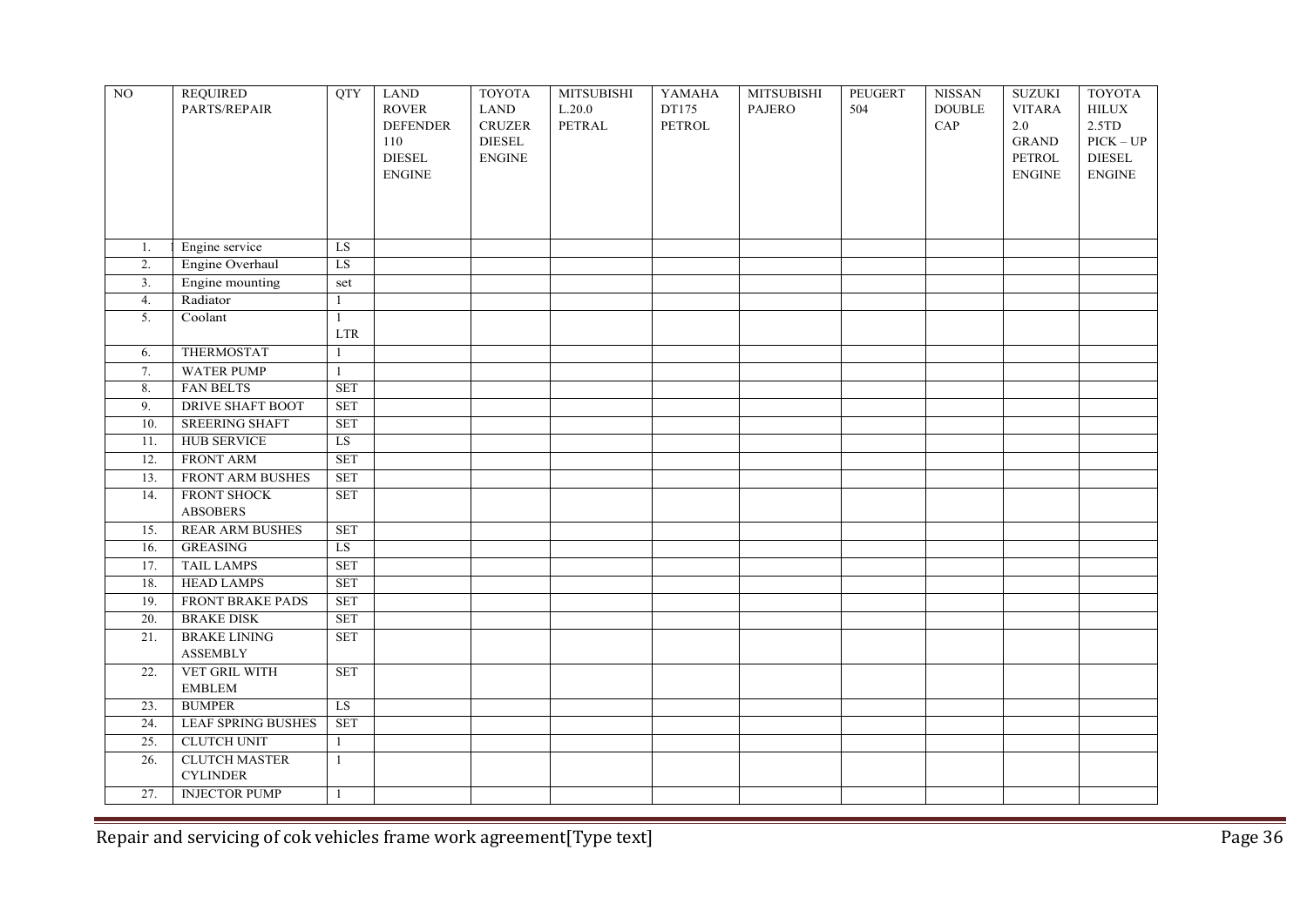| TX.<br>. . | SE. |  |  |  |  |  |
|------------|-----|--|--|--|--|--|
|            |     |  |  |  |  |  |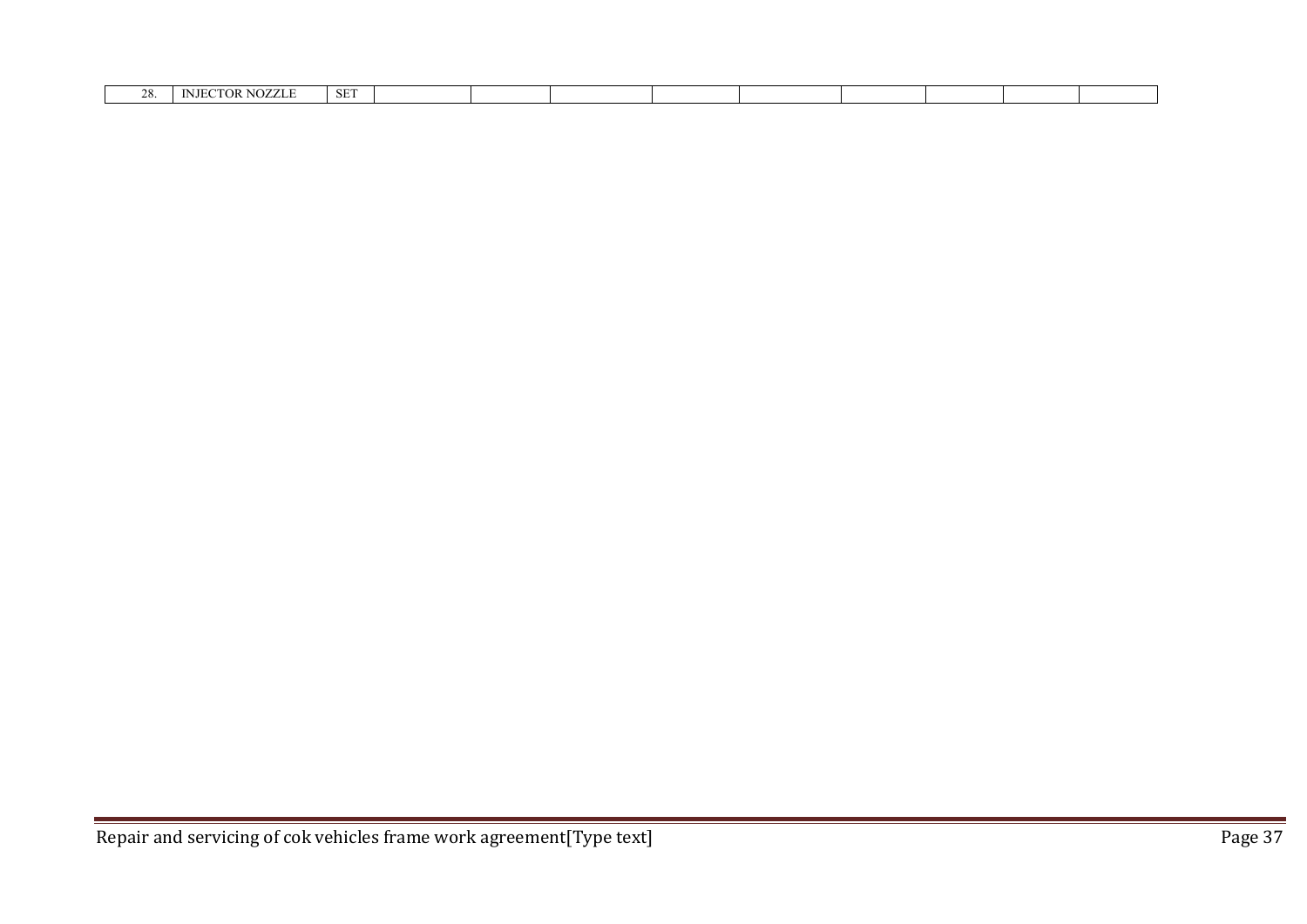| 29. | <b>STATOR MOTOR</b>     |              |  |  |  |  |  |
|-----|-------------------------|--------------|--|--|--|--|--|
| 30. | <b>GLOW PLUGS</b>       | <b>SET</b>   |  |  |  |  |  |
| 31. | <b>GEAR BOX SERVICE</b> | <b>LS</b>    |  |  |  |  |  |
| 32. | <b>COMPUTER</b>         | LS           |  |  |  |  |  |
|     | <b>DIAGNOSIS</b>        |              |  |  |  |  |  |
| 33. | <b>SIDE MIRROR</b>      | <b>SET</b>   |  |  |  |  |  |
| 34. | <b>WINDSREEN</b>        |              |  |  |  |  |  |
| 35. | <b>WIPER BLADES</b>     | <b>SET</b>   |  |  |  |  |  |
| 36. | <b>WIPER MOTOR</b>      | <b>SET</b>   |  |  |  |  |  |
| 37. | <b>WASHER MOTOR</b>     | <b>SET</b>   |  |  |  |  |  |
| 38. | A/C PARTICULATE         | LS           |  |  |  |  |  |
|     | <b>FILTER</b>           |              |  |  |  |  |  |
| 39. | <b>A/C REFIL</b>        | <b>LS</b>    |  |  |  |  |  |
| 40. | <b>RADIO REPAIR</b>     | LS           |  |  |  |  |  |
| 41. | <b>BATTERY</b>          |              |  |  |  |  |  |
| 42. | <b>STABILIZERBLINKS</b> | <b>SET</b>   |  |  |  |  |  |
| 43. | <b>LINKS JOINT</b>      | <b>SET</b>   |  |  |  |  |  |
| 44. | <b>TYRES</b>            | <b>SET</b>   |  |  |  |  |  |
| 45. | <b>CARBURATOR</b>       |              |  |  |  |  |  |
| 46. | <b>FUEL PUMP</b>        |              |  |  |  |  |  |
| 47. | POINTER IGNITION        | $\mathbf{1}$ |  |  |  |  |  |
|     | COIL                    |              |  |  |  |  |  |
| 48. | <b>DISTRIBUTOR</b>      |              |  |  |  |  |  |
|     | (MAGNETO)               |              |  |  |  |  |  |
| 49. | <b>IGNITION COILS</b>   | <b>SET</b>   |  |  |  |  |  |
| 50. | <b>CONSUMABLES</b>      | LS           |  |  |  |  |  |
| 51. | <b>LABOUR PER HOUR</b>  |              |  |  |  |  |  |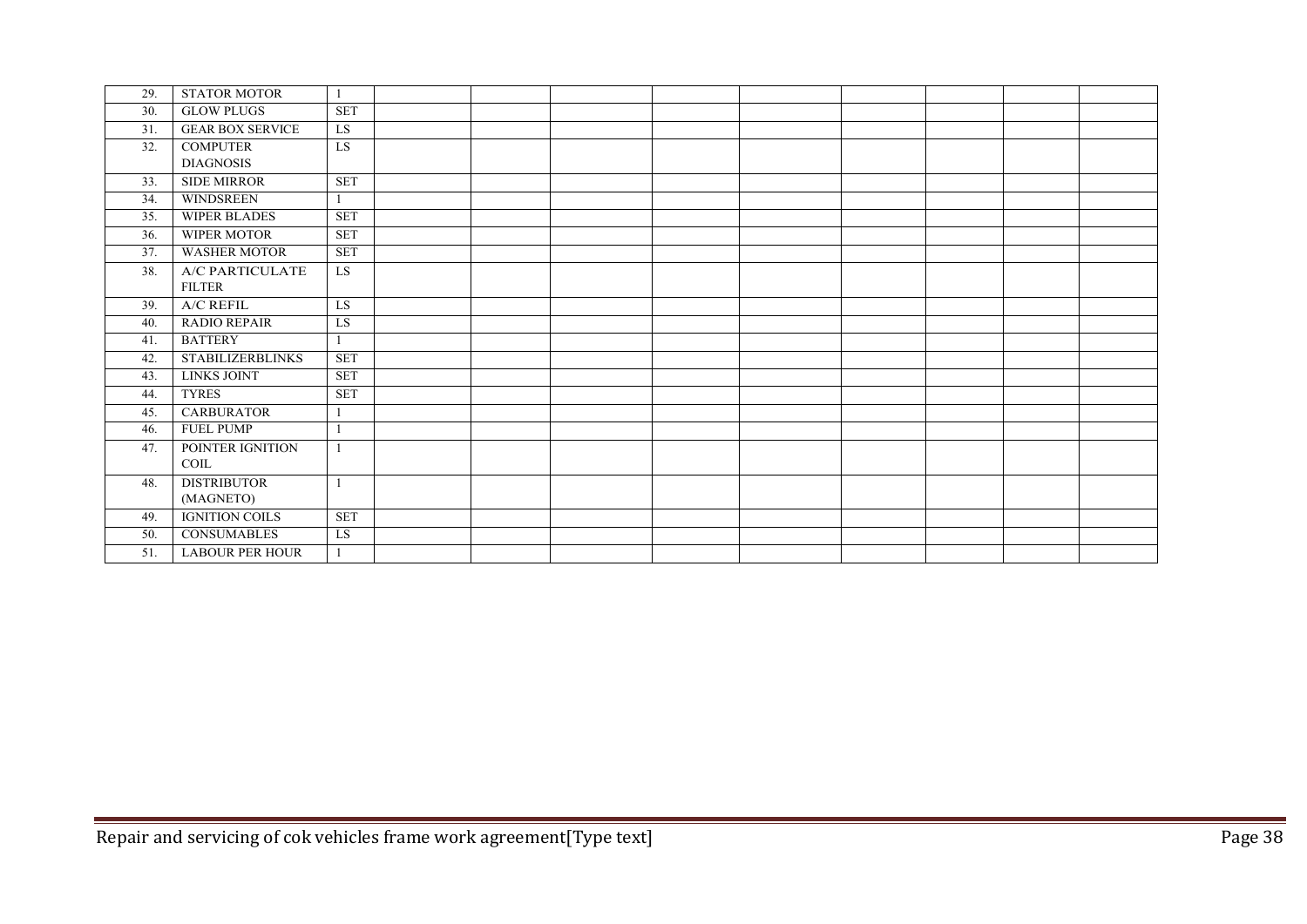| NO.             | <b>REQUIRED</b><br>PARTS/REPAIR | <b>OTY</b>           | <b>SUZUKI</b><br><b>JIMNY</b> | <b>ISUZU NQR BUS</b> | <b>MERCEDES</b><br><b>RENZ</b> | <b>TOYOTA</b><br><b>HILUX</b> | <b>NISSAN</b><br><b>PICK</b> | <b>FORD</b><br><b>RANGER</b> | <b>FORD</b><br><b>EVEREST</b> | <b>TOYOTA</b><br><b>HIACE</b> | <b>TOYOTA</b><br>PICK UP |
|-----------------|---------------------------------|----------------------|-------------------------------|----------------------|--------------------------------|-------------------------------|------------------------------|------------------------------|-------------------------------|-------------------------------|--------------------------|
|                 |                                 |                      |                               |                      | PETROL                         | <b>SURF</b>                   | UP                           | 2.2 TDI                      | <b>DIESEL</b>                 | <b>VAN</b>                    | <b>DIESEL</b>            |
|                 |                                 |                      |                               |                      | <b>ENGINE</b>                  | <b>DIESEL</b>                 |                              | <b>DIESEL</b>                | <b>ENGINE</b>                 |                               | <b>ENGINE</b>            |
|                 |                                 |                      |                               |                      |                                |                               |                              | <b>ENGINE</b>                |                               |                               |                          |
|                 |                                 |                      |                               |                      |                                |                               |                              |                              |                               |                               |                          |
| -1              | <b>ENGINE SERVICE</b>           | LS                   |                               |                      |                                |                               |                              |                              |                               |                               |                          |
| $\overline{2}$  | ENGINE OVERHAUL                 | LS                   |                               |                      |                                |                               |                              |                              |                               |                               |                          |
| $\overline{3}$  | <b>ENGINE MOUNTING</b>          | Set                  |                               |                      |                                |                               |                              |                              |                               |                               |                          |
| $\overline{4}$  | <b>RADIATOR</b>                 | $\mathbf{1}$         |                               |                      |                                |                               |                              |                              |                               |                               |                          |
| 5               | <b>COOLANT</b>                  | $\mathbf{1}$         |                               |                      |                                |                               |                              |                              |                               |                               |                          |
|                 |                                 | <b>LRT</b>           |                               |                      |                                |                               |                              |                              |                               |                               |                          |
| 6               | <b>THERMOSTST</b>               | $\mathbf{1}$         |                               |                      |                                |                               |                              |                              |                               |                               |                          |
| $\tau$          | <b>WATER PUMP</b>               | $\mathbf{1}$         |                               |                      |                                |                               |                              |                              |                               |                               |                          |
| 8               | <b>FAN BELTS</b>                | <b>SET</b>           |                               |                      |                                |                               |                              |                              |                               |                               |                          |
| 9               | <b>DRIVE SHAFT BOOT</b>         | <b>SET</b>           |                               |                      |                                |                               |                              |                              |                               |                               |                          |
| 10              | <b>STEERING SHAFT</b>           | <b>SET</b>           |                               |                      |                                |                               |                              |                              |                               |                               |                          |
| 11              | <b>HUB SERVICE</b>              | LS                   |                               |                      |                                |                               |                              |                              |                               |                               |                          |
| 12              | <b>FRONT ARM</b>                | <b>SET</b>           |                               |                      |                                |                               |                              |                              |                               |                               |                          |
| 13              | FRONT ARM BUSHES                | <b>SET</b>           |                               |                      |                                |                               |                              |                              |                               |                               |                          |
| 14              | FRONT SHOCK ABSORBERS           | <b>SET</b>           |                               |                      |                                |                               |                              |                              |                               |                               |                          |
| 15              | <b>REAR ARM BUSHES</b>          | <b>SET</b>           |                               |                      |                                |                               |                              |                              |                               |                               |                          |
| 16              | <b>GREASING</b>                 | LS                   |                               |                      |                                |                               |                              |                              |                               |                               |                          |
| 17              | <b>TAIL LAMPS</b>               | <b>SET</b>           |                               |                      |                                |                               |                              |                              |                               |                               |                          |
| 18              | <b>HEAD LAMPS</b>               | <b>SET</b>           |                               |                      |                                |                               |                              |                              |                               |                               |                          |
| 19              | <b>FRONT BREAK PADS</b>         | <b>SET</b>           |                               |                      |                                |                               |                              |                              |                               |                               |                          |
| $\overline{20}$ | <b>BRAKE DISK</b>               | <b>SET</b>           |                               |                      |                                |                               |                              |                              |                               |                               |                          |
| $\overline{21}$ | <b>BRAKE LINING ASSEMBLY</b>    | $\operatorname{SET}$ |                               |                      |                                |                               |                              |                              |                               |                               |                          |
| 22              | VET GRIL WITH EMBLEM            | <b>SET</b>           |                               |                      |                                |                               |                              |                              |                               |                               |                          |
| $\overline{23}$ | <b>BUMPER</b>                   | LS                   |                               |                      |                                |                               |                              |                              |                               |                               |                          |
| 24              | <b>LEAF SPRING BUSHES</b>       | <b>SET</b>           |                               |                      |                                |                               |                              |                              |                               |                               |                          |
| 24              | <b>CLUTCH UNIT</b>              | $\mathbf{1}$         |                               |                      |                                |                               |                              |                              |                               |                               |                          |
| 26              | CLUTCH MASTER CYLINDER          | $\mathbf{1}$         |                               |                      |                                |                               |                              |                              |                               |                               |                          |
| 27              | <b>INJECTOR PUMP</b>            | $\mathbf{1}$         |                               |                      |                                |                               |                              |                              |                               |                               |                          |
| 28              | <b>INJECTOR NOZZLE</b>          | <b>SET</b>           |                               |                      |                                |                               |                              |                              |                               |                               |                          |
| 29              | <b>STATOR MOTOR</b>             | $\mathbf{1}$         |                               |                      |                                |                               |                              |                              |                               |                               |                          |
| 30              | <b>GLOW PLUGS</b>               | <b>SET</b>           |                               |                      |                                |                               |                              |                              |                               |                               |                          |
| 31              | <b>GEAR BOX SERVICE</b>         | ${\rm LS}$           |                               |                      |                                |                               |                              |                              |                               |                               |                          |
| $\overline{32}$ | <b>COMPUTER DIAGNOSIS</b>       | LS                   |                               |                      |                                |                               |                              |                              |                               |                               |                          |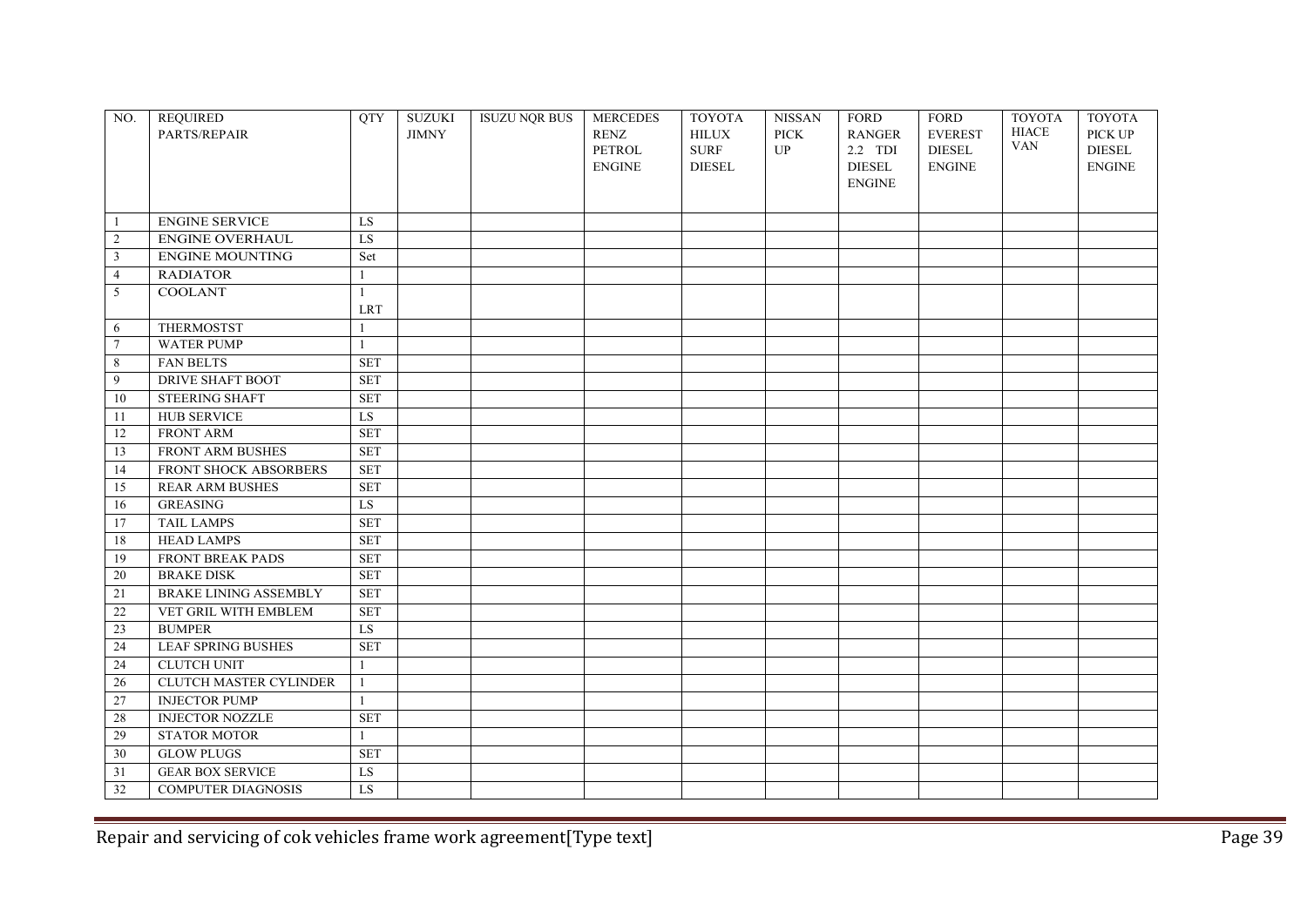| <b>SET</b><br>$\sim$<br><b>SIDF</b><br><b>MIRROR</b> |  |  |  |  |  |  |
|------------------------------------------------------|--|--|--|--|--|--|
|                                                      |  |  |  |  |  |  |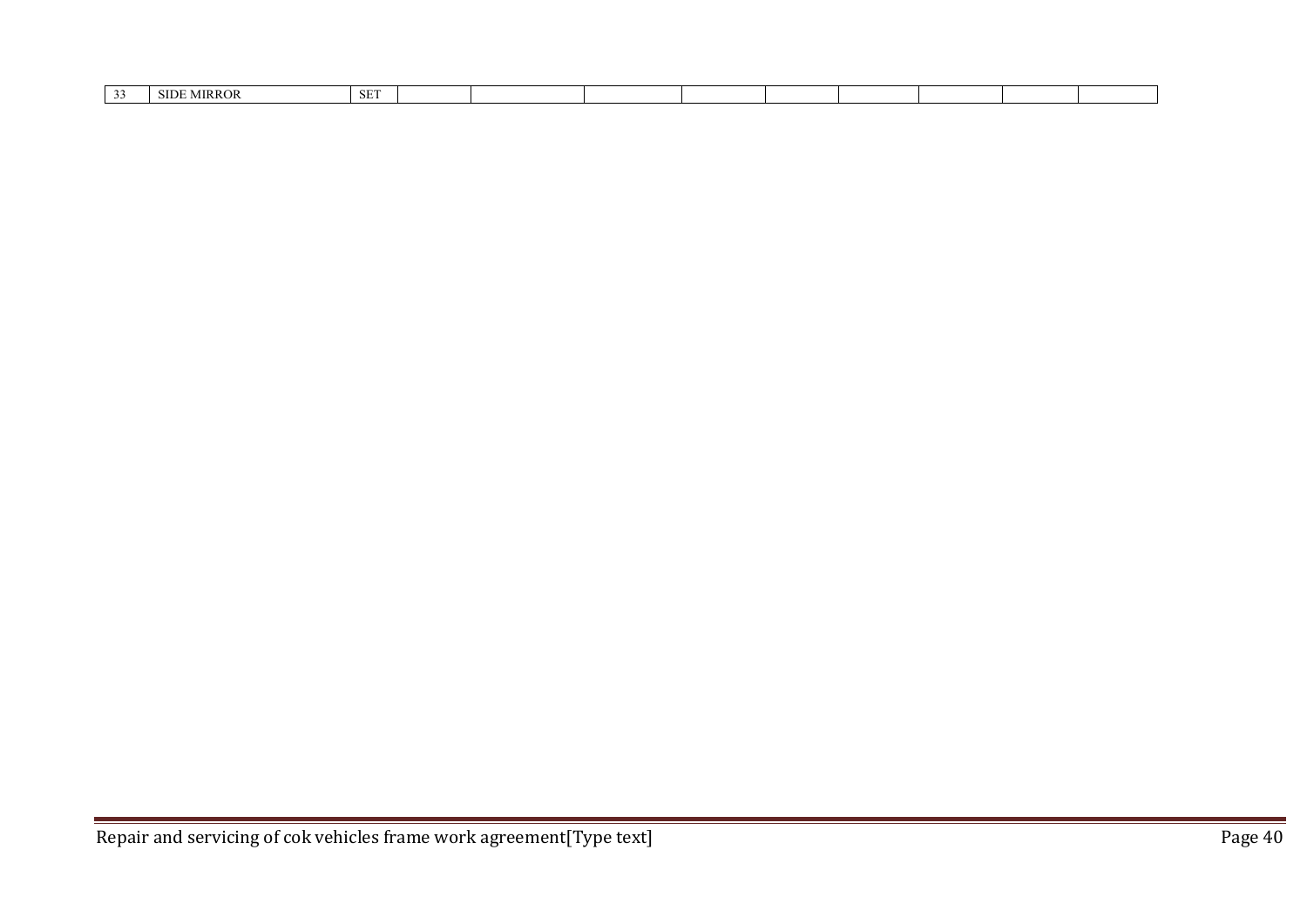| 34 | <b>WINDSCREEN</b>       |            |  |  |  |  |  |
|----|-------------------------|------------|--|--|--|--|--|
| 35 | <b>WIPER BLADES</b>     | <b>SET</b> |  |  |  |  |  |
| 36 | <b>WIPER MOTOR</b>      | <b>SET</b> |  |  |  |  |  |
| 37 | <b>WASHER MOTOR</b>     | <b>SET</b> |  |  |  |  |  |
| 38 | A/C PARTICULATE FILTER  | LS         |  |  |  |  |  |
| 39 | A/C REFIL               | LS         |  |  |  |  |  |
| 40 | <b>RADIO REPAIR</b>     | LS         |  |  |  |  |  |
| 41 | <b>BATTERY</b>          |            |  |  |  |  |  |
| 42 | <b>STABILIZER LINKS</b> | <b>SET</b> |  |  |  |  |  |
| 43 | <b>LINKS JOINT</b>      | <b>SET</b> |  |  |  |  |  |
| 44 | <b>TYRES</b>            | <b>SET</b> |  |  |  |  |  |
| 45 | <b>CARBURATOR</b>       |            |  |  |  |  |  |
| 46 | <b>FUEL PUMP</b>        |            |  |  |  |  |  |
| 47 | POINTER IGNITION COIL   |            |  |  |  |  |  |
| 48 | DISTRIBUTER(MAGNETO)    |            |  |  |  |  |  |
| 49 | <b>IGNITION COILS</b>   | <b>SET</b> |  |  |  |  |  |
| 50 | <b>CONSUMABLES</b>      | <b>LS</b>  |  |  |  |  |  |
| 51 | <b>LABOUR PER HOUR</b>  |            |  |  |  |  |  |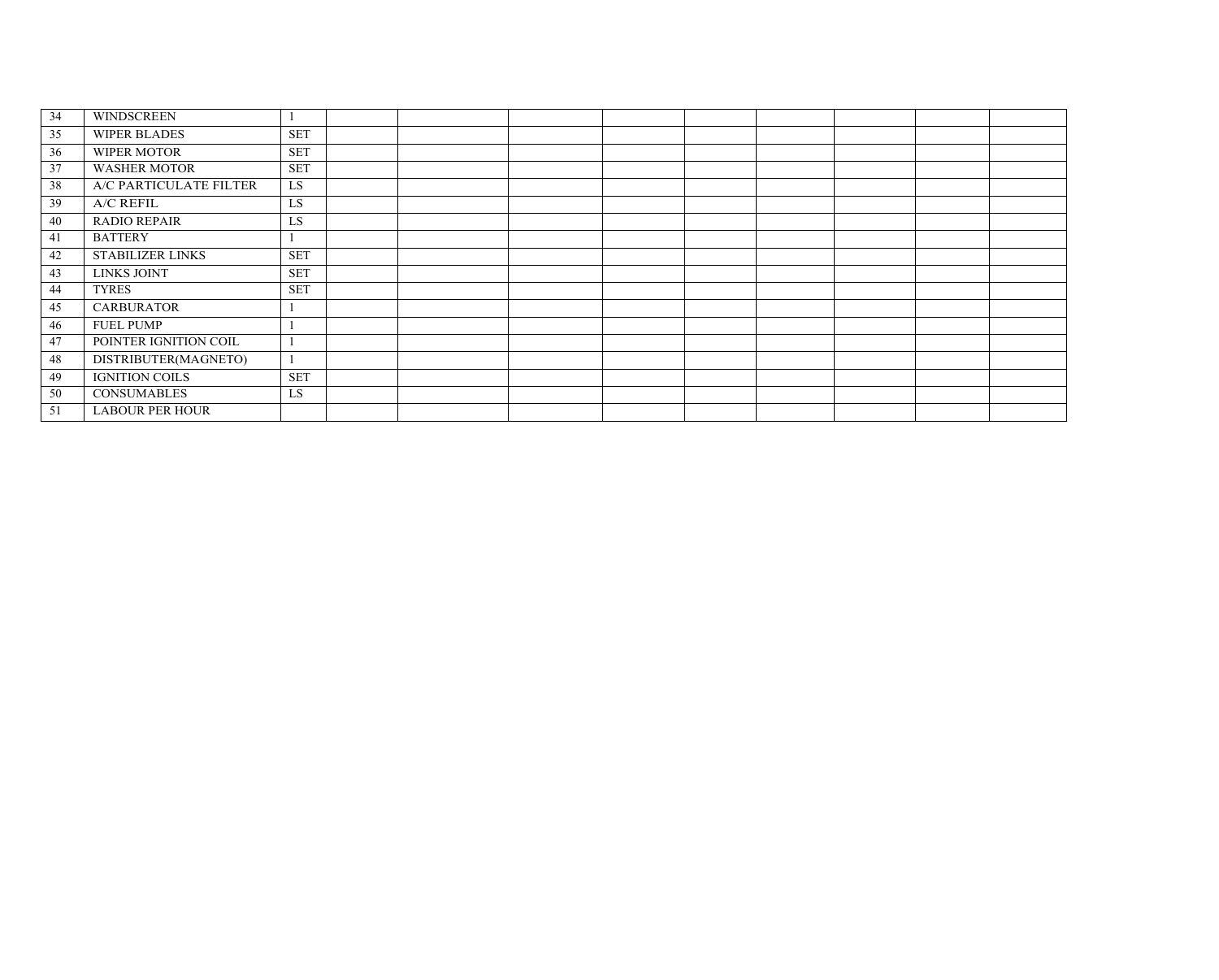### **SECTION VIII**

### *STANDARD FORMS*

- (i) Form of Invitation for Tenders
- (ii) Form of Tender
- (iii) Appendix to Form of Tender<br>(iv) Letter of Acceptance
- (iv) Letter of Acceptance<br>(v) Form of Agreement
- Form of Agreement
- (vi) Form of Tender Security
- (vii) Performance Bank Guarantee (unconditional)<br>(viii) Bank Guarantee for Advance Payment
- Bank Guarantee for Advance Payment
- (ix) Tender Questionnaire
- (xi) Confidential Business Questionnaire
- (x) Statement of Foreign Currency Requirement<br>
(xi) Schedule of Materials; Basic Prices
- Schedule of Materials;- Basic Prices
- (xii) Schedule of Labour;- Basic Prices
- (xiii) Schedule of Plant and Equipment
- (xv) Details of Sub-Contractors
- (xvi) Certificate of Tenderer's Site visit
- (xvii) Form of Written Power of Attorney
- (xviii) Key Personnel
- (xix) Completed Civil Works<br>(xx) Schedule of Ongoing Pro
- Schedule of Ongoing Projects
- (xxi) Other Supplementary Information
- (xxii) Request for Review Form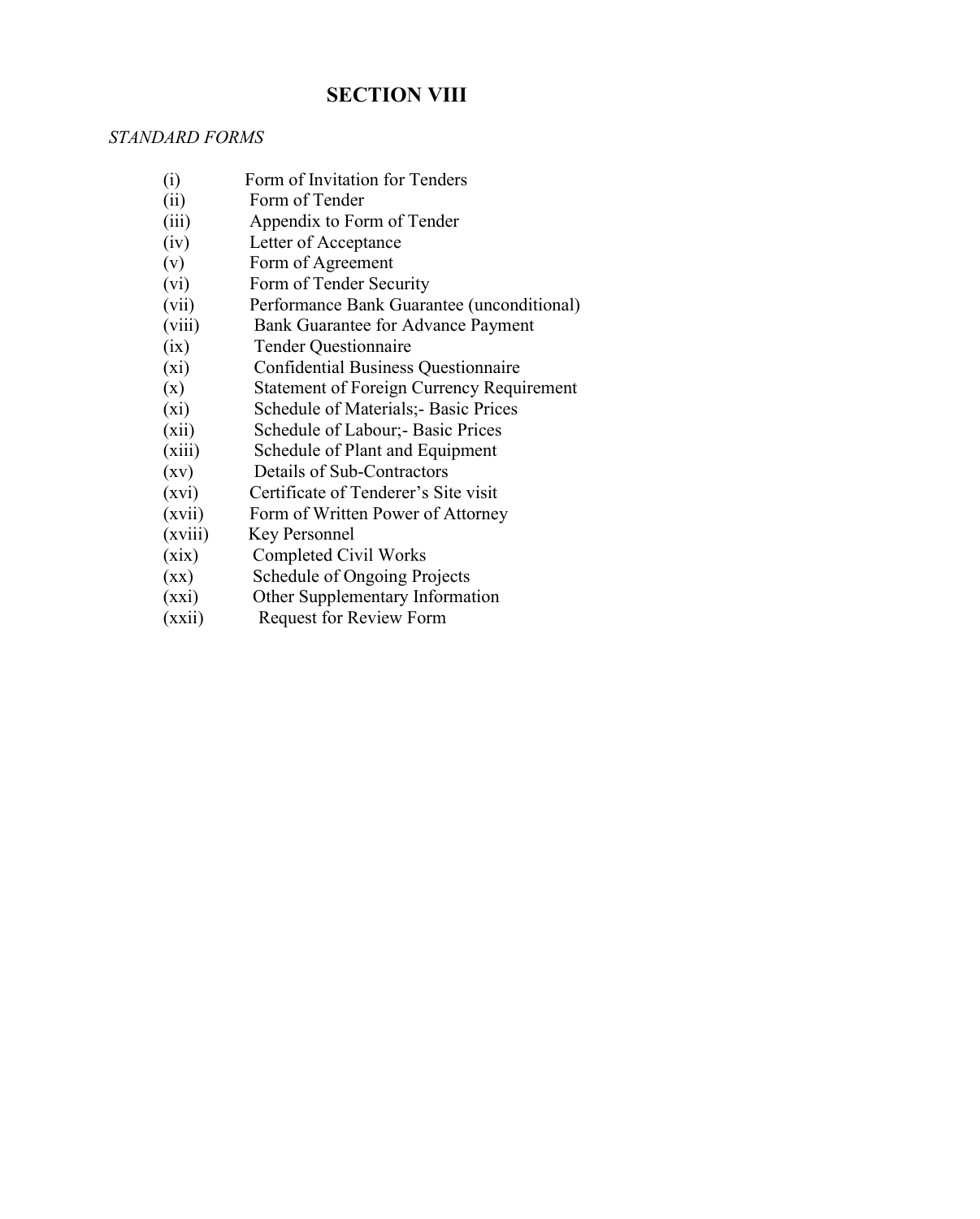### FORM OF INVITATION FOR TENDERS

\_\_\_\_\_\_\_\_\_\_\_\_\_\_\_\_\_\_\_\_\_\_\_*[date]*

| To:                                                                                             | [name of Contractor]<br><i>[address]</i>                                                       |
|-------------------------------------------------------------------------------------------------|------------------------------------------------------------------------------------------------|
| Dear Sirs:                                                                                      |                                                                                                |
| Reference:                                                                                      | [Contract Name]                                                                                |
| You have been prequalified to tender for the above project.                                     |                                                                                                |
| completion of the above Contract.                                                               | We hereby invite you and other prequalified tenderers to submit a tender for the execution and |
| A complete set of tender documents may be purchased by you from                                 |                                                                                                |
|                                                                                                 | [mailing address, cable/telex/facsimile numbers].                                              |
| <b>Upon payment of a non-refundable fee of Kshs</b>                                             |                                                                                                |
|                                                                                                 | All tenders must be accompanied by humber of copies of the same and a                          |
|                                                                                                 | security in the form and amount specified in the tendering documents, and must be delivered to |
| [address and location]                                                                          |                                                                                                |
| at or before<br>thereafter, in the presence of tenderers' representatives who choose to attend. | (time and date). Tenders will be opened immediately                                            |
|                                                                                                 | Please confirm receipt of this letter immediately in writing by cable/facsimile or telex.      |
| <b>Yours faithfully,</b>                                                                        |                                                                                                |

*\_\_\_\_\_\_\_\_\_\_\_\_\_\_\_\_\_\_\_\_\_\_\_\_\_\_\_\_\_\_\_\_\_\_\_\_\_ Authorised Signature \_\_\_\_\_\_\_\_\_\_\_\_\_\_\_\_\_\_\_\_\_\_\_\_\_\_\_\_\_\_\_\_\_\_\_\_\_ Name and Title*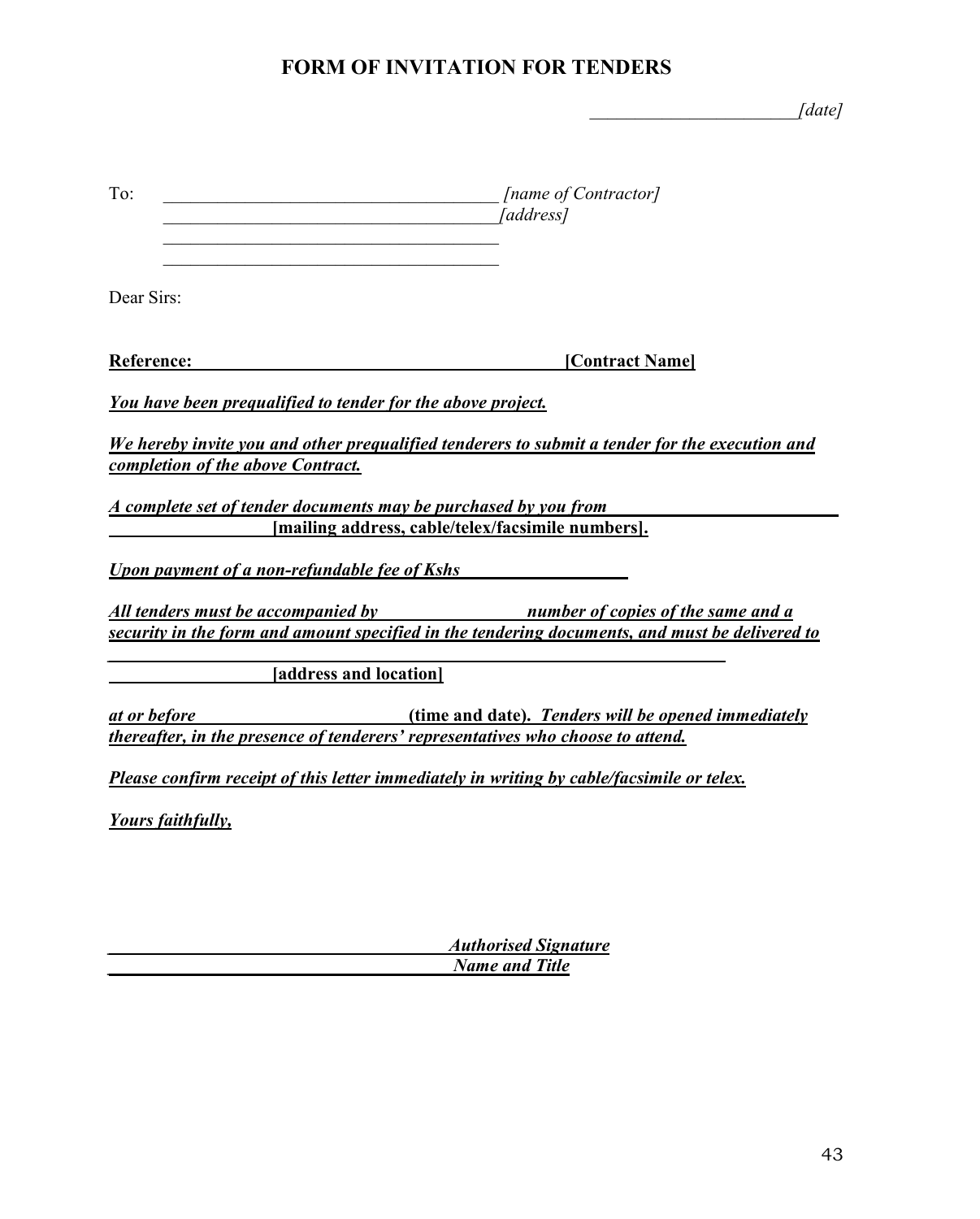### FORM OF TENDER

| TO: | [Name of Employer] | [Date] |
|-----|--------------------|--------|
|     | [Name of Contract] |        |

Dear Sir,

- 1. In accordance with the Conditions of Contract, Specifications, Drawings and Bills of Quantities for the execution of the above named Works, we, the undersigned offer to construct, install and complete such Works and remedy any defects therein for the sum of Kshs.\_\_\_\_\_\_\_\_\_\_\_\_\_\_\_\_\_\_\_\_\_\_\_\_\_\_\_\_\_*[Amount in figures]*Kenya Shillings*\_\_\_\_\_\_\_\_\_\_\_\_\_\_\_\_\_\_\_\_\_\_\_\_\_\_\_\_\_\_\_\_\_\_\_\_\_\_\_\_\_\_\_\_\_\_\_\_\_\_\_\_\_\_\_\_\_\_\_\_\_\_\_\_\_\_\_ \_\_\_\_\_\_\_\_\_\_\_\_\_\_\_\_\_\_\_\_\_\_\_\_[Amount in words]*
- 2. We undertake, if our tender is accepted, to commence the Works as soon as is reasonably possible after the receipt of the Project Manager's notice to commence, and to complete the whole of the Works comprised in the Contract within the time stated in the Appendix to Conditions of Contract.
- 3. We agree to abide by this tender until *Insert date]*, and it shall remain binding upon us and may be accepted at any time before that date.
- 4. Unless and until a formal Agreement is prepared and executed this tender together with your written acceptance thereof, shall constitute a binding Contract between us.
- 5. We understand that you are not bound to accept the lowest or any tender you may receive.

| duly<br>of | authorized    | to | sign tenders           | for and on<br>[Address of Employer] | behalf of<br>[Name of Employer] |
|------------|---------------|----|------------------------|-------------------------------------|---------------------------------|
|            | Witness; Name |    |                        |                                     |                                 |
|            |               |    |                        |                                     |                                 |
|            |               |    | Signature              |                                     |                                 |
|            |               |    | Date <u>experience</u> |                                     |                                 |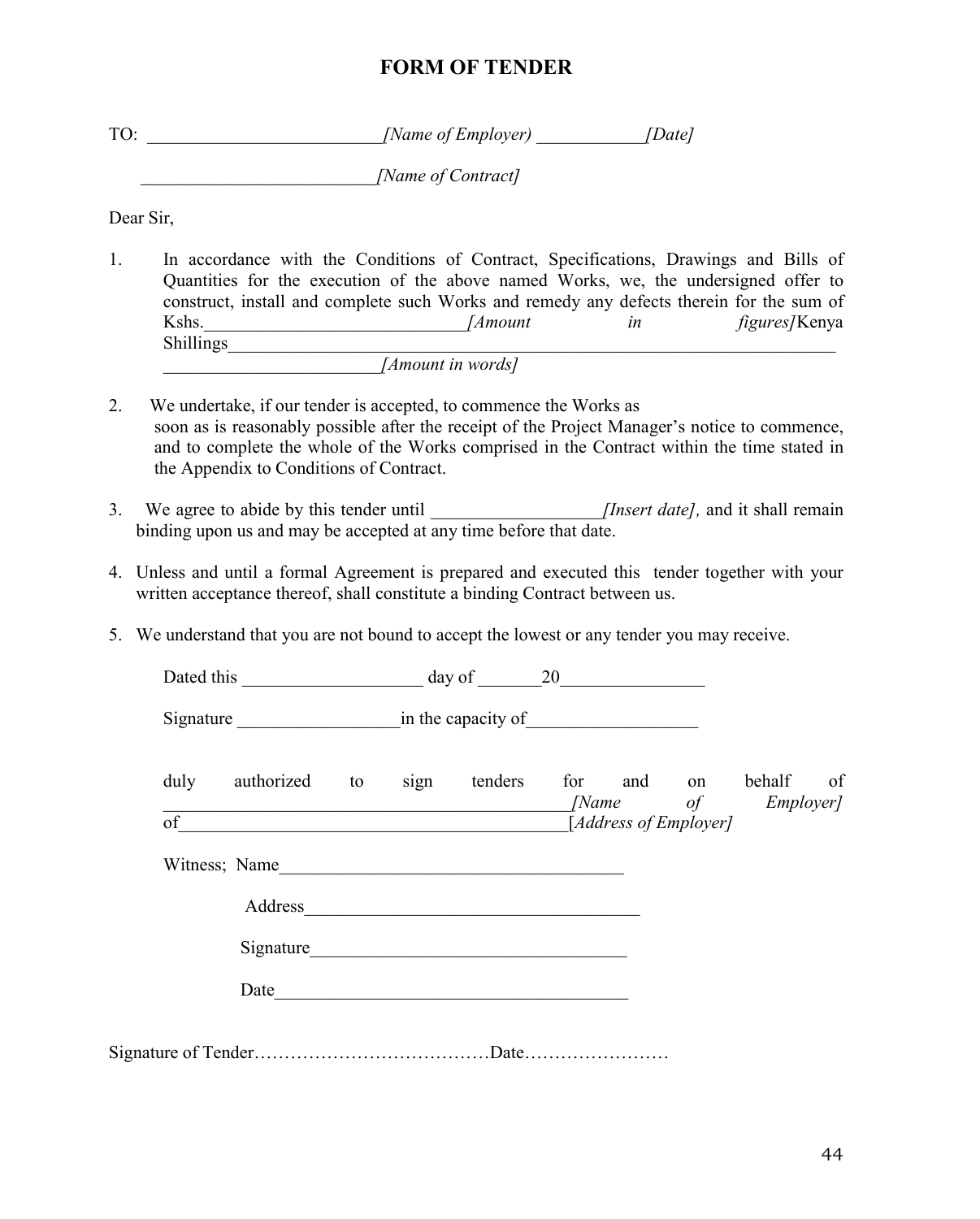### LETTER OF ACCEPTANCE

### [letterhead paper of the Employer]

|  | $\lceil date \rceil$ |
|--|----------------------|
|--|----------------------|

To: \_\_\_\_\_\_\_\_\_\_\_\_\_\_\_\_\_\_\_\_\_\_\_

*[name of the Contractor]*

\_\_\_\_\_\_\_\_\_\_\_\_\_\_\_\_\_\_\_\_\_ *[address of the Contractor]*

Dear Sir,

This is to notify you that your Tender dated \_\_\_\_\_\_\_\_\_\_\_\_\_\_\_\_\_\_\_\_\_\_\_\_\_\_\_ for the execution of \_\_\_\_\_\_\_\_\_\_\_\_\_\_\_\_\_\_\_\_\_\_\_\_\_\_\_\_\_\_\_\_\_\_\_\_\_\_\_\_\_\_\_\_\_\_\_\_ [name of the Contract and identification number, as given in the Tender documents] for the Contract Price of Kshs. <u>\_\_\_\_\_\_\_\_\_\_\_\_\_\_\_\_\_\_\_\_\_\_\_\_\_\_\_</u> *[amount in figures]*[Kenya Shillings *(amount in words)* ] in accordance with the (amount in words) ] in accordance with the Instructions to Tenderers is hereby accepted.

You are hereby instructed to proceed with the execution of the said Works in accordance with the Contract documents.

Authorized Signature …………………………………………………………………

Name and Title of Signatory …………………………………………………………

Attachment : Agreement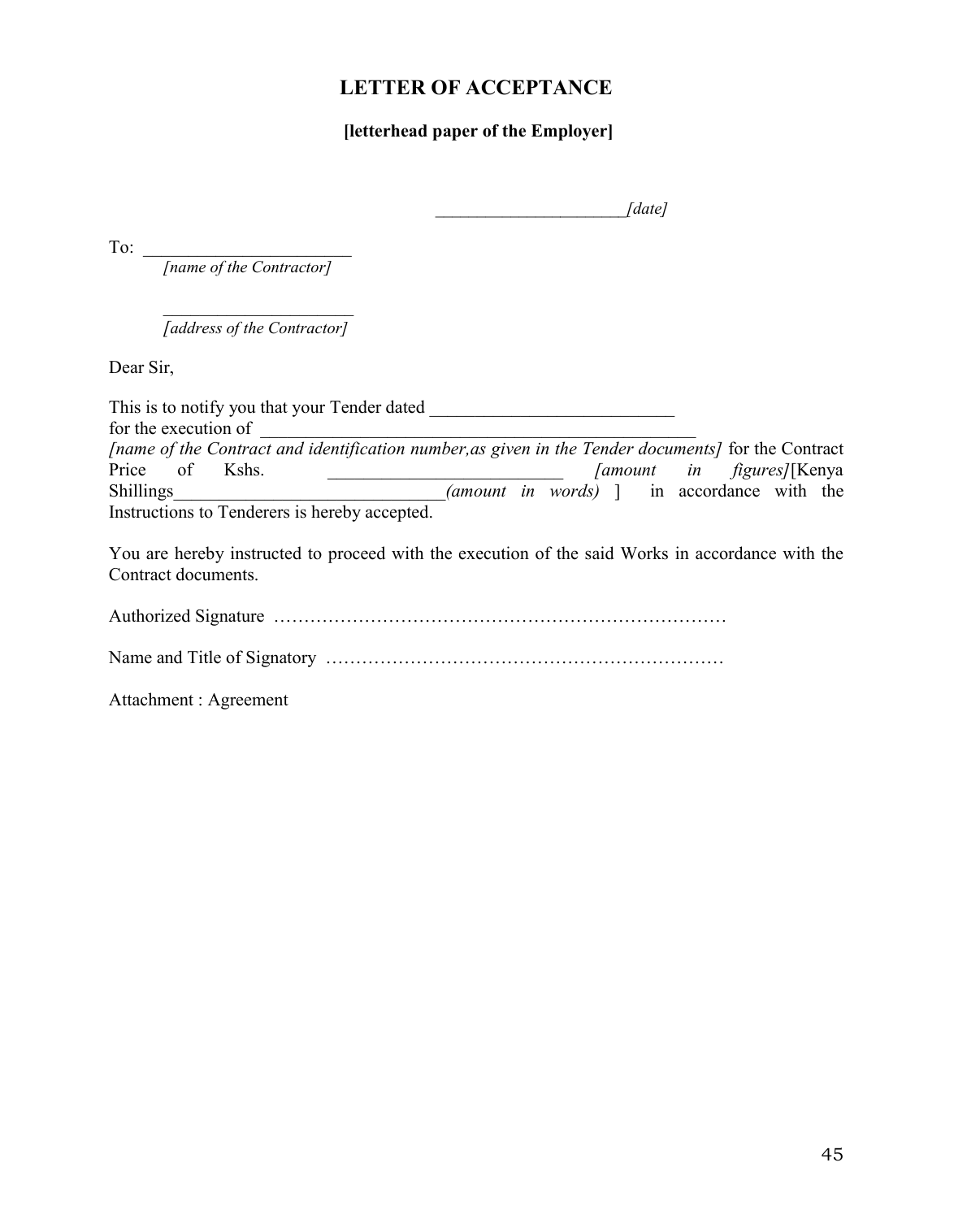### FORM OF AGREEMENT

| THIS AGREEMENT, made the                                | dav<br>0t | 20                               |
|---------------------------------------------------------|-----------|----------------------------------|
| between                                                 |           | of or whose registered office is |
| situated at]                                            |           |                                  |
| (hereinafter called "the Employer") of the one part AND |           |                                  |
|                                                         |           | of or whose registered office is |

situated at]

(hereinafter called "the Contractor") of the other part.

#### WHEREAS THE Employer is desirous that the Contractor executes

|                  |    |     |         | (name and identification number of Contract) (hereinafter called "the Works") located         |     |     |                             |          |                         |    |
|------------------|----|-----|---------|-----------------------------------------------------------------------------------------------|-----|-----|-----------------------------|----------|-------------------------|----|
| at               |    |     |         | [Place/location of the Works] and the Employer has accepted                                   |     |     |                             |          |                         |    |
|                  |    |     |         | the tender submitted by the Contractor for the execution and completion of such Works and the |     |     |                             |          |                         |    |
| remedying        | of | any | defects | therein                                                                                       | for | the |                             | Contract | Price                   | 0f |
| <b>Kshs</b>      |    |     |         | [ <i>Amount</i>                                                                               |     | ın  |                             |          | <i>figures</i> ], Kenya |    |
| <b>Shillings</b> |    |     |         |                                                                                               |     |     | [ <i>Amount in words</i> ]. |          |                         |    |

### NOW THIS AGREEMENT WITNESSETH as follows:

- 1. In this Agreement, words and expressions shall have the same meanings as are respectively assigned to them in the Conditions of Contract hereinafter referred to.
- 2. The following documents shall be deemed to form and shall be read and construed as part of this Agreement i.e.
	- (i) Letter of Acceptance
	- (ii) Form of Tender
	- (iii) Conditions of Contract Part I
	- (iv) Conditions of Contract Part II and Appendix to Conditions of Contract
	- (v) Specifications
	- (vi) Drawings
	- (vii) Priced Bills of Quantities
- 3. In consideration of the payments to be made by the Employer to the Contractor as hereinafter mentioned, the Contractor hereby covenants with the Employer to execute and complete the Works and remedy any defects therein in conformity in all respects with the provisions of the **Contract**
- 4. The Employer hereby covenants to pay the Contractor in consideration of the execution and completion of the Works and the remedying of defects therein, the Contract Price or such other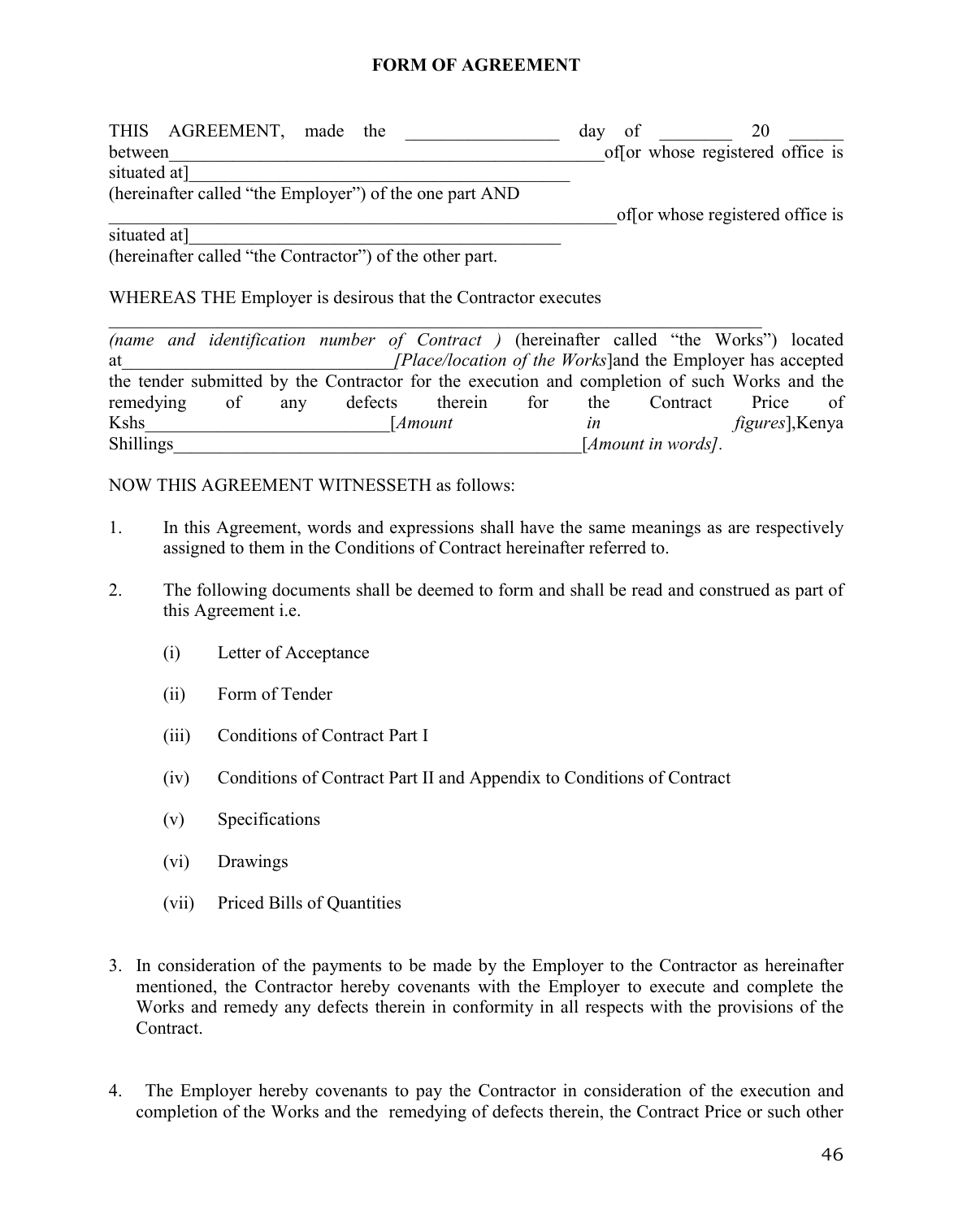sum as may become payable under the provisions of the Contract at the times and in the manner prescribed by the Contract.

IN WITNESS whereof the parties thereto have caused this Agreement to be executed the day and year first before written.

| In the presence of (i) Name |
|-----------------------------|
| Address                     |
|                             |
|                             |
|                             |
| Signature                   |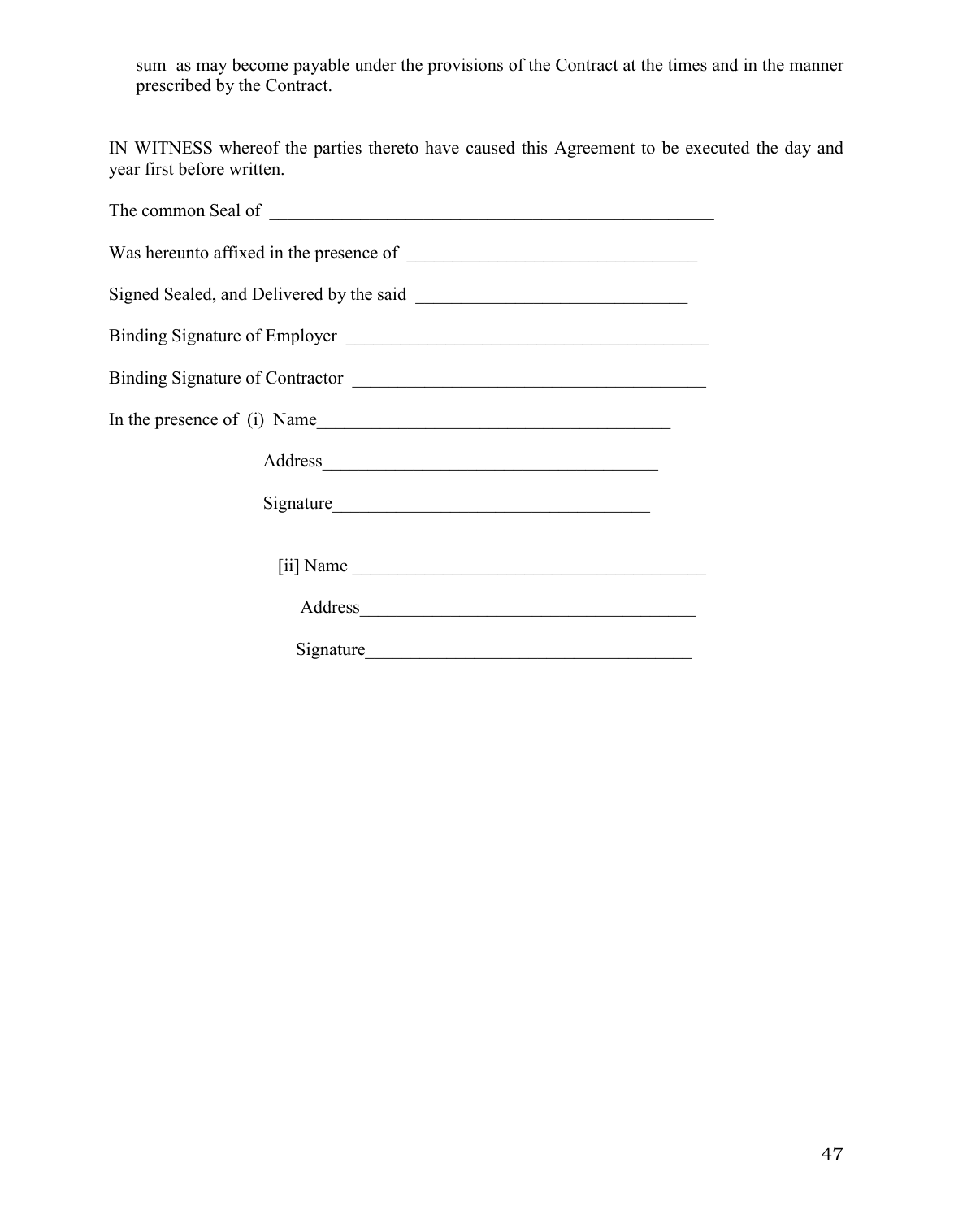### FORM OF TENDER SECURITY

WHEREAS ………………………………………..(hereinafter called "the Tenderer") has submitted his tender dated ………………………… for the construction of ………………………………………………………………………

…………………… *(name of Contract)*

KNOW ALL PEOPLE by these presents that WE ………………………………… having our registered office<br>at (hereinafter called "the Bank") are bound unto at ……………(hereinafter called "the Bank"), are bound unto<br>……………………(hereinafter called "the Employer") in the sum of ……………………………(hereinafter called "the Employer") in the sum of Kshs.……………………… for which payment well and truly to be made to the said Employer, the Bank binds itself, its successors and assigns by these presents sealed with the Common Seal of the said Bank this ……………. Day of ………20…………

THE CONDITIONS of this obligation are:

- 1. If after tender opening the tenderer withdraws his tender during the period of tender validity specified in the instructions to tenderers Or
- 2. If the tenderer, having been notified of the acceptance of his tender by the Employer during the period of tender validity:
	- (a) fails or refuses to execute the form of Agreement in accordance with the Instructions to Tenderers, if required; or
	- (b) fails or refuses to furnish the Performance Security, in accordance with the Instructions to Tenderers;
	- (c) rejects a correction of an arithmetic error in the tender.

We undertake to pay to the Employer up to the above amount upon receipt of his first written demand, without the Employer having to substantiate his demand, provided that in his demand the Employer will note that the amount claimed by him is due to him, owing to the occurrence of one or both of the two conditions, specifying the occurred condition or conditions.

This guarantee will remain in force up to and including thirty (30) days after the period of tender validity, and any demand in respect thereof should reach the Bank not later than the said date.

*\_\_\_\_\_\_\_\_\_\_\_\_\_\_\_\_\_\_\_\_\_\_\_\_\_\_\_ \_\_\_\_\_\_\_\_\_\_\_\_\_\_\_\_\_\_\_\_\_\_\_\_\_\_\_\_\_\_*

\_\_\_\_\_\_\_\_\_\_\_\_\_\_\_\_\_\_\_\_\_\_\_\_\_\_\_ \_\_\_\_\_\_\_\_\_\_\_\_\_\_\_\_\_\_\_\_\_\_\_\_\_\_\_\_\_\_ *[date[ [signature of the Bank]*

*[witness] [seal]*

(Amend accordingly if provided by Insurance Company)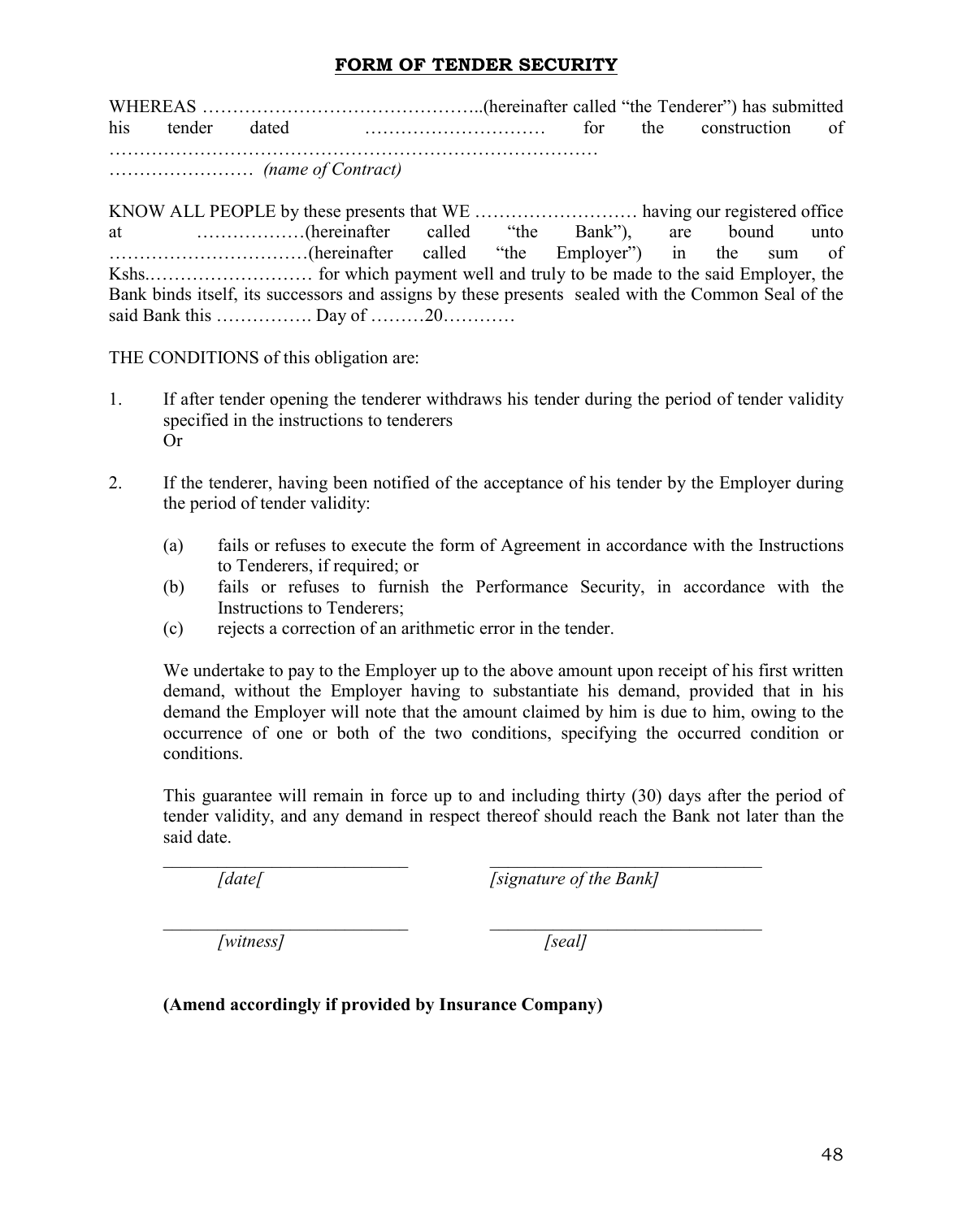### PERFORMANCE BANK GUARANTEE (UNCONDITIONAL)

To: \_\_\_\_\_\_\_\_\_\_\_\_\_\_\_\_\_\_\_\_\_(*Name of Employer*) *(Date)* \_\_\_\_\_\_\_\_\_\_\_\_\_\_\_\_\_\_\_\_\_\_\_\_\_\_(*Address of Employer)*

Dear Sir,

WHEREAS (hereinafter called "the Contractor") has undertaken, in pursuance of Contract No. \_\_\_\_\_\_\_\_\_\_\_\_\_ dated \_\_\_\_\_\_\_\_\_\_ to execute \_\_\_\_\_\_\_\_\_\_\_\_ (hereinafter called "the Works");

AND WHEREAS it has been stipulated by you in the said Contract that the Contractor shall furnish you with a Bank Guarantee by a recognised bank for the sum specified therein as security for compliance with his obligations in accordance with the Contract;

AND WHEREAS we have agreed to give the Contractor such a Bank Guarantee:

NOW THEREFORE we hereby affirm that we are the Guarantor and responsible to you, on behalf of the Contractor, up to a total of Kshs. \_\_\_\_\_\_\_\_\_\_\_\_\_\_\_\_ (*amount of Guarantee in figures*) Kenya (*amount of Guarantee in words*), and we undertake to pay you, upon your first written demand and without cavil or argument, any sum or sums within the limits of Kenya Shillings \_\_\_\_\_\_\_\_\_\_\_\_\_\_\_\_\_\_\_\_\_\_\_\_\_\_\_\_\_\_\_*(amount of Guarantee in words*) as aforesaid without your needing to prove or to show grounds or reasons for your demand for the sum specified therein.

We hereby waive the necessity of your demanding the said debt from the Contractor before presenting us with the demand.

We further agree that no change, addition or other modification of the terms of the Contract or of the Works to be performed thereunder or of any of the Contract documents which may be made between you and the Contractor shall in any way release us from any liability under this Guarantee, and we hereby waive notice of any change, addition, or modification.

This guarantee shall be valid until the date of issue of the Certificate of Completion.

SIGNATURE AND SEAL OF THE GUARANTOR

| Name of Bank |  |
|--------------|--|
|              |  |

Address \_\_\_\_\_\_\_\_\_\_\_\_\_\_\_\_\_\_\_\_\_\_\_\_\_\_\_\_\_\_\_\_\_\_\_\_\_\_\_\_\_\_\_\_\_\_\_\_

Date  $\qquad \qquad \qquad$ 

(Amend accordingly if provided by Insurance Company)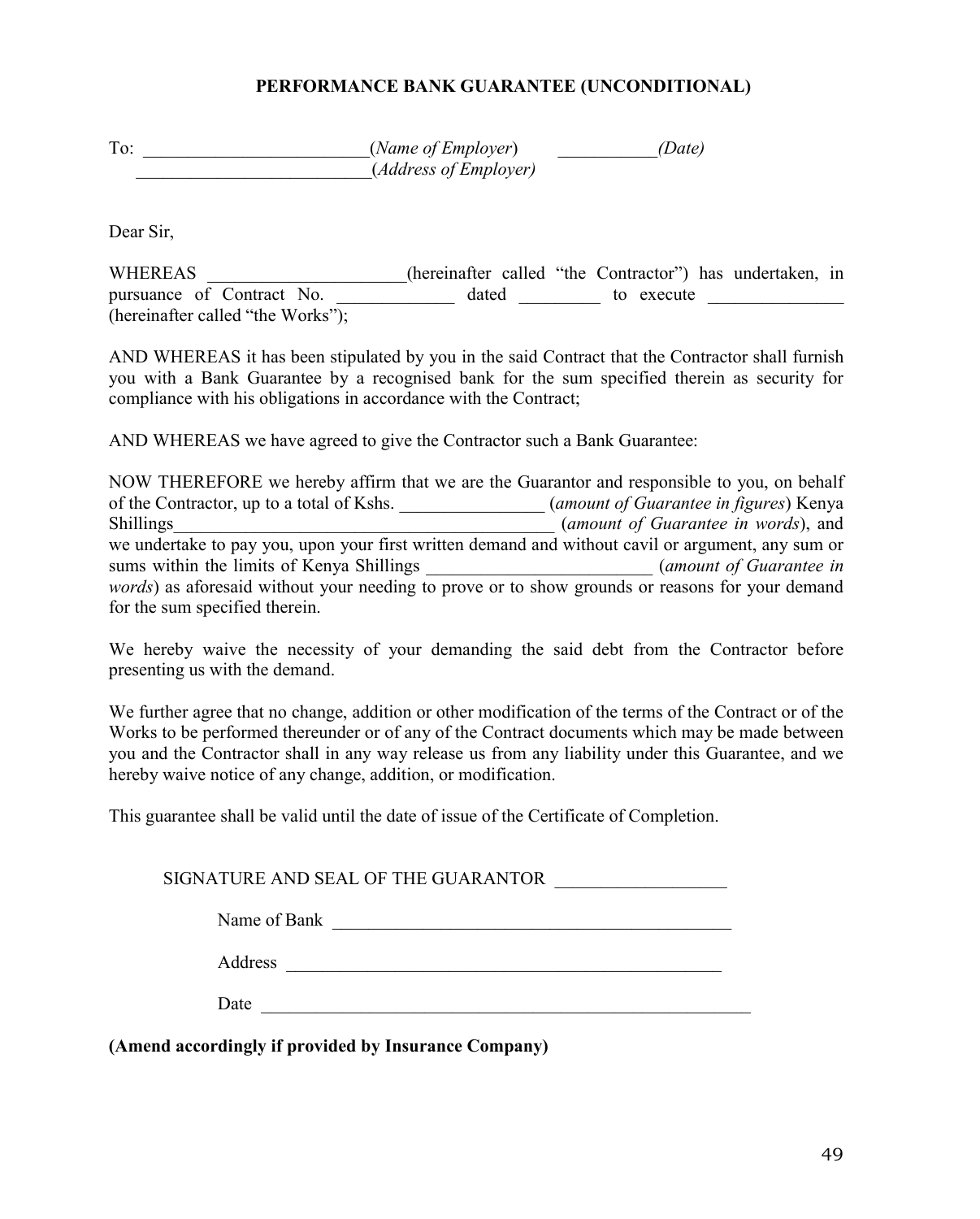### BANK GUARANTEE FOR ADVANCE PAYMENT

| To: | [name of Employer]    | (Date) |
|-----|-----------------------|--------|
|     | [address of Employer] |        |

Gentlemen, Ref: *\_\_\_\_\_\_\_\_\_\_\_\_\_\_\_\_\_\_\_\_\_\_\_\_\_\_\_\_\_\_\_\_\_\_\_\_\_\_\_\_\_\_\_\_\_\_\_[name of Contract]*

In accordance with the provisions of the Conditions of Contract of the above-mentioned Contract,<br> *Iname and Address of Contractorl* (hereinafter We,\_\_\_\_\_\_\_\_\_\_\_\_\_\_\_\_\_\_\_\_\_\_\_\_\_\_\_\_\_\_\_\_\_\_\_\_\_\_\_*[name and Address of Contractor]* (hereinafter called "the Contractor") shall deposit with \_\_\_\_\_\_\_\_\_\_\_\_\_\_\_\_\_\_\_\_\_\_\_\_\_\_\_\_\_\_\_*[name of Employer]* a bank guarantee to guarantee his proper and faithful performance under the said Contract in an amount of Kshs.<br>Shillings *[amount of Guarantee in figurers]* Kenya<br>*[amount of Guarantee in words]*. *Samount of Guarantee in words].* 

We, **with the contractor**  $[bank \ or \ financial \ institution]$ , as instructed by the Contractor, agree unconditionally and irrevocably to guarantee as primary obligator and not as Surety merely, the payment to \_\_\_\_\_\_\_\_\_\_\_\_\_\_\_\_\_\_\_\_\_\_\_\_\_\_\_[*name of Employer*] on his first demand without whatsoever right of objection on our part and without his first claim to the Contractor, in the amount not exceeding Kshs\_\_\_\_\_\_\_\_\_\_\_\_\_\_\_\_\_\_\_\_\_\_\_\_[*amount of Guarantee in figures*] Kenya Shillings \_\_\_\_\_\_\_\_\_\_\_\_\_\_\_\_\_\_\_\_\_\_\_\_\_\_\_\_\_\_\_\_\_\_\_\_\_\_\_\_\_\_\_\_\_\_\_\_\_\_\_\_\_\_\_\_\_\_\_\_\_[*amount of Guarantee in* 

*words*], such amount to be reduced periodically by the amounts recovered by you from the proceeds of the Contract.

We further agree that no change or addition to or other modification of the terms of the Contract or of the Works to be performed thereunder or of any of the Contract documents which may be made between \_\_\_\_\_\_\_\_\_\_\_\_\_\_\_\_\_\_\_\_\_\_\_\_[*name of Employer*] and the Contractor, shall in any way release us from any liability under this guarantee, and we hereby waive notice of any such change, addition or modification.

No drawing may be made by you under this guarantee until we have received notice in writing from you that an advance payment of the amount listed above has been paid to the Contractor pursuant to the Contract.

This guarantee shall remain valid and in full effect from the date of the advance payment under the Contract until \_\_\_\_\_\_\_\_\_\_\_\_\_\_\_\_\_\_\_\_\_\_\_\_\_\_\_\_\_\_\_\_\_\_\_\_(*name of Employer*) receives full payment of the same amount from the Contract.

> Address: \_\_\_\_\_\_\_\_\_\_\_\_\_\_\_\_\_\_\_\_\_\_\_\_\_\_\_\_\_\_\_\_\_\_\_\_\_\_\_\_\_\_\_\_\_\_\_\_\_\_ Signature: \_\_\_\_\_\_\_\_\_\_\_\_\_\_\_\_\_\_\_\_\_\_\_\_\_\_\_\_\_\_\_\_\_\_\_\_\_\_\_\_\_\_\_\_\_\_\_\_ Date:

Yours faithfully,

Signature and Seal \_\_\_\_\_\_\_\_\_\_\_\_\_\_\_\_\_\_\_\_\_\_\_\_\_\_\_\_\_\_\_\_\_\_\_\_\_\_\_\_\_\_\_\_\_\_\_\_\_\_

Name of the Bank or financial institution \_\_\_\_\_\_\_\_\_\_\_\_\_\_\_\_\_\_\_\_\_\_\_\_\_\_\_\_\_\_

Date \_\_\_\_\_\_\_\_\_\_\_\_\_\_\_\_\_\_\_\_\_\_\_\_\_\_\_\_\_\_\_\_\_\_\_\_\_\_\_\_\_\_\_\_\_\_\_\_\_\_\_\_\_\_\_\_\_\_\_\_\_\_\_\_\_

Witness: Name: \_\_\_\_\_\_\_\_\_\_\_\_\_\_\_\_\_\_\_\_\_\_\_\_\_\_\_\_\_\_\_\_\_\_\_\_\_\_\_\_\_\_\_\_\_\_\_\_\_\_\_\_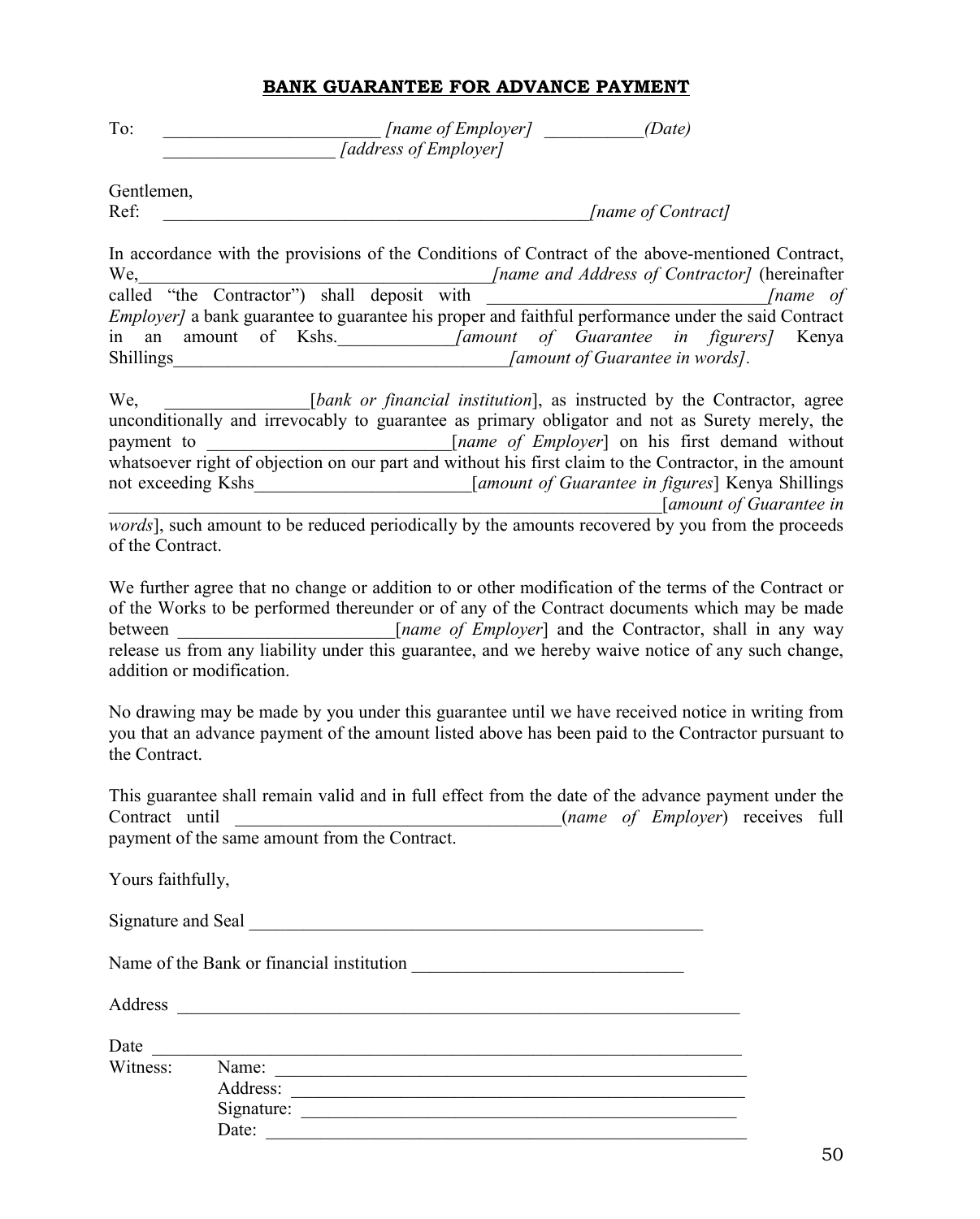### TENDER QUESTIONNAIRE

Please fill in block letters.

| Full names of tenderer           |                                                                                                                                                                                                |
|----------------------------------|------------------------------------------------------------------------------------------------------------------------------------------------------------------------------------------------|
| been appointed below)            | Full address of tenderer to which tender correspondence is to be sent (unless an agent has                                                                                                     |
| Telephone number (s) of tenderer |                                                                                                                                                                                                |
| Telex address of tenderer        |                                                                                                                                                                                                |
| period                           | Name of tenderer's representative to be contacted on matters of the tender during the tender                                                                                                   |
|                                  | Details of tenderer's nominated agent (if any) to receive tender notices. This is essential if<br>the tenderer does not have his registered address in Kenya (name, address, telephone, telex) |
|                                  |                                                                                                                                                                                                |
|                                  | Signature of Tenderer                                                                                                                                                                          |
| Make copy and deliver to:        | (Name of Employer)                                                                                                                                                                             |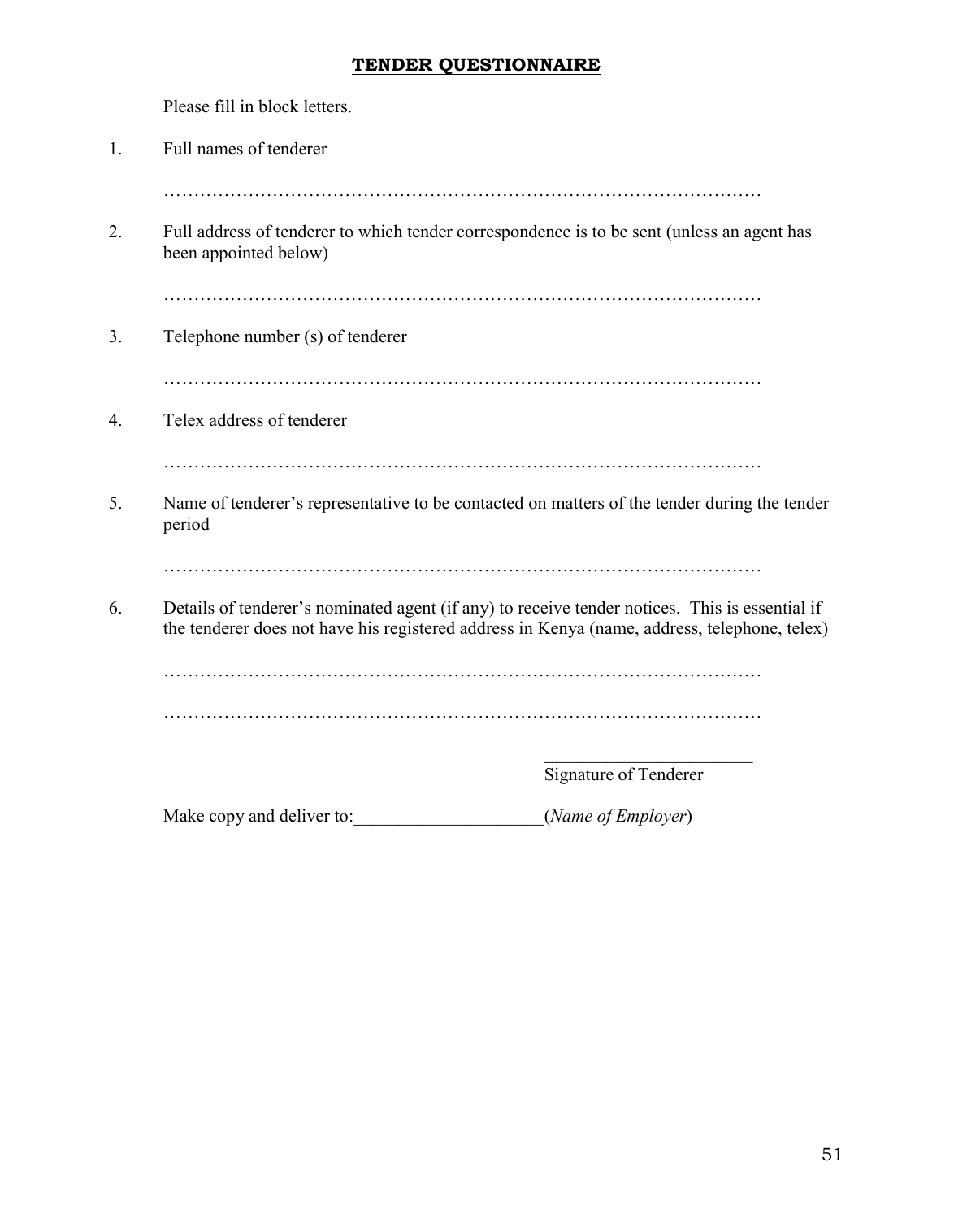### DECLARATION FORM

|    |                                                                                                                           |           | Date                   |
|----|---------------------------------------------------------------------------------------------------------------------------|-----------|------------------------|
| To |                                                                                                                           |           |                        |
|    |                                                                                                                           |           |                        |
|    |                                                                                                                           |           |                        |
|    | The tenderer <i>i.e.</i> (name and address)                                                                               |           |                        |
|    |                                                                                                                           |           | declare the following: |
|    |                                                                                                                           |           |                        |
| a) | Has not been debarred from participating in public procurement.                                                           |           |                        |
|    | b) Has not been involved in and will not be involved in corrupt and fraudulent<br>practices regarding public procurement. |           |                        |
|    |                                                                                                                           |           |                        |
|    |                                                                                                                           |           |                        |
|    | Title                                                                                                                     | Signature | Date                   |
|    |                                                                                                                           |           |                        |

(To be signed by authorized representative and officially stamped)

 $\overline{\phantom{0}}$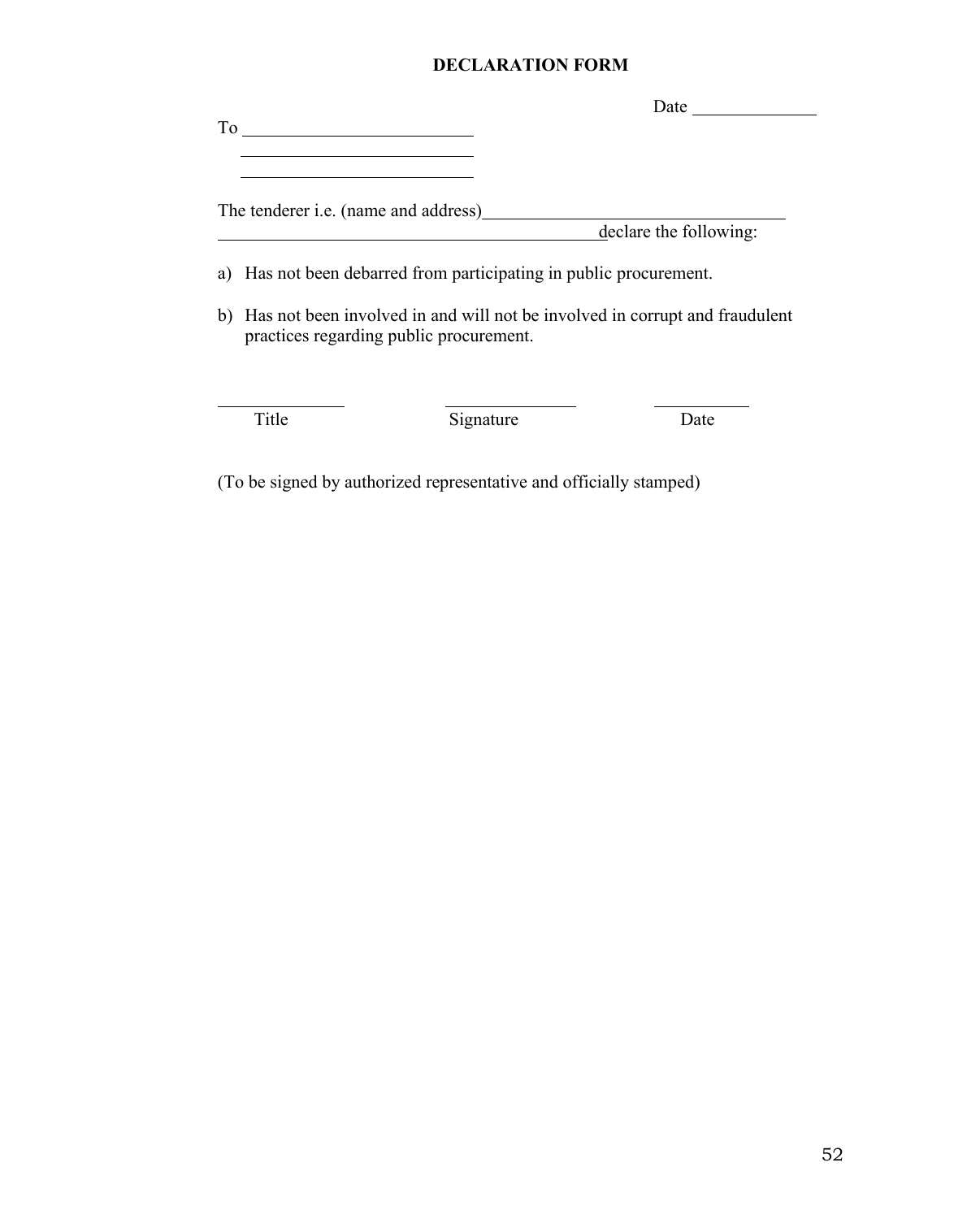### CONFIDENTIAL BUSINESS QUESTIONNAIRE

You are requested to give the particulars indicated in Part 1 and either Part 2 (a), 2 (b) or 2 (c) and 2 (d) whichever applies to your type of business.

You are advised that it is a serious offence to give false information on this Form.

| Part 1 - General                                                        |
|-------------------------------------------------------------------------|
|                                                                         |
|                                                                         |
|                                                                         |
|                                                                         |
|                                                                         |
|                                                                         |
| Maximum value of business which you can handle at any time: K.<br>pound |
|                                                                         |
|                                                                         |
| Part $2(a)$ – Sole Proprietor                                           |
|                                                                         |
|                                                                         |
|                                                                         |
| Part $2(b)$ – Partnership                                               |
| Give details of partners as follows:                                    |
| Name in full Nationality Citizenship Details<br><b>Shares</b>           |
| Part $2(c)$ – Registered Company:                                       |
|                                                                         |

State the nominal and issued capital of the Company-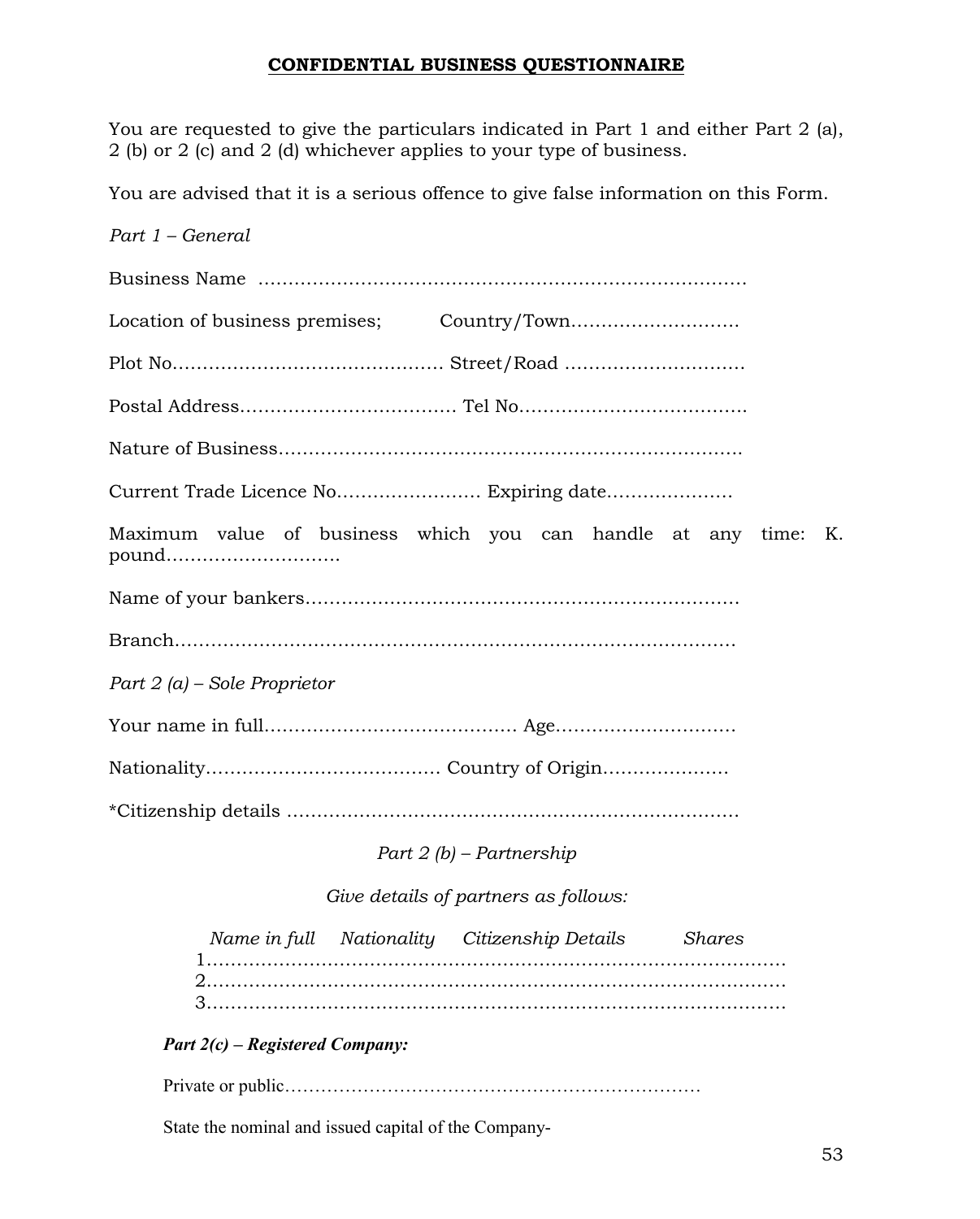| Give details of all directors as follows: |                                                                      |  |
|-------------------------------------------|----------------------------------------------------------------------|--|
|                                           | Name in full Nationality. Citizenship Details <sup>*</sup> . Shares. |  |
| 1.                                        |                                                                      |  |
| 2.                                        |                                                                      |  |
| 3.                                        |                                                                      |  |
| 4.                                        |                                                                      |  |
|                                           |                                                                      |  |

### *Part 2(d) – Interest in the Firm:*

Is there any person / persons in …………… ………(*Name of Employer)* who has interest in this firm? Yes/No………………………(*Delete as necessary*)

I certify that the information given above is correct.

| Nionature I<br><b>NUS</b> |  |
|---------------------------|--|

\* Attach proof of citizenship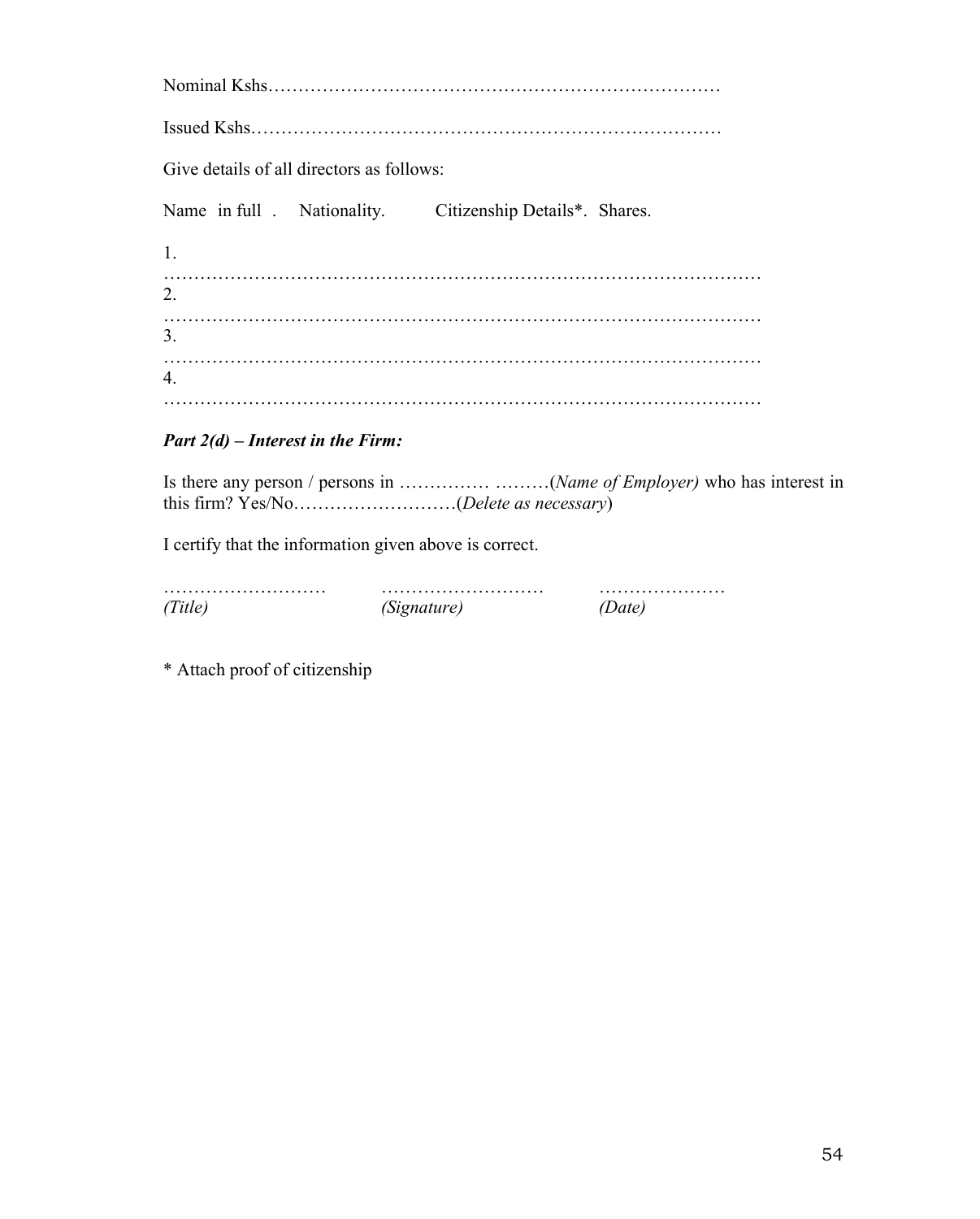### STATEMENT OF FOREIGN CURRENCY REQUIREMENTS

(See Clause 60[5] of the Conditions of Contract)

In the event of our Tender for the execution of \_\_\_\_\_\_\_\_\_\_\_\_\_\_\_\_\_\_\_\_\_\_\_\_\_\_(*name of Contract*) being accepted, we would require in accordance with Clause 21 of the Conditions of Contract, which is attached hereto, the following percentage:

(Figures)………………………… (Words)…………………………………

of the Contract Sum, (Less Fluctuations) to be paid in foreign currency.

Currency in which foreign exchange element is required:

………………………………………………………………………………………

Date: The ………… Day of …………….. 20…………….

Enter 0% (zero percent) if no payment will be made in foreign currency.

Maximum foreign currency requirement shall be (percent) of the Contract Sum, less Fluctuations.

> \_\_\_\_\_\_\_\_\_\_\_\_\_\_\_\_\_\_\_\_\_ (Signature of Tenderer)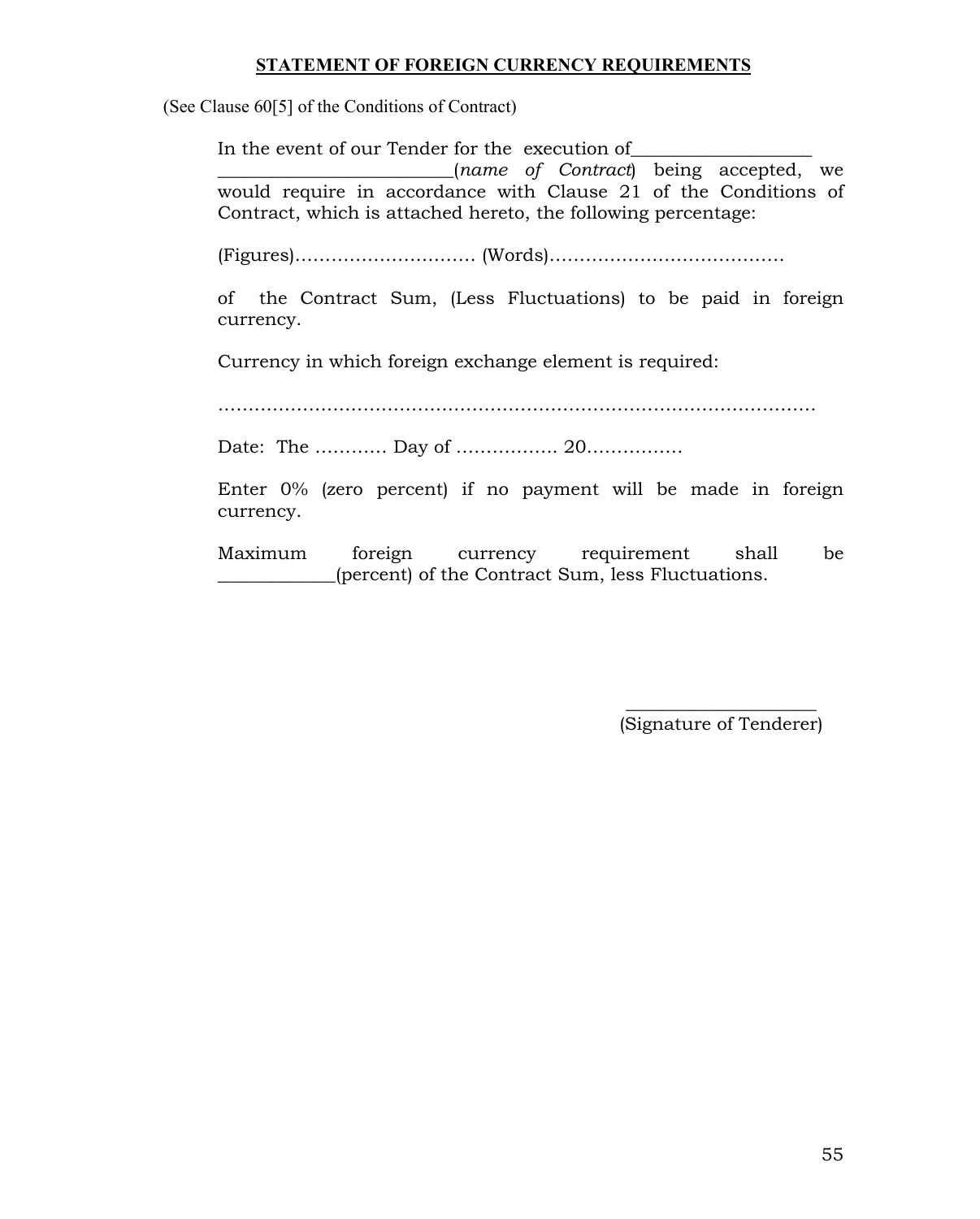### SCHEDULE OF MATERIALS;-BASIC PRICES (Ref: Clause 70 of Conditions of Contract)

| <b>MATERIAL</b>                      | <b>UNIT</b>    | ORIGIN AND PRICE |                                   |       | <b>TRANSPORT</b><br><b>ATION COST</b><br>FROM SOURCE<br>OF ORIGIN |                      |
|--------------------------------------|----------------|------------------|-----------------------------------|-------|-------------------------------------------------------------------|----------------------|
|                                      |                | OF ORIGIN        | <b>COUNTRY</b><br><b>SUPPLIER</b> | PRICE |                                                                   | MODE PRICE<br>(KSHS) |
| Cement                               | Mg             |                  |                                   |       |                                                                   |                      |
| Lime                                 | Mg             |                  |                                   |       |                                                                   |                      |
| Sand                                 | Mg             |                  |                                   |       |                                                                   |                      |
| Aggregate                            | Mg             |                  |                                   |       |                                                                   |                      |
| Diesel                               | L              |                  |                                   |       |                                                                   |                      |
| Regular Petrol                       | L              |                  |                                   |       |                                                                   |                      |
| Super Petrol                         | L              |                  |                                   |       |                                                                   |                      |
| Kerosene                             | L              |                  |                                   |       |                                                                   |                      |
| Structural steel                     | Mg             |                  |                                   |       |                                                                   |                      |
| Gabion Mesh                          | M <sub>2</sub> |                  |                                   |       |                                                                   |                      |
| Reinforcement                        |                |                  |                                   |       |                                                                   |                      |
| <b>Steel</b>                         | Mg             |                  |                                   |       |                                                                   |                      |
| Explosives                           | Kg             |                  |                                   |       |                                                                   |                      |
| Oil and<br>Lubricants                | L              |                  |                                   |       |                                                                   |                      |
| <b>Bitumen</b>                       |                |                  |                                   |       |                                                                   |                      |
| <b>Emulsion A3</b>                   | L              |                  |                                   |       |                                                                   |                      |
| <b>Bitumen</b><br><b>Emulsion A4</b> | L              |                  |                                   |       |                                                                   |                      |
| Bitumen                              |                |                  |                                   |       |                                                                   |                      |
| Emulsion K1                          | L              |                  |                                   |       |                                                                   |                      |
| <b>Bitumen</b>                       |                |                  |                                   |       |                                                                   |                      |
| Emulsion K3                          | L              |                  |                                   |       |                                                                   |                      |
| Bitumen 80/100                       | Kg             |                  |                                   |       |                                                                   |                      |
| Bitumen MC 30                        | ML             |                  |                                   |       |                                                                   |                      |
| Bitumen MC 70                        | L              |                  |                                   |       |                                                                   |                      |
| Bitumen MC 3000                      | L              |                  |                                   |       |                                                                   |                      |
| Ammonium                             |                |                  |                                   |       |                                                                   |                      |
| nitrate for                          |                |                  |                                   |       |                                                                   |                      |
| blasting                             | Kg             |                  |                                   |       |                                                                   |                      |

I certify that the above information is correct.

 $(Title)$   $(Signature)$   $(Date)$ *(Title) (Signature) (Date)*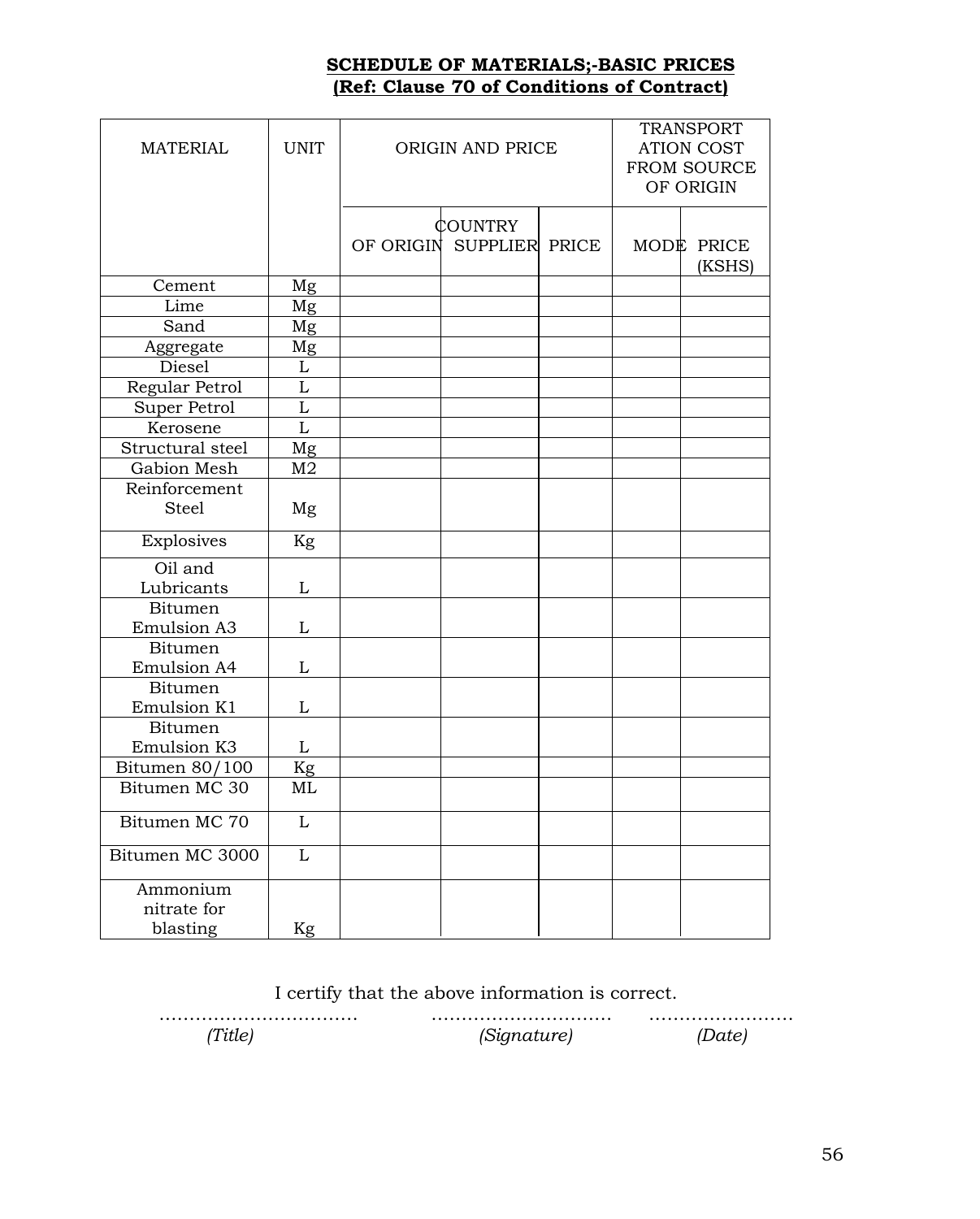The prices inserted above shall be those prevailing 30 days before the submission of Tenders and shall be quoted in Kenya Shillings using the exchange rates specified in the Appendix to Form of Tender.

Prices of imported materials to be quoted CIF Mombasa or Nairobi as appropriate depending on whether materials are imported by the tenderer directly or through a local agent.

Transportation costs for imported materials to be quoted from Mombasa or Nairobi as appropriate to \_\_\_\_\_\_\_\_\_\_\_\_\_\_(Contract Site) depending on whether materials are imported directly by the tenderer or through a local agent.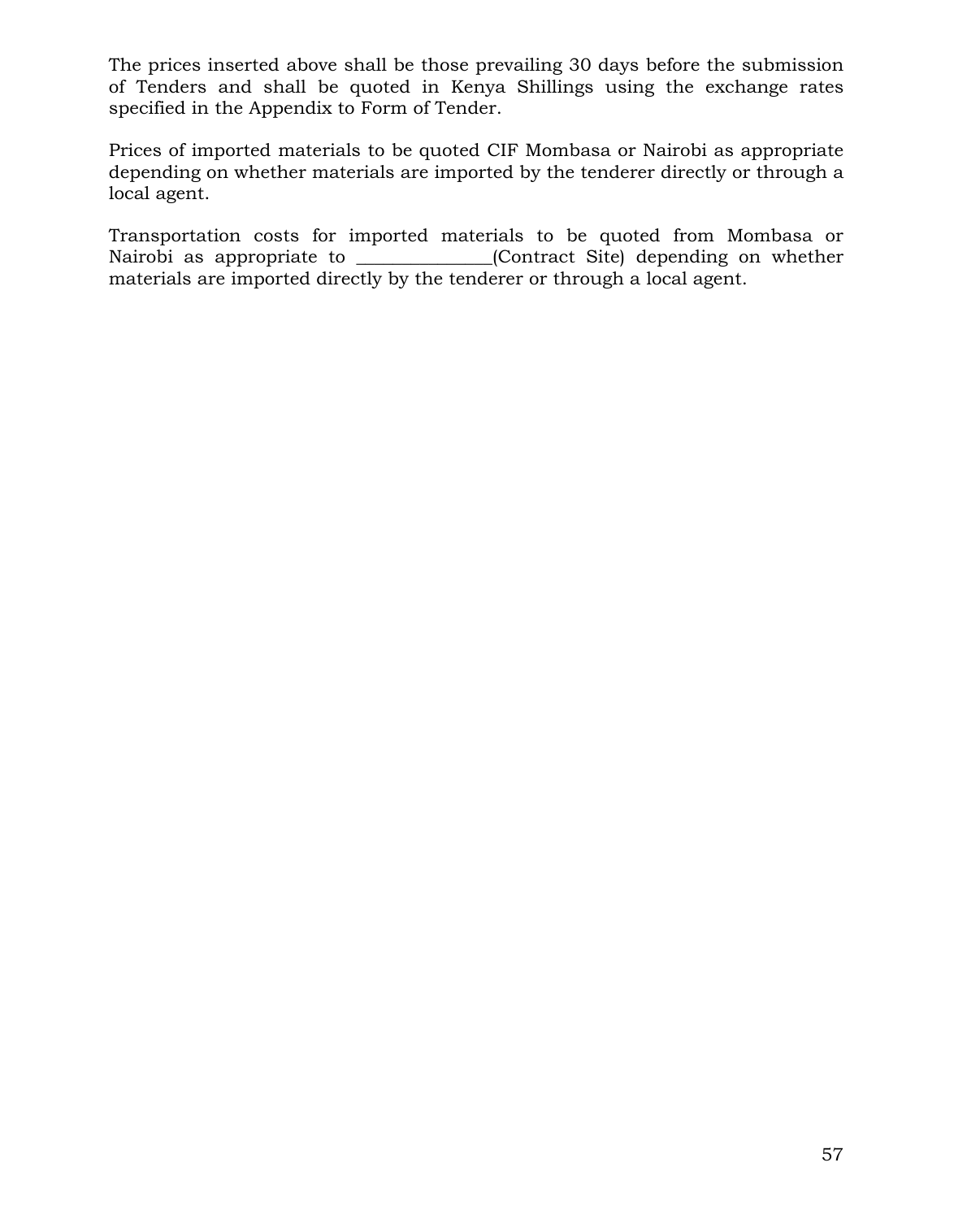### LETTER OF NOTIFICATION OF AWARD

### Address of Procuring Entity \_\_\_\_\_\_\_\_\_\_\_\_\_\_\_\_\_\_\_\_\_

 $\_$ 

To:

<u> 1990 - Johann Barbara, martin a</u> <u> 1990 - Johann Barbara, martin d</u>

RE: Tender No.

Tender Name

This is to notify that the contract/s stated below under the above mentioned tender have been awarded to you.

- 1. Please acknowledge receipt of this letter of notification signifying your acceptance.
- 2. The contract/contracts shall be signed by the parties within 30 days of the date of this letter but not earlier than 14 days from the date of the letter.
- 3. You may contact the officer(s) whose particulars appear below on the subject matter of this letter of notification of award.

*(FULL PARTICULARS)*

### SIGNED FOR ACCOUNTING OFFICER